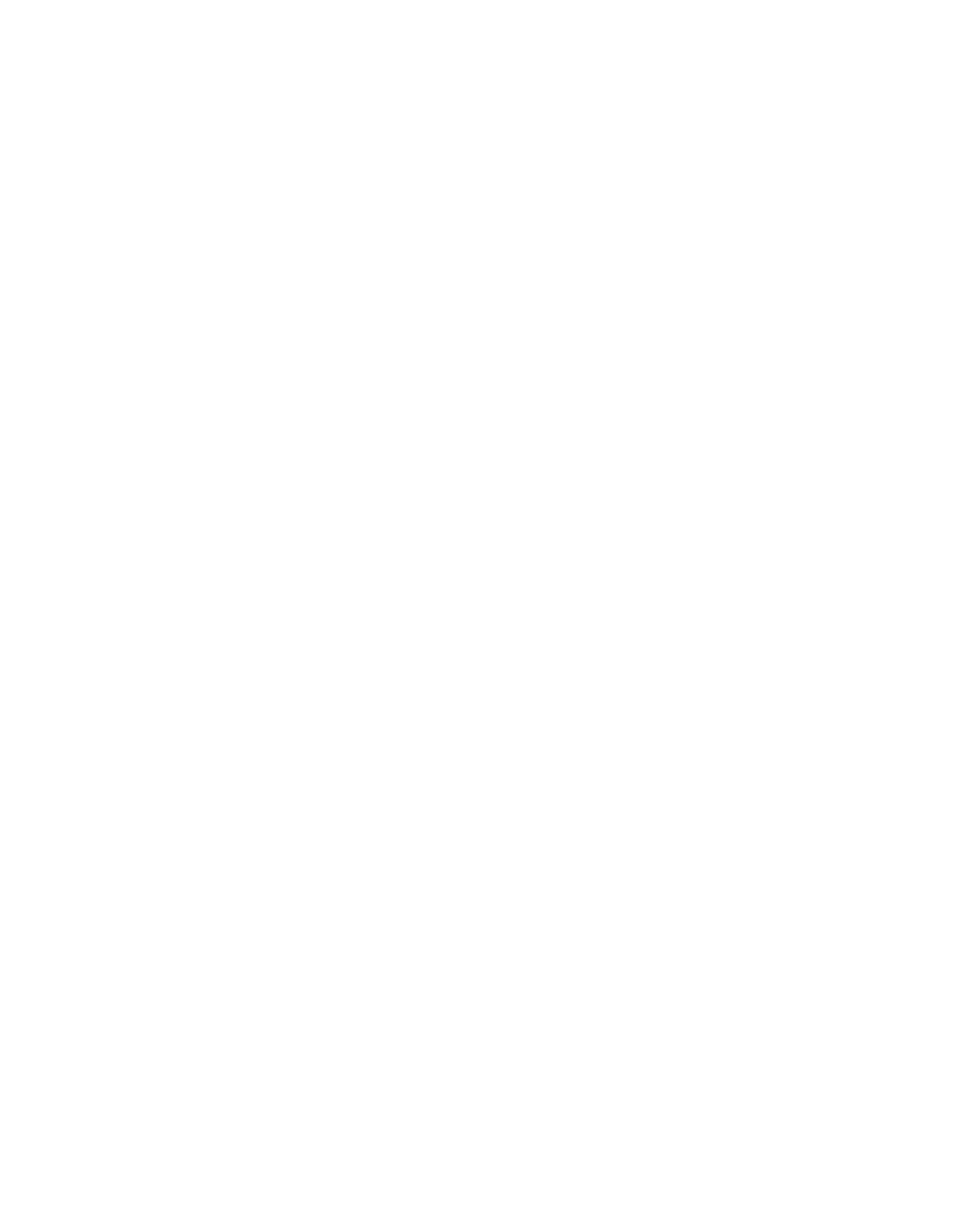## MAKING A LIST

Prevention Strategies for Invasive Plants in the Great Lakes States

Environmental Law Institute®

April 2004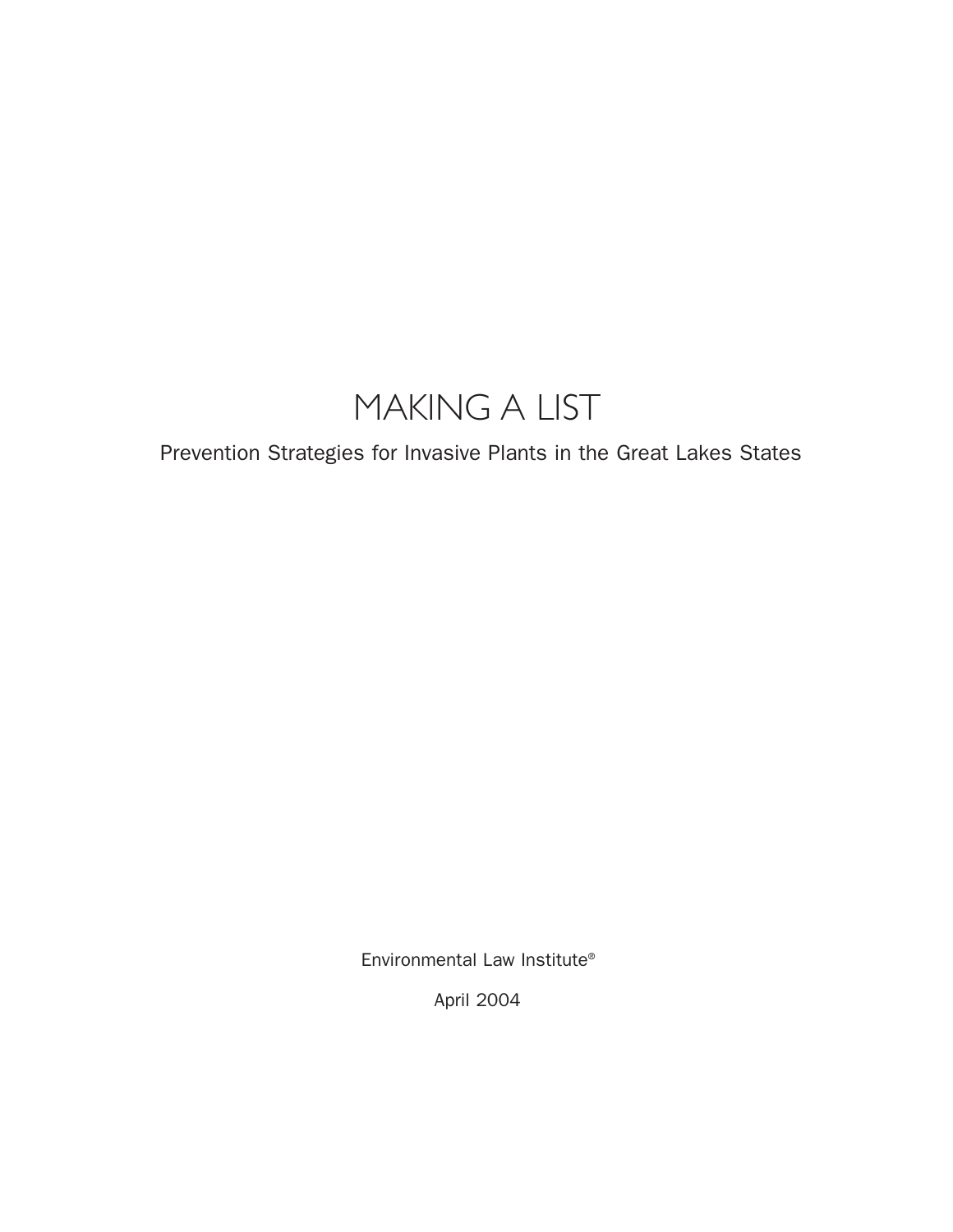*Making A List: Prevention Strategies for Invasive Plants in the Great Lakes States*

Copyright©2004 Environmental Law Institute® Washington D.C. All rights reserved.

ISBN# 1-58576-079-X, ELI project code 023202

An electronic retrievable copy (PDF file) of this report may be obtained for no cost from the Environmental Law Institute website <www.elistore.org>. [Note: ELI Terms of Use will apply and are available on site.]

(Environmental Law Institute®, The Environmental Forum®, and ELR® – The Environmental Law Reporter® are registered trademarks of the Environmental Law Institute.)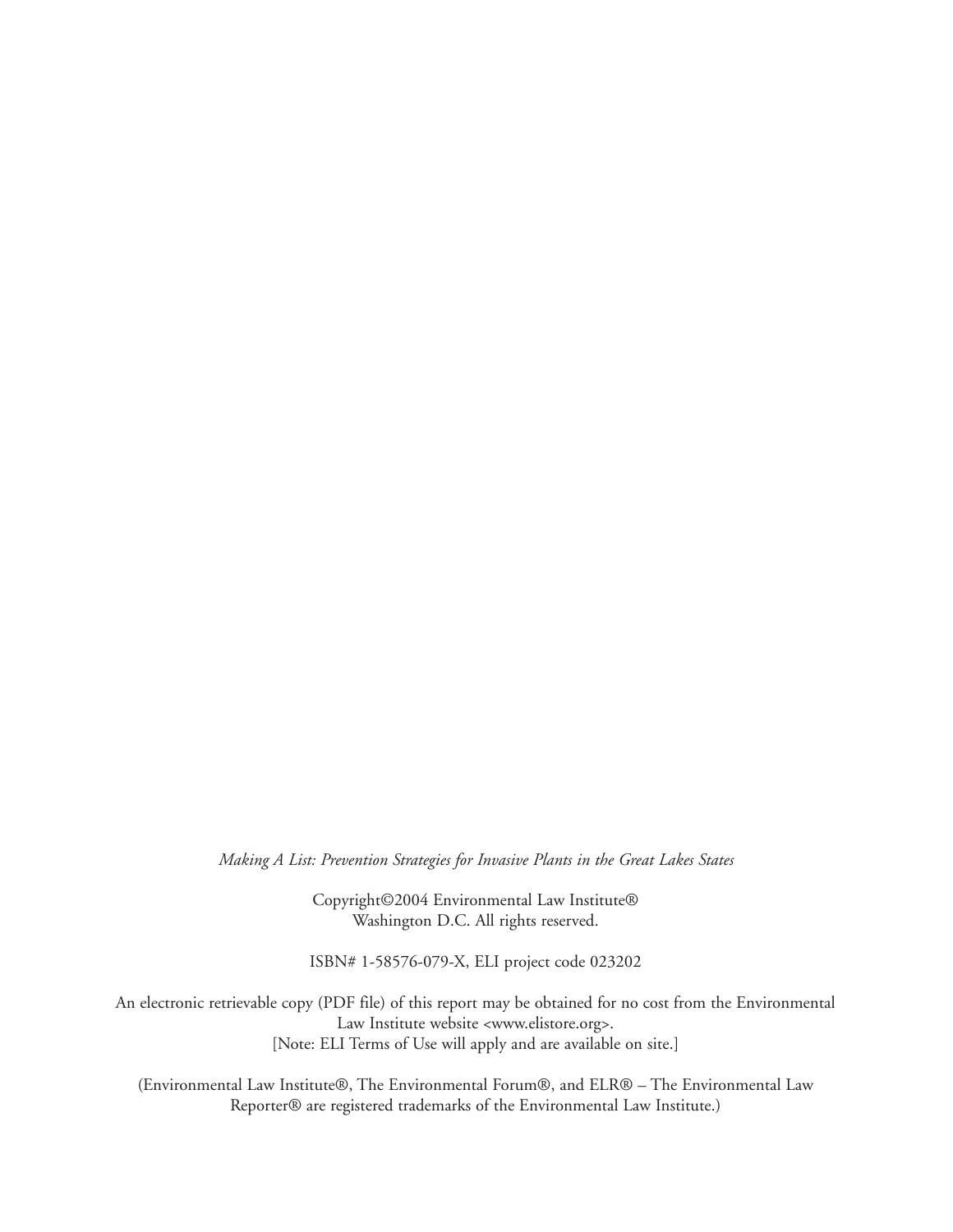## *ACKNOWLEDGMENTS*

This publication is a project of the Environmental Law Institute. Funding was provided by generous grants from the George Gund Foundation and the Joyce Foundation. Brad Klein authored the report. Rachel Harris assisted wit the George Gund Foundation and the Joyce Foundation. Brad Klein authored the report. Rachel Harris assisted with the research. Jessica Wilkinson, Jim McElfish, and Elissa Parker provided guidance and editorial comment. The Environmental Law Institute is responsible for the views and research contained in this report, including any omissions or inaccuracies that may appear. The information contained in the report was obtained primarily through the research of state statutes and regulations and personal interviews conducted from January to March, 2004.

We gratefully acknowledge the help of the following people who provided us with valuable insights and feedback throughout the project:

Mike Bryan Nursery Program Manager Michigan Department of Agriculture

Lee Casebere Division of Nature Preserves Indiana Department of Natural Resources

Bob Dahl Supervisor of Plant Protection Wisconsin Department of Agriculture

Charles Dale Seed & Noxious Weed Unit Minnesota Department of Agriculture

Ben Dolbeare Exotic Weeds Coordinator Illinois Department of Natural Resources

Dave Ewert Director of Conservation Science The Nature Conservancy – Great Lakes Program Scott Frank Illinois Department of Agriculture

Tom Harrison Plant Pest Control Section Ohio Department of Agriculture

Ellen Jacquart Director of Stewardship The Nature Conservancy – Indiana Chapter

Kelly Kearns Plant Conservation Program Manager Wisconsin Department of Natural Resources

Jay Rendall Exotic Species Program Coordinator Minnesota Department of Natural Resources

Bob Waltz Indiana Department of Natural Resources Bureau of Entomology & Plant Pathology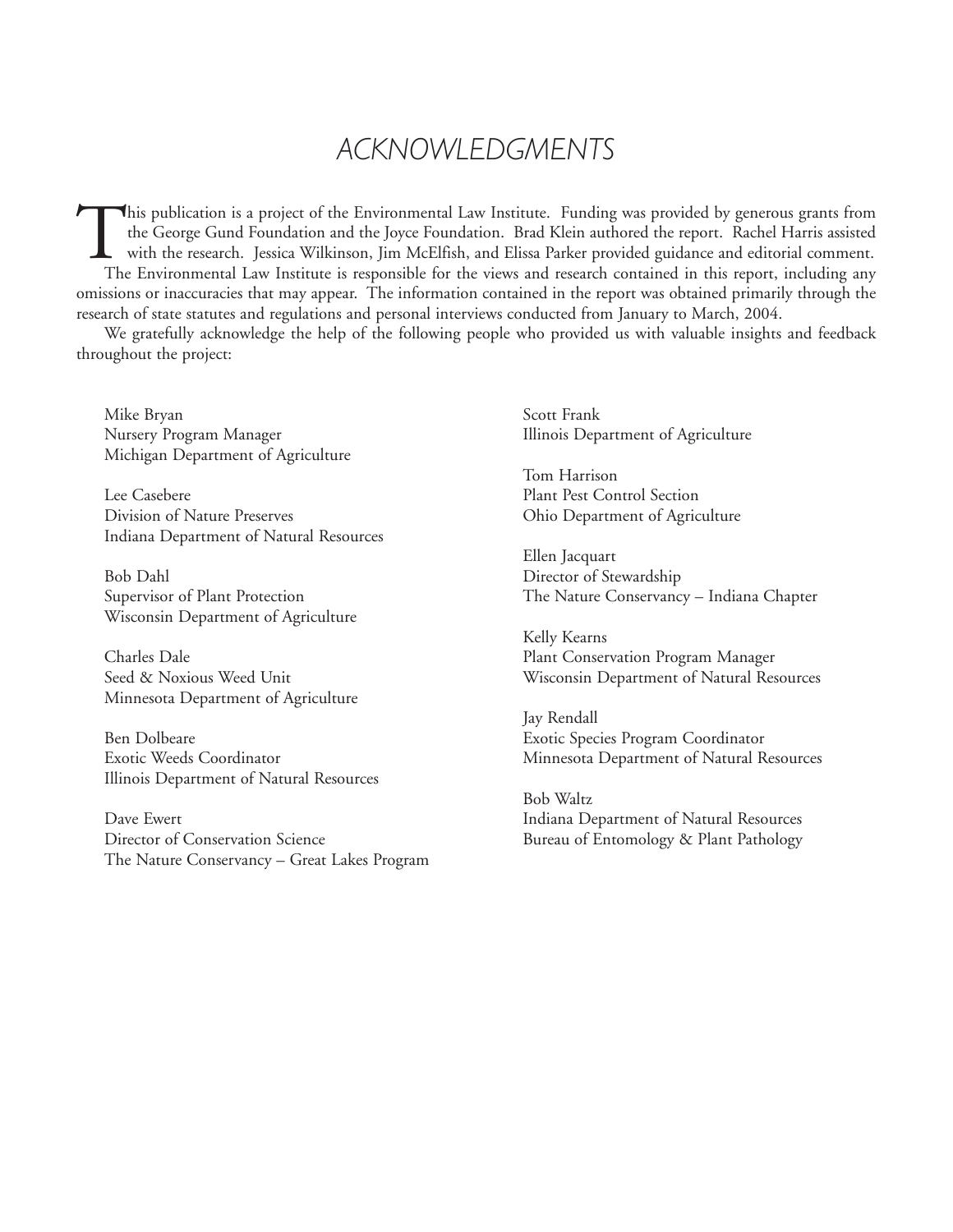IV | INVASIVE SPECIES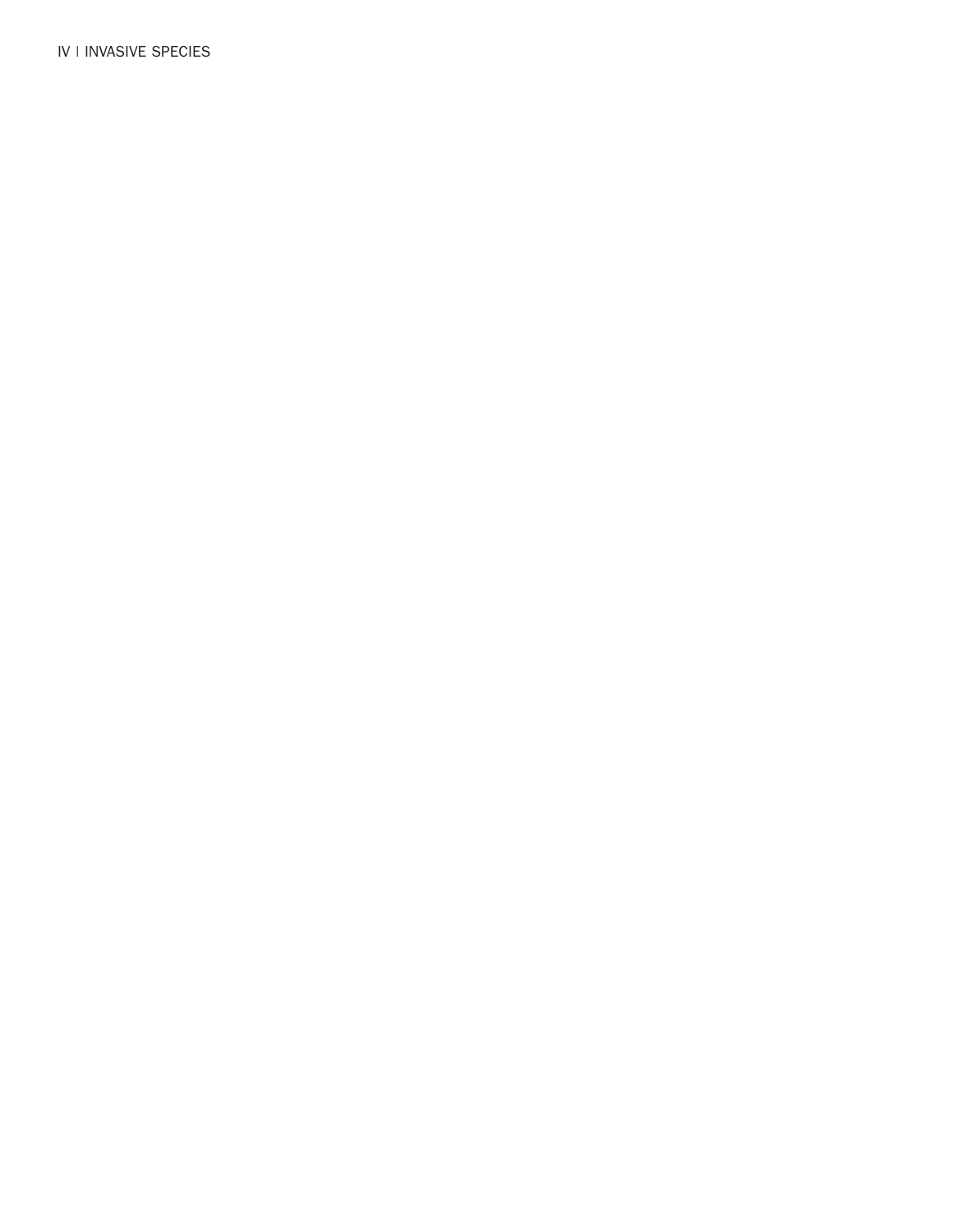## TABLE OF CONTENTS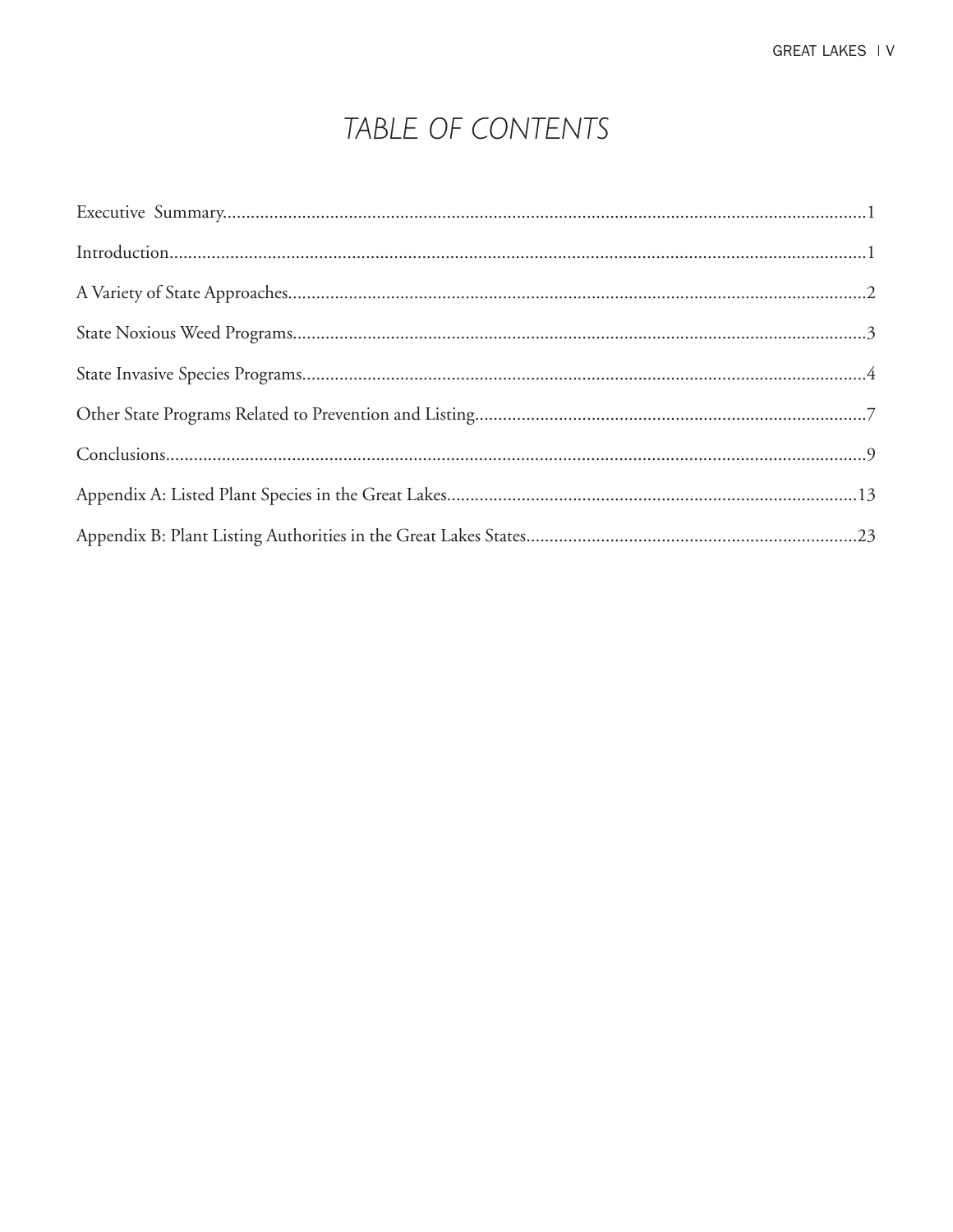VI | INVASIVE SPECIES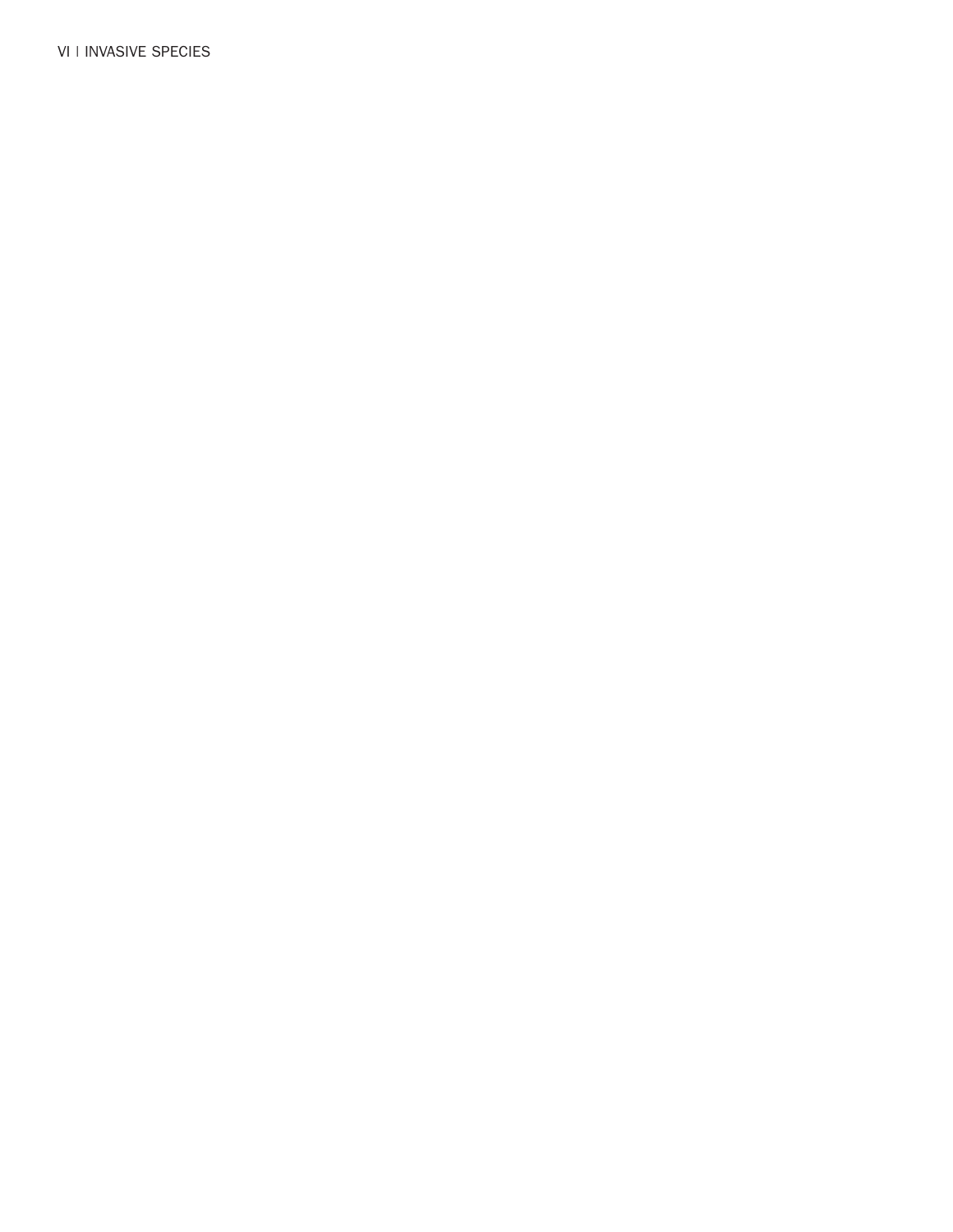## *MAKING A LIST: PREVENTION STRATEGIES FOR INVASIVE PLANTS IN THE GREAT LAKES STATES*

#### EXECUTIVE SUMMARY

Prevention is the first line of defense against the introduction and spread of invasive species. Most states have the authority to establish and maintain lists of plant species that are considered a threat to the state's economy, public health, environment or agriculture. The lists then trigger a variety of regulatory requirements. This report surveys plant listing programs in the Great Lakes states— Illinois, Indiana, Michigan, Minnesota, Ohio, and Wisconsin—to assess the effectiveness of listing as a tool to prevent the proliferation and spread of invasive plant species. The lessons learned from this comparative study can assist state efforts to establish or improve invasive species programs, both within and beyond the Great Lakes region. The study revealed that lists in the Great Lakes states are often outdated and inconsistently enforced. Nevertheless, several states show that listing can be effective as a prevention mechanism. Effective programs delegate listing authority to a state agency under laws or regulations that define invasive species broadly enough to encompass species that threaten the environment. Successful listing programs also trigger substantive requirements that can be enforced by multiple levels of government. State regulators that contributed to this study identified the development of a systematic, sciencebased assessment process as a primary need for the future.

#### INTRODUCTION

The mounting economic and ecological harm caused by non-native invasive species (invasives) has led to a growing awareness of their impact. Although several fragmented federal laws and programs exist, the federal government has, as yet, failed to offer a comprehensive solution to the problem. This gap has prompted many states to adopt state programs on their own. State programs are varied. Authority is usually dispersed within and among multiple state agencies. Some states have created new programs specifically targeting invasive species that impair the natural environment. Others have relied on older laws designed to protect natural resource-based industries, particularly agriculture. Despite the diversity of state approaches, experience has proven that the most effective and cost-efficient measures are often those taken to prevent the initial introduction and establishment of invasive species.

Prevention measures can take many forms. Some states have proactive programs that attempt to identify potential future invaders. Others have developed legal authorities allowing early detection and rapid response to new invasions. Strong public outreach and education campaigns are also important parts of an effective prevention strategy. This report focuses on one of the legal approaches to prevention available to states—the authority to maintain lists of invasive plant species that are considered a threat to the state's economy, public health, agriculture or environment.

The act of listing generally triggers state laws and regulations requiring the control or restricting the sale and movement of listed species. Listing is one of the most common prevention approaches. It does, however, have several limitations. Once a species is placed on a list, the effectiveness of the list is dependent on the presence of strong regulatory requirements and enforcement authorities, which vary widely between states. Staff and funding shortfalls affect states' abilities to implement the authorities they have. Inconsistent listing decisions in neighboring states also undercut the effectiveness of listing, as species often move freely across state borders.

This study was designed to demonstrate the characteristics of effective state listing programs. Listing authorities in the Great Lakes states of Illinois, Indiana, Michigan, Minnesota, Ohio, and Wisconsin have been collected and surveyed. Regulators from each state have contributed observations regarding their state's programs and their opinions on the effectiveness of listing in general. The report describes and compares the states' listing programs and discusses their approaches to program implementation and enforcement. The scope of this study was limited to plant listing programs, although some states also use lists to regulate invasive animal species. Additional information has been included in the Appendices, including a composite list of all plant species listed by Great Lakes states and a comprehensive summary of the listing authorities in each state. These resources allow for an "at-a-glance" comparison of the regulatory requirements applicable to invasive plants across the Great Lakes region.

Because listing is only one of many prevention tools available to states, this report does not attempt to evaluate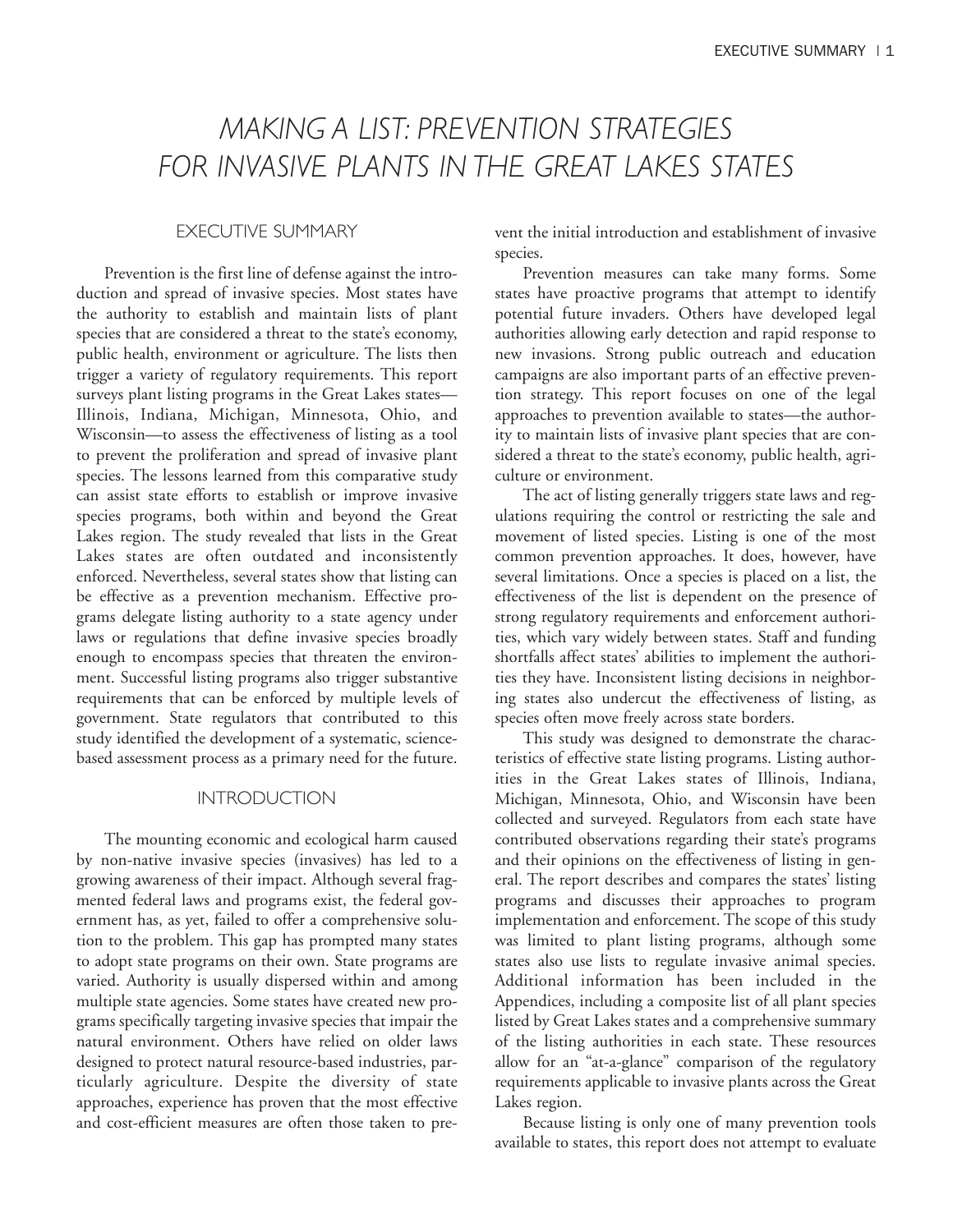a state's overall level of commitment to stopping invasive species. Rather, the comparison of state listing programs is intended to reveal their strengths and weaknesses and suggest ways they can be improved. This study can be used along with ELI's report *Halting the Invasion: State Tools for Invasive Species Management* to help coordinate and improve overall efforts to prevent and control the establishment of invasive species within state borders and throughout entire regions.

#### A VARIETY OF STATE APPROACHES

Each Great Lakes state has at least one program that uses a listing approach to regulate undesirable plants:

- **State "noxious weed" laws.** These laws, typically adopted decades ago to control difficult agricultural weeds, are the basis of the majority of state programs. Generally administered by the state agriculture department, these laws are enforced at the local or county level and usually require the destruction or control of listed weeds on both public and private property within each respective local jurisdiction. Although noxious weed authorities exist in every Great Lakes state, implementation and enforcement at the local level has been inconsistent and, in many cases, ineffective.
- **Exotic species laws.** In addition to traditional noxious weed programs, Illinois, Minnesota, and

Wisconsin have listing programs that specifically target invasive or exotic species. These programs differ from noxious weed programs in that they are typically administered by the state's department of natural resources, rather than the department of agriculture, and focus on aquatic weeds or species that pose a threat to natural areas rather than agricultural weeds. Illinois' Exotic Weed Act regulates 10 species of plants "not native to North America" that threaten natural communities such as fish and wildlife habitat or endangered species.<sup>1</sup> Minnesota's Harmful Exotic Species program establishes a four-tiered classification system for non-native animal and aquatic plant species.<sup>2</sup> Terrestrial plant species are not covered. Wisconsin prohibits the introduction of all nonnative aquatic plants into waters of the state and bans the sale or distribution of three listed invasive aquatic plant species.<sup>3</sup>

**Other legal authority.** Other state authorities can help prevent the establishment of invasive plant species. State seed laws impose restrictions on the commercial sale of "prohibited" and "restricted" noxious weed seeds in each Great Lakes jurisdiction. Some states also restrict the sale, planting, or movement of individual species of invasive or "detrimental" plants such as purple loosestrife or multiflora rose. Others use their plant pest authorities to take action on a case-by-case basis against invasive species

|                 | <b>Noxious</b>          | Exotic weed    |            |                         | Individual              |
|-----------------|-------------------------|----------------|------------|-------------------------|-------------------------|
|                 |                         |                | Invasive   | Noxious                 |                         |
|                 | weed list               | list           | aquatic    | weed seed               | exotic plant            |
|                 |                         |                | plant list | list                    | species                 |
|                 |                         |                |            |                         |                         |
| <b>Illinois</b> | X                       | $\overline{X}$ |            | $\overline{X}$          |                         |
|                 |                         |                |            |                         |                         |
| Indiana         | $\overline{X}$          |                |            | $\overline{X}$          | $\overline{\mathsf{X}}$ |
|                 |                         |                |            |                         |                         |
|                 |                         |                |            |                         |                         |
| Michigan        | Χ                       |                |            | $\overline{\mathsf{X}}$ | $\overline{\mathsf{x}}$ |
|                 |                         |                |            |                         |                         |
|                 |                         |                |            |                         |                         |
| Minnesota       | X                       |                | X          | Χ                       |                         |
|                 |                         |                |            |                         |                         |
| Ohio            | $\overline{\mathsf{X}}$ |                |            | $\overline{X}$          | $\overline{\chi}$       |
|                 |                         |                |            |                         |                         |
|                 |                         |                |            |                         |                         |
|                 |                         |                |            |                         |                         |
| Wisconsin       | $\checkmark$<br>∧       |                | X          | Χ                       | X                       |
|                 |                         |                |            |                         |                         |

TABLE 1 – PLANT LISTING PROGRAMS IN THE GREAT LAKES REGION

3 Wis. Stat. § 23.24.

 $\frac{1}{1}$  525 ILCS 10/.

<sup>2</sup> *See* Minn. Stat. Chapter 84D (Harmful Exotic Species).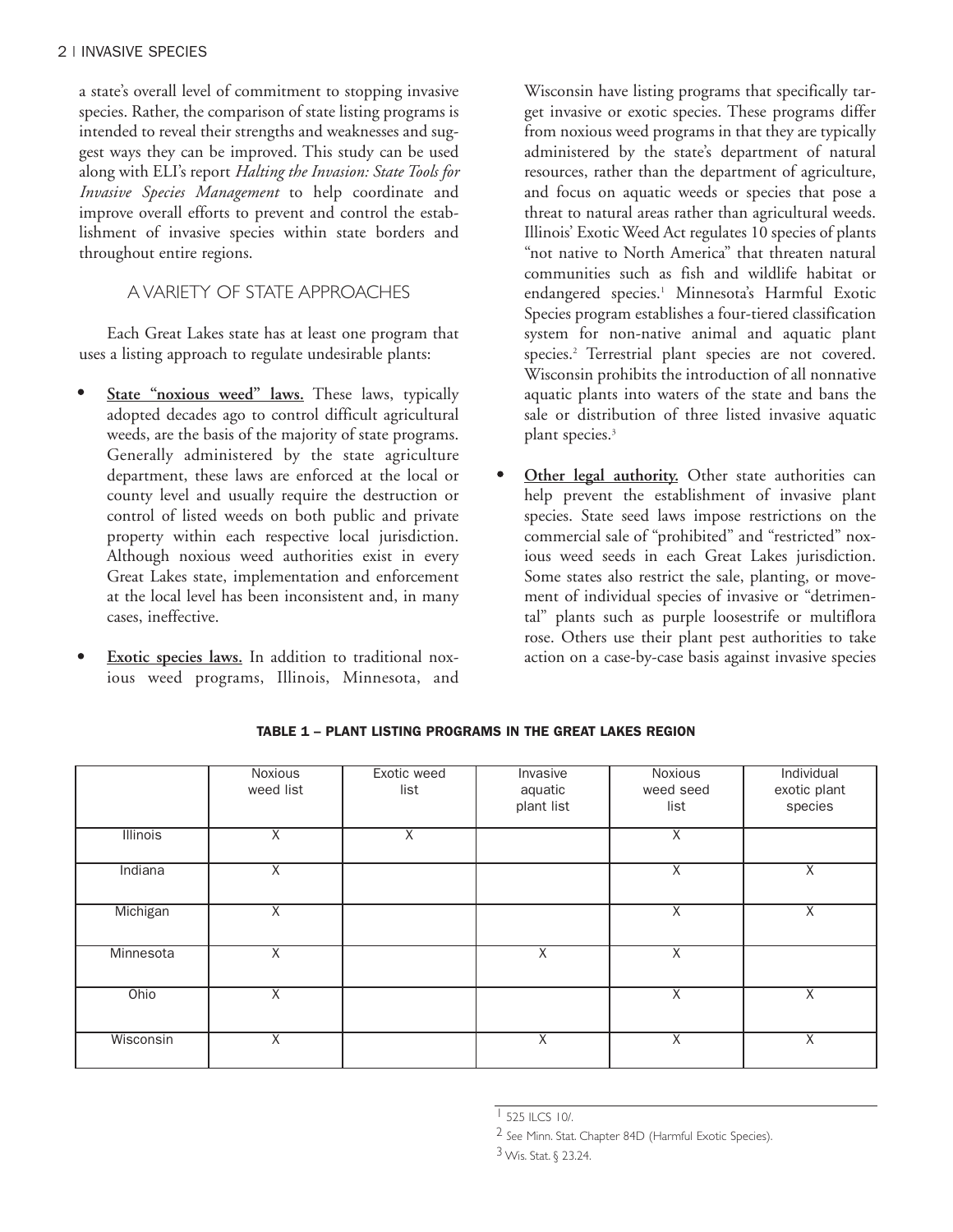that threaten beneficial plants or "harbor" other injurious pests or disease.

#### STATE NOXIOUS WEED PROGRAMS

#### **DESCRIPTION**

All six Great Lakes states have legislation authorizing noxious weed programs.4 The laws have many similarities. They all require persons owning or controlling land to destroy or control listed noxious weeds and all rely on local implementation and enforcement mechanisms. However, there are also significant differences.

Jurisdiction is established through the states' definitions of "noxious weed" and the procedures provided for adding new species to state lists. Minnesota is the only state that explicitly defines "noxious weed" with some reference to environmental injury, reaffirming the state's power to list plant species that threaten not only agricultural lands, but natural areas as well.<sup>5</sup> Minnesota, Illinois and Ohio allow noxious weeds to be listed through an administrative rulemaking process. In contrast, Indiana requires an act of the state legislature to amend its noxious weed list. In Michigan and Wisconsin, statewide noxious weeds are listed by statute, but municipal and county governments are given the authority to declare and regulate other undesirable plants within their jurisdictions.<sup>6</sup>

TABLE 2 - AMENDING NOXIOUS WEED LISTS

|                 | By administrative | Only        |
|-----------------|-------------------|-------------|
|                 | rule              | through     |
|                 |                   | legislation |
| <b>Illinois</b> | X                 |             |
| Indiana         |                   | X           |
| Michigan        |                   | $x^*$       |
| Minnesota       | X                 |             |
| Ohio            | X                 |             |
| Wisconsin       |                   | $x^*$       |

\* Michigan and Wisconsin authorize local regulation of other undesirable plants.

6 Mich. Comp. Laws § 247.62;Wis. Stat. § 66.0407(b).

TABLE 3 – NUMBER OF REGULATED NOXIOUS WEEDS

|                 | Noxious weeds regulated |
|-----------------|-------------------------|
| <b>Illinois</b> | 8                       |
| Indiana         | 5                       |
| Michigan        | 10                      |
| Minnesota       | $>130*$                 |
| Ohio            | $\overline{14}$         |
| Wisconsin       | 3                       |

\* 2 restricted noxious weeds, 11 prohibited noxious weeds, 51 secondary noxious weeds, and over 70 federal noxious weeds.

Five states regulate a modest number of noxious weeds, ranging from three species in Wisconsin to 14 in Ohio. Minnesota's noxious weed program, however, is considerably larger. Minnesota's list of prohibited noxious weeds includes all 75 of the parasitic and terrestrial plants listed on the Federal Noxious Weed List in addition to 11 state-designated species.7 Minnesota's rules also include two additional classes of regulated weeds: a list of two "restricted" noxious weeds whose import, sale or transportation within the state is prohibited, and a list of 51 "secondary" noxious weeds that can be added to county prohibited or restricted weed lists in response to petitions from local town boards or city mayors.<sup>8</sup>

The primary enforcement authority at the core of many of these state noxious weed programs is the power of local authorities to enter property, destroy listed noxious weeds, and bill the expenses to the property owner.<sup>9</sup> In Michigan and Illinois, unpaid expenses may result in a lien against the land.<sup>10</sup> In other states, the costs can be added directly to a property owner's local tax roll.<sup>11</sup> The lone exception is Ohio, where expenses incurred by the legislative authority in destroying a noncompliant landowner's weeds must be paid out of the general funds of the township or municipal corporation.<sup>12</sup> Four states

<sup>4</sup> In Indiana, noxious weeds are referred to as "detrimental plants." *See* Ind. Code § 15-3, Chap. 4 (Destruction of Detrimental Plants).

<sup>5</sup> 505 ILCS 100/2(5) ("any plant which is determined by the Director, the Dean of the College of Agriculture of the University of Illinois and the Director of the Agricultural Experiment Station at the University of Illinois, to be injurious to public health, crops, livestock, land, or other property"); Minn. Stat. § 18.77(8) ("an annual, biennial, or perennial plant that the commissioner designates to be injurious to public health, the environment, public roads, crops, livestock, or other property");

 $\overline{7}$  Minn. Rule 1505.0730(2). The Federal Noxious Weed List is located at 7 C.F.R. § 360.200.

<sup>8</sup> Minn. Rule 1505.0740.

<sup>9</sup> *See*, *e.g.*, 505 ILCS 100/10.

<sup>10</sup> 505 ILCS 100/10; Mich. Comp. Laws § 247.64.

<sup>11</sup> Ind. Code § 15-3-4.6-5.4; Minn. Stat. § 18.83;Wis. Stat. § 66.0517(3)(b).

<sup>12</sup> Ohio Rev. Code Ann. §§ 5579.06 (townships), 731.53 (municipal corporations).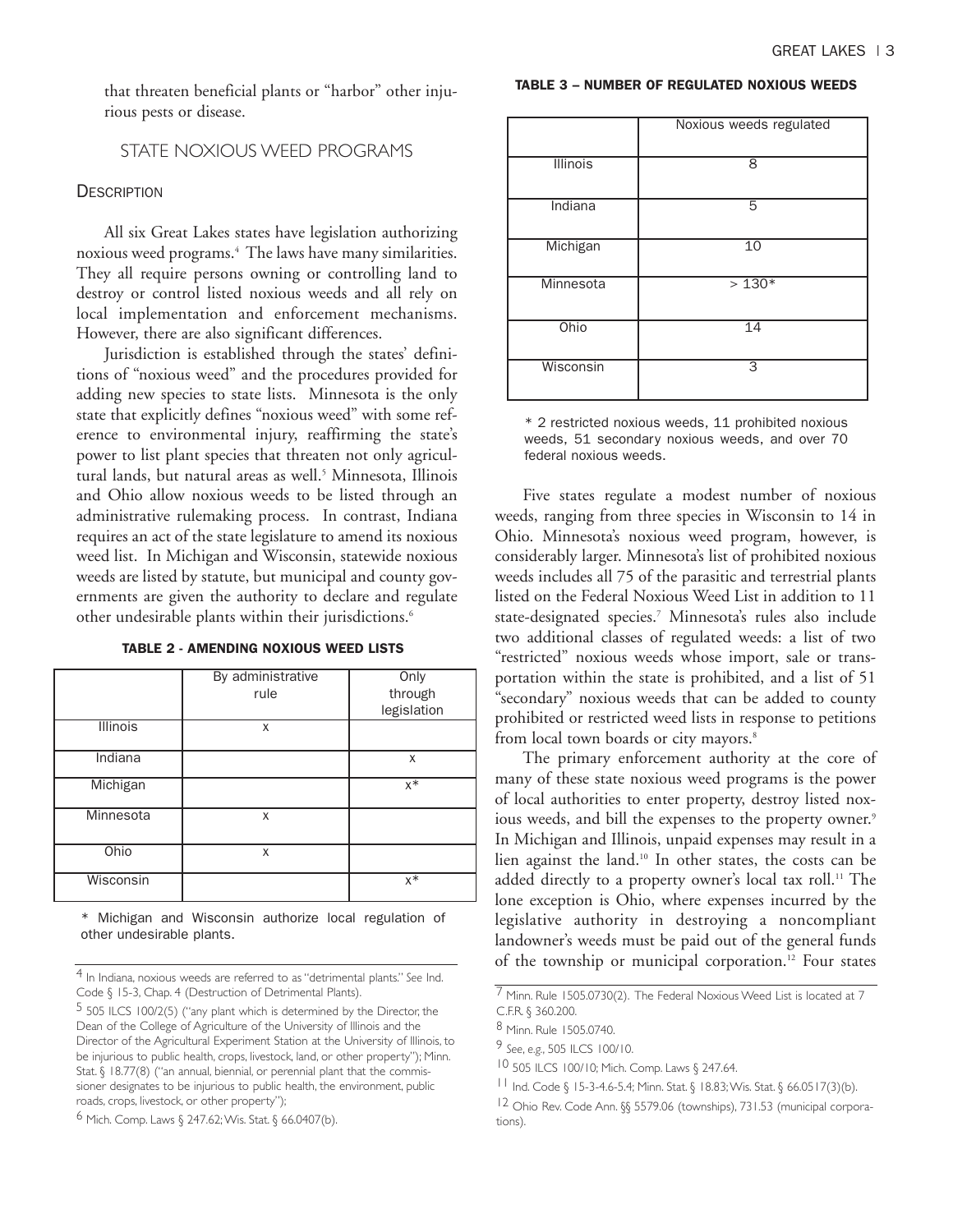noncompliance, such as fines or misdemeanor charges.<sup>13</sup>

#### ANALYSIS

In general, state regulators responsible for noxious weed programs in the Great Lakes region agree that the programs in their states are outdated, underutilized, inconsistently enforced, and, for the most part, ineffective as a tool to prevent the introduction and establishment of invasive plant species.

provide additional penalties for **TABLE 4 – ESTIMATED FTES INVOLVED IN ENFORCING STATE NOXIOUS WEED LAWS** 

|                 | State Level   | County / Local level          |
|-----------------|---------------|-------------------------------|
| <b>Illinois</b> | O             | $\ast$                        |
| Indiana         | ∩             | $\ast$                        |
| Michigan        | $\Omega$      | 5                             |
| Minnesota       | less than one | 15-20 county;<br>50-100 state |
| Ohio            | less than one | $\ast$                        |
| Wisconsin       | ∩             | $\ast$                        |

\* unable to estimate FTEs, but generally not enforced consistently or aggressively

Most state noxious weed programs are very old<sup>14</sup> and, in the words of one state regulator, are "somewhat of an anachronism." They include many species that were once threats to agriculture, but are now largely controlled by herbicides and other advances in agricultural technology. Listing is always a politically charged process, and few states have a systematic process for making listing decisions. Therefore, many species that do cause problems do not show up on the state weed lists. Over the years, this ad hoc listing process has resulted in weed lists that are short, outdated, and inconsistent, both internally and among neighboring states.<sup>15</sup>

Not surprisingly, noxious weed requirements are rarely enforced. All six Great Lakes states rely on local weed control boards or county weed commissioners to enforce their noxious weed lists. However, many communities have not hired officials to fill these positions. Even localities that are adequately equipped often have a sporadic record of enforcement. One state regulator explained that negative community sentiment discourages some County Weed Boards from active enforcement. Others are simply unaware of their responsibilities. Reports from state regulators about local implementation and enforcement were uniformly negative. One observed that the state's noxious weed program was "misused at the local level," and was often only enforced when landowners "want their neighbors to mow the lawn." Another found the situation so bad he commented, "basically, we have no noxious weed program."

Minnesota is the only state that reported a favorable impression of its noxious weed program. The state program, established in 1929, has evolved to achieve an 85 percent compliance rate among landowners after just one notification from local weed inspectors. These results, however, are likely due to the strong role played by Minnesota's state government in the implementation and enforcement of its noxious weed law. For many years, the program was based on a cooperative effort between state, county, and local governments. Local weed inspectors made contact with landowners to seek voluntary compliance. County personnel trained local governments and communicated with the state on potential compliance problems. The state provided support in weed identification and other technical issues, and would also get involved whenever a formal enforcement process appeared necessary. In 2003, however, state budget cuts forced the elimination of the state government's role in implementing the noxious weed law. As a result, the former supervisor of the state's noxious weed unit predicts that enforcement and consistency in local noxious weed program implementation will suffer.

Today there is less than one full-time equivalent (FTE) staff person working on implementing or enforcing noxious weed laws at the state level in each Great Lakes state. FTEs involved at the local level are very difficult to estimate, but a few state regulators ventured a rough guess. The Michigan representative estimated that around five FTE's were involved at the local level because five local governmental units actively file enforcement reports with the state. Minnesota estimated around 15 to 20 FTEs at the county level and another 50 to 100 at the local level. Other state regulators were unable to estimate a local FTE figure, but they explained that there is very little consistent or aggressive noxious weed enforcement in their states. One remarked that "it's not nothing, but it's close."

#### STATE INVASIVE SPECIES PROGRAMS

Illinois, Minnesota, and Wisconsin have additional listing programs that go beyond traditional noxious weed

<sup>13</sup> Illinois, Indiana, Michigan, and Minnesota. *See* 505 ILCS 100/22; Ind. Code § 15-3-4-5; Mich. Comp. Laws § 247.64(3); Minn. Stat. § 18.87.

<sup>14</sup> For example, Minnesota's noxious weed program can be traced back to 1872.

<sup>15</sup> *See* Appendix A for a tabular illustration of the inconsistency of state listing decisions.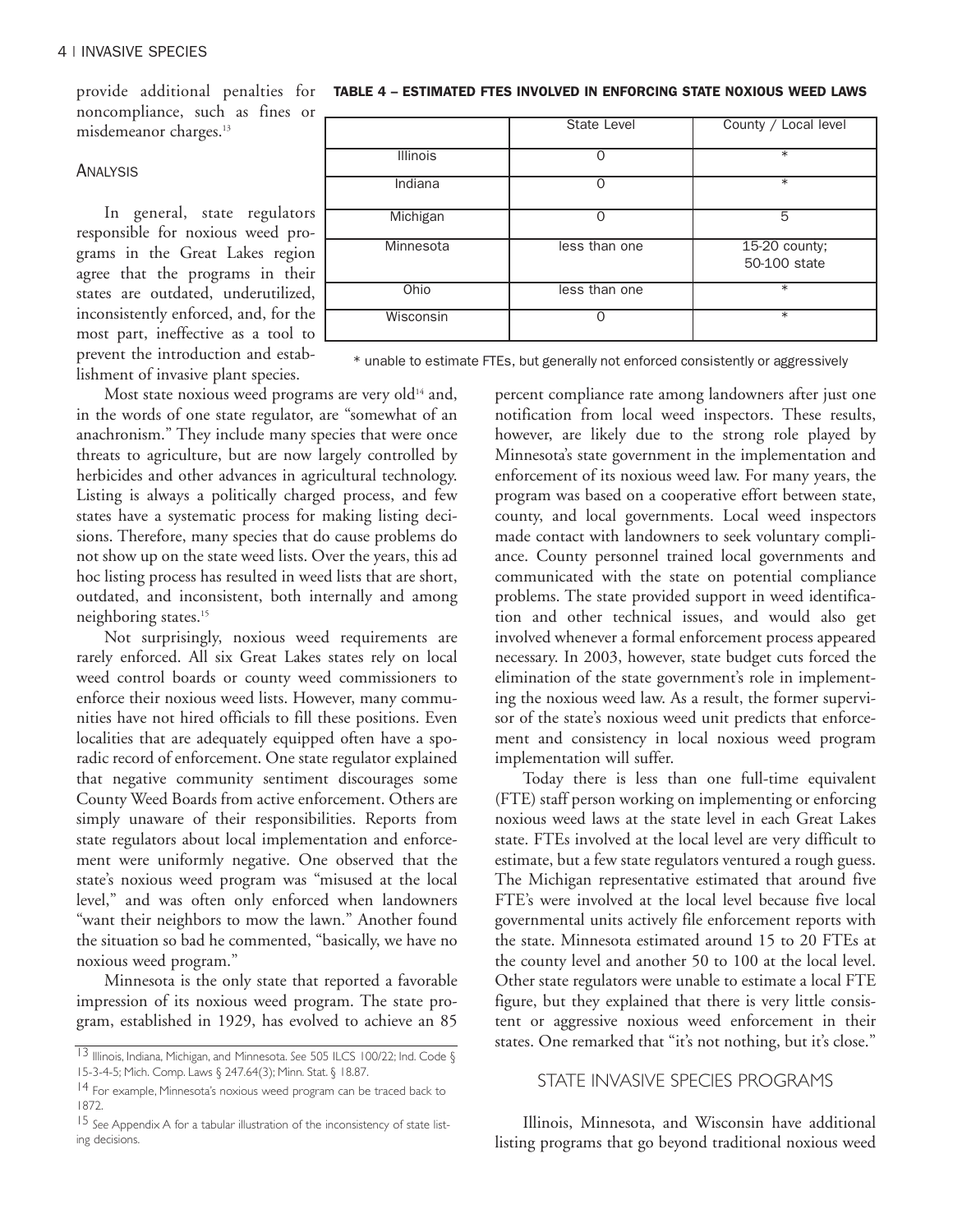

Photo of Johnsongrass (Sorghum halapense) courtesy of James Henson @ USDA-NRCS PLANTS Database.

laws. These programs specifically target non-native or invasive species in order to protect the natural resources of the state. Not surprisingly, the state departments of natural resources administer these programs. The jurisdictional definitions in these statutes indicate a common focus on natural areas:

- *Illinois Exotic Weed Act*: "**Exotic weeds**" are plants not native to North America that, when planted either spread vegetatively or naturalize and degrade natural communities, reduce the value of fish and wildlife habitat, or threaten an Illinois endangered or threatened species.<sup>16</sup>
- *Minnesota Exotic Species Act*: "**Harmful exotic species**" are exotic species (non-native wild animal or aquatic plant species) that can naturalize and either: (1) causes or may cause the displacement of, or otherwise threaten, native species in their natural communities; or (2) threatens or may threaten natural resources or their use in the state.<sup>17</sup>
- *Wisconsin Aquatic Plants Law*: "**Invasive aquatic plants**" have the ability to cause significant adverse change to desirable aquatic habitat, to significantly displace desirable aquatic vegetation, or to reduce the yield of products produced by aquaculture.<sup>18</sup>

Despite this similarity in focus, however, the programs are quite different.

#### ILLINOIS

Illinois has a statutory list of 10 exotic weed species. Additions to this list require a legislative amendment because the law does not provide for additions by administrative rulemaking. Seven new species, including kudzu and several nonnative species of buckthorn, were added in

this manner in 2003. The 10 listed species appear to be primarily terrestrial weeds, although nothing in the statute prohibits the listing of non-native aquatic plant species.

The act prohibits the purchase, sale, distribution or planting of listed exotic weeds without a permit issued by the Illinois Department of Natural Resources (IDNR).<sup>19</sup> Violations are a misdemeanor, and exotic weeds offered for sale in violation of the act are subject to confiscation and destruction by agents of IDNR.<sup>20</sup> However, the law exempts the commercial propagation of listed exotic weeds from the requirements of the Act if they are to be sold outside the state of Illinois.<sup>21</sup> In addition, Illinois is not actively enforcing the law at this point. It is, however, engaged in a wide-ranging education campaign to build awareness of the recent amendments and prepare for their eventual enforcement. The Exotic Weed Coordinator at IDNR estimates that the state will begin inspecting plant nurseries for compliance in April 2004. Around 40 of the department's Conservation Police Officers will take part in the enforcement effort.<sup>22</sup>

#### **MINNESOTA**

Minnesota's program is the most extensive and ambitious among the Great Lakes states. The state's exotic species law uses multiple lists to create a four-tiered classification system for exotic wildlife and aquatic plant species. These lists include 16 aquatic plant species along with separate lists of fish, invertebrates, and mammals. New species can be classified through a rulemaking process administered by the Minnesota Department of Natural Resources (MN DNR) that considers:

- (1) the likelihood of introduction of the species if it is allowed to enter or exist in the state;
- (2) the likelihood that the species would naturalize in the state were it introduced;

#### TABLE 5 – NUMBER OF REGULATED EXOTIC/ INVASIVE PLANT SPECIES

| <b>Illinois</b> | 10                                           |
|-----------------|----------------------------------------------|
| Minnesota       | 16 (12 prohibited, 4 regulated)<br>(aquatic) |
| Wisconsin       | 3 (aquatic)                                  |

 $19$  525 ILCS 10/4.

<sup>16</sup> 525 ILCS 10/2.

<sup>17</sup> Minn. Stat. § 84D.01(7).

<sup>18</sup> Wis. Stat. § 23.24(2)(b).

<sup>20</sup> 525 ILCS 10/5.

<sup>21</sup> *Id.*

<sup>22</sup> Conservation Police Officers are employees of the DNR, but are vested with full statewide police authority.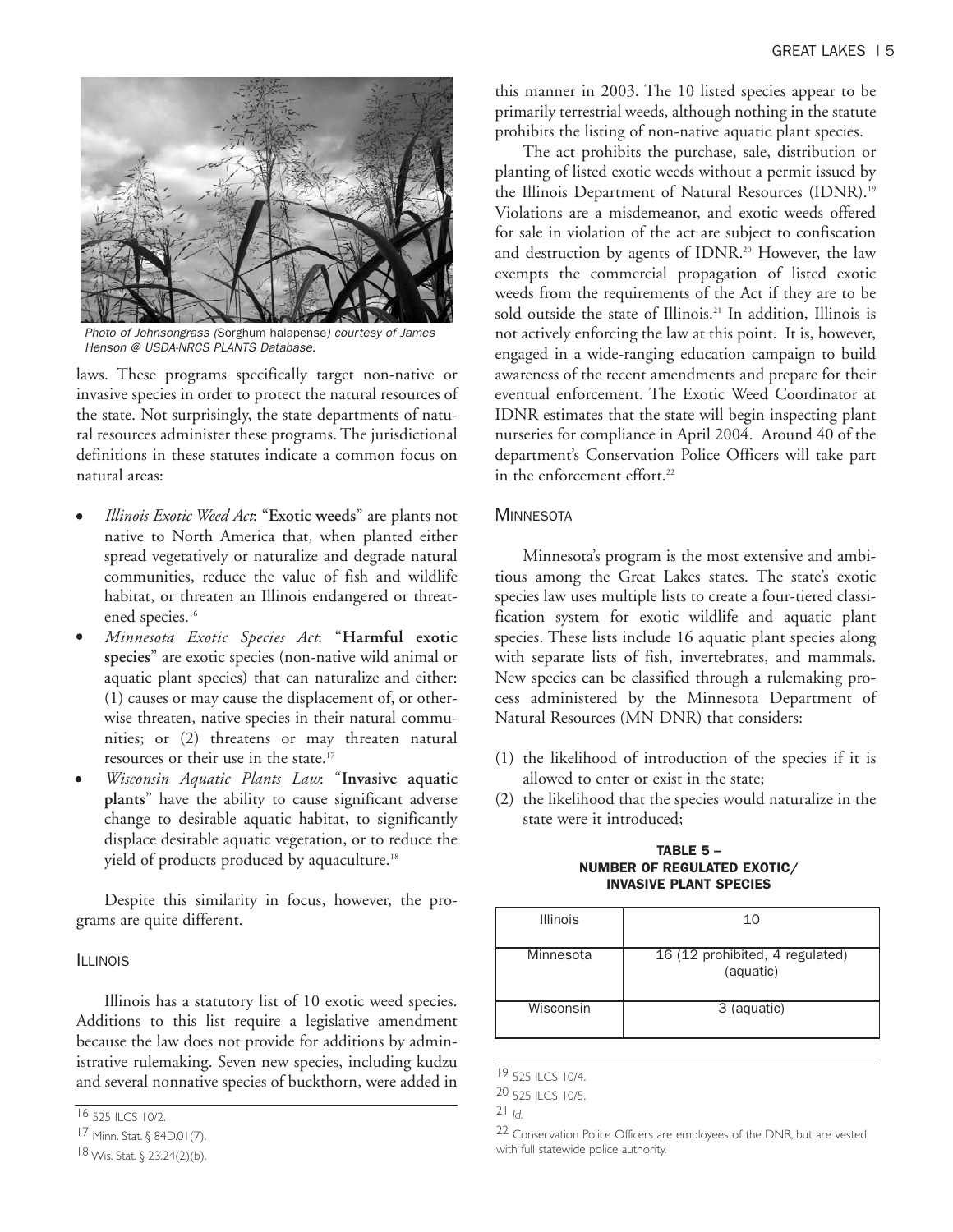| Prohibited exotic species                         | Unlawful to possess, import, purchase, transport, or introduce except under a per-                                                                                                                                |  |
|---------------------------------------------------|-------------------------------------------------------------------------------------------------------------------------------------------------------------------------------------------------------------------|--|
| (Minn. Rule 6216.0250)                            | mit for disposal, control, research, or education.                                                                                                                                                                |  |
| Regulated exotic species                          | Legal to possess, sell, buy, and transport, but they may not be introduced into a                                                                                                                                 |  |
| (Minn. Rule 6216.0260)                            | free-living state.                                                                                                                                                                                                |  |
| Unregulated exotic species                        | A list of exotic species that are not subject to regulation under the program (a                                                                                                                                  |  |
| (Minn. Rule 6216.0270)                            | "clean-list" approach).                                                                                                                                                                                           |  |
| Unlisted exotic species<br>(Minn. Rule 6216.0290) | An application must be filed with DNR and the agency must classify the species<br>before an exotic species that is not prohibited, regulated, or unregulated may be<br>legally released into a free-living state. |  |

TABLE 6 – MINNESOTA'S FOUR-TIERED CLASSIFICATION SYSTEM FOR EXOTIC SPECIES

- (3) the magnitude of potential adverse impacts of the species on native species and on outdoor recreation, commercial fishing, and other uses of natural resources in the state;
- (4) the ability to eradicate or control the spread of the species once it is introduced in the state; and
- (5) other criteria the commissioner deems appropriate.23

The Exotic Species Program Coordinator at MN DNR explained that this is essentially a "mini-risk-assessment" done primarily within MN DNR. The public is also free to provide comments and request a hearing in the rulemaking process.

An interesting feature of Minnesota's program is its blend of "dirty" and "clean" listing approaches. A dirty list imposes restrictions only on the listed species, leaving all unlisted species free from regulation. This approach assigns to regulators the burden of determining whether a species is harmful. Minnesota's "prohibited" and "regulated" exotic species lists fit this description, $24$  as do the state noxious weed lists described above. A clean list identifies species approved for import, introduction, or release —like Minnesota's "unregulated" exotic species list.25 This approach generally places the burden on the regulated community to prove that the new species will not pose an economic or environmental threat. In Minnesota, "unlisted" exotic species are legal to possess, sell, buy, and transport, but they may not be released into a "free-living state"<sup>26</sup> unless an application has been filed with MN DNR and the agency has classified the species on one of the state's three lists.27 This framework shares the burden between the regulators and the regulated community and seeks to balance this burden with an appropriate and prudent level of environmental protection.<sup>28</sup>

The law provides for civil and criminal penalties and allows enforcement by conservation or other licensed peace officers.29 However, the state has not carried out many formal enforcement actions. Only one FTE works in the state as needed to enforce these provisions. The state does have an active education program that includes the inspection of boats for prohibited aquatic species at public water access points. Around 20,000 hours per year —or the equivalent of 10 FTEs—are budgeted for watercraft inspections. The statute also has an interesting liability provision. Section 84D.08 provides that a person who allows or causes the introduction of a prohibited exotic species "is liable for the actual costs incurred by the department in capturing or controlling, or attempting to capture or control, the animal and its progeny."30 This provision, however, is available only to recover the costs of controlling prohibited exotic animal species.

#### **WISCONSIN**

Wisconsin's aquatic plant law<sup>31</sup> regulates aquatics in two ways. First, the state requires an aquatic plant management permit to introduce any nonnative aquatic plants (whether listed or not) to waters of the state.<sup>32</sup> In addition, the state prohibits the sale or distribution of *listed invasive* aquatic plants.33 The statute itself lists three invasive aquatic plants<sup>34</sup> and empowers the department of natural resources to add more through a rulemaking process,<sup>35</sup> although the department has yet to list additional species.

35 Wis. Stat. § 23.24(2)(b).

<sup>23</sup> Minn. Stat. § 84D.04(2).

<sup>24</sup> Minn. Rule §§ 6216.0250; 6216.0260.

<sup>25</sup> Minn. Rule § 6216.070. Several exotic fish and bird species are unregulated in Minnesota, but no aquatic plant species have yet been added to Minnesota's unregulated exotic species list.

<sup>26</sup> "Free-living state" is a complicated legal term generally meaning "to be unconfined or outside the control of a person." It is defined at Minn. Rule § 6216.0200(3a).

<sup>27</sup> *See* Minn. Rule § 6216.0290.

<sup>28</sup> In addition to the requirements triggered by listing, the law prohibits the transportation of *all* aquatic macrophytes (basically any nonwoody plants that naturally grow in water) on any public road. Minn. Stat. § 84D.09.

<sup>29</sup> Minn. Stat. § 84D.13.

<sup>30</sup> Minn. Stat. § 84D.08.

<sup>31</sup> Wis. Stat. § 23.24.

<sup>32</sup> Wis. Stat. § 23.24(3)(a).

<sup>33</sup> Wis. Stat. § 23.24(5).

<sup>34</sup> Eurasian water milfoil, curly leaf pondweed, and purple loosestrife.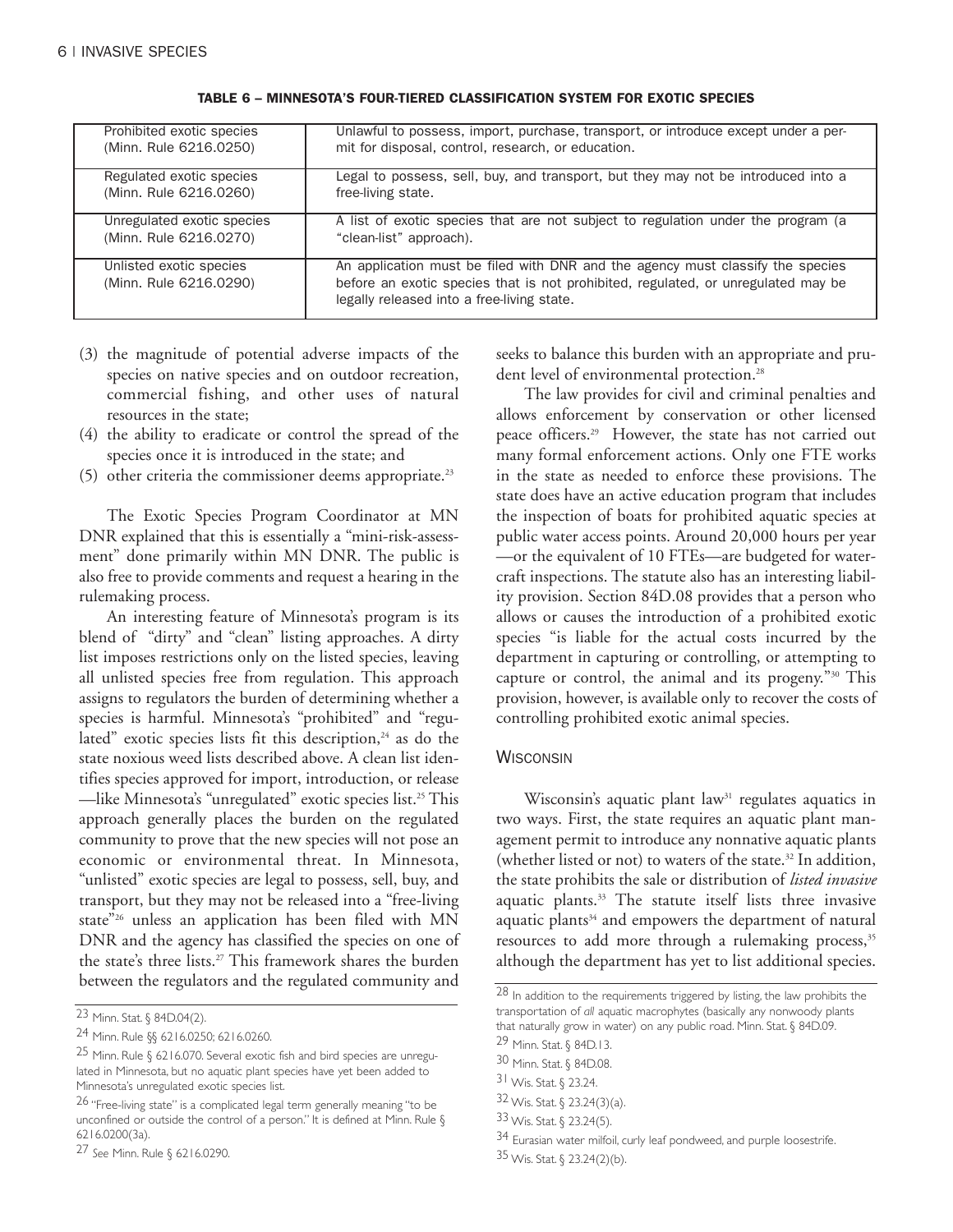#### TABLE 7 – ESTIMATED FTES INVOLVED IN ENFORCING STATE INVASIVE / EXOTIC SPECIES LAWS

| <b>Illinois</b>    | none; but state plans to            |
|--------------------|-------------------------------------|
| <b>Exotic Weed</b> | begin formal enforcement in         |
| Act                | April, 2004                         |
| <b>Minnesota</b>   | <b>one</b> ; but state has 10 FTE   |
| <b>Harmful</b>     | watercraft inspectors               |
| <b>Exotic</b>      | involved in education effort        |
| <b>Species Law</b> |                                     |
| <b>Wisconsin</b>   | <b>none</b> ; but state involved in |
| <b>Aquatic</b>     | education effort to encour-         |
| <b>Plants Law</b>  | age compliance                      |
|                    |                                     |

The law provides for specific monetary penalties and even authorizes prison sentences for repeat offenders.<sup>36</sup> However, as in other states, Wisconsin is not actively engaged in formal enforcement efforts at this time. Instead, the state has focused on education efforts, such as informing boaters about the threat of invasive aquatic species that can spread via boating equipment and trailers.

Wisconsin also has a separate invasive species law<sup>37</sup> that directs the department to establish a statewide program to control invasive species, defined as "nonindigenous species whose introduction causes or is likely to cause economic or environmental harm or harm to human health."38 The statute instructs the department to promulgate rules to "classify" invasive species for purposes of the program.39 It also provides for an invasive species council to make recommendations that contain criteria for each classification, the allowed activities associated with each classification, criteria for determining state priorities for controlling invasive species under each classification, and criteria for determining the types of actions to be taken in response to the introduction or spread of a native species under each classification.<sup>40</sup>

This scheme resembles a listing approach. It clearly contemplates invasive species "classifications" that have certain associated "allowed activities."41 However, the statute does not provide substantive regulatory requirements, nor does it describe how such requirements could be enforced. The department has not yet taken steps to implement these somewhat vague directives.

#### OTHER STATE PROGRAMS RELATED TO PREVENTION AND LISTING

#### NOXIOUS WEED SEED LISTS

Each Great Lakes State regulates commercial trade in agricultural seeds. The states have fairly uniform provisions; each state authorizes a two-tier list of noxious weed seeds that are subject to special requirements in the commercial market. It is generally unlawful to advertise or sell blends of seed containing any seeds from the first, or "prohibited," list.<sup>42</sup> Seeds on the "restricted" list are allowable only up to specific statutory tolerances.<sup>43</sup> Some states also require the labeling of the number and kind of restricted noxious weed seeds present in commercial seed blends.<sup>44</sup> Illinois' definitions of these classifications are characteristic of all states in the region:

*Prohibited noxious weed seed*—seed of weeds which when established are highly destructive, competitive,

|                  | Prohibited                             | Restricted                             |  |
|------------------|----------------------------------------|----------------------------------------|--|
| <b>Illinois</b>  | 8 III. Admin. Code § 230.20<br>8       | 13 8 III. Admin. Code § 230.30         |  |
| <b>Indiana</b>   | 360 Ind. Admin. Code § 1-1-5<br>9      | 360 Ind. Admin. Code § 1-1-6<br>13     |  |
| <b>Michigan</b>  | Mich. Rules § 285.715.7<br>19          | Mich. Rules § 285.715.7<br>18          |  |
| <b>Minnesota</b> | Minn. Rules § 1510.0280<br>10          | Minn. Rules § 1510.0320<br>10          |  |
| <b>Ohio</b>      | Oh. Admin. Code § 901:5-31-01(A)<br>14 | Oh. Admin. Code § 901:5-31-01(B)<br>11 |  |
| <b>Wisconsin</b> | Wis. Stat. $\S$ 94.38(12)(a)<br>4      | Wis. Stat. $\S$ 94.38(12)(b)<br>13     |  |

#### TABLE 8 – NUMBER AND LOCATION OF LISTED NOXIOUS WEED SEED SPECIES

36 Wis. Stat. § 23.24(6). 37 Wis. Stat. § 23.22.

38 Wis. Stat. § 23.22(c).

39 Wis. Stat. § 23.22(2)(b)(6).

```
40 Wis. Stat. § 23.22(3)(a).
```

```
41 See id.
```
42 *See* 505 ILCS 110/5; Ind. Code § 15-4-1-6; Mich. Comp. Laws § 286.709; Minn. Stat. § 21.86; Ohio Rev. Code § 907.07(D);Wis. Stat. § 94.41(1). 43 *Id.* 44 *See, e.g.,* 505 ILCS 110/4.2.

45 505 ILCS 110/2.127.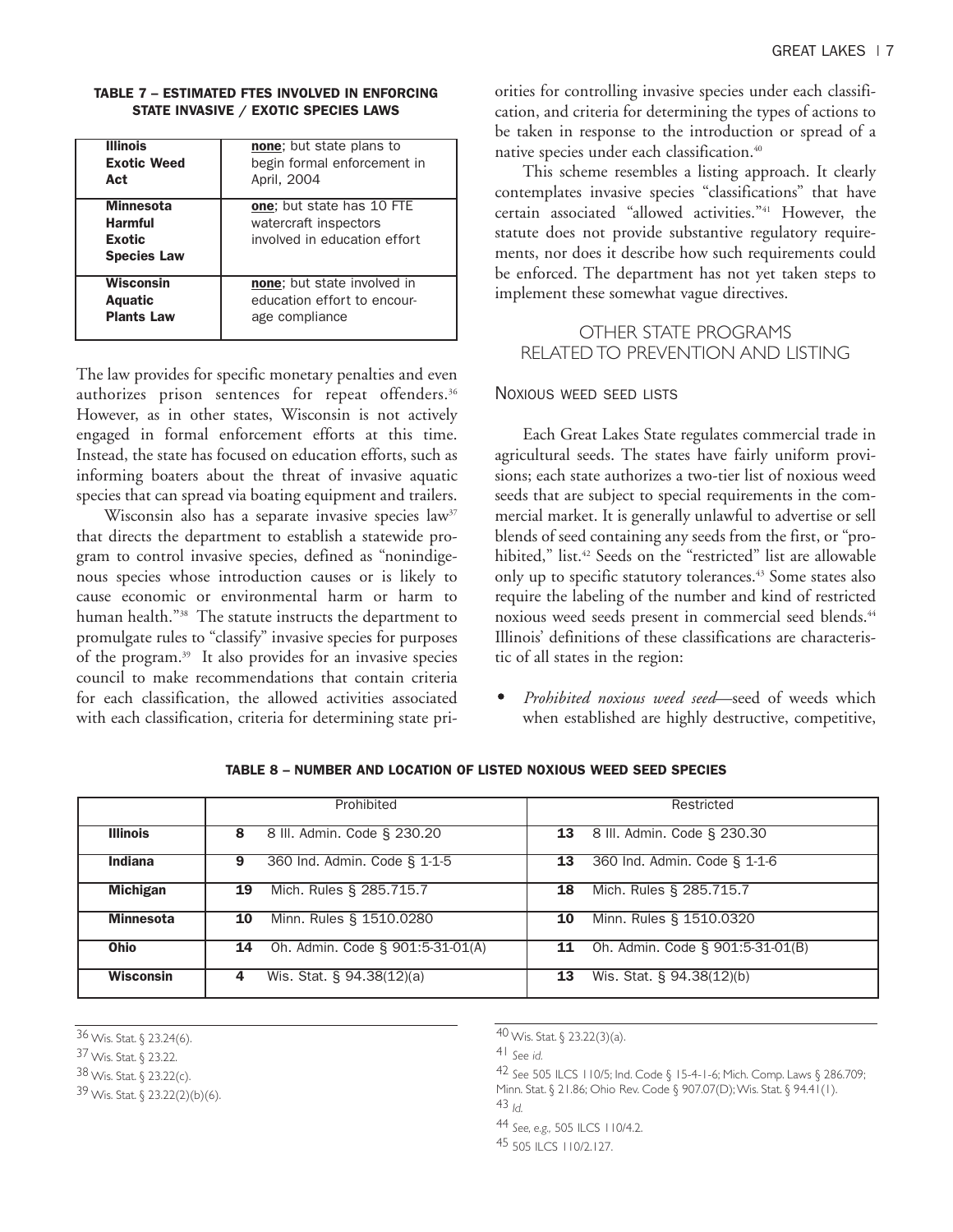or difficult to control by cultural or chemical practices.<sup>45</sup>

*Restricted noxious weed seed*—seed of weeds that are objectionable in fields, lawns, and gardens of this state, but which can be controlled by cultural or chemical practices.<sup>46</sup>

Most states authorize the listing of new noxious weed seed species through a rulemaking process administered by their respective departments of agriculture. Wisconsin's seed lists, however, are defined by statute and can only be amended by an act of the state legislature.<sup>47</sup> Table 9 provides a numerical comparison of the state seed lists. A more detailed comparison that breaks down the state noxious weed lists by species is found at Appendix A.

It is important to remember that state noxious weed seed programs only regulate the commercial sale of listed weed seeds. They do not restrict the sale of mature plants. Nor do they provide any authority for controlling established populations of invasive plant species. Therefore, they must be used in combination with other regulatory tools in order to be effective in addressing the introduction and proliferation of invasive plant species. Noxious weed seed regulations have yet to be integrated into broader invasive species control efforts.

#### PLANT-SPECIFIC REGULATIONS

Several states regulate individual invasive or detrimental plants—typically multiflora rose or purple loosestrife. Indiana prohibits the planting of any variety of multiflora rose and bans the sale or distribution of any species of *Lythrum* (purple loosestrife).<sup>48</sup> Michigan prohibits the retail sale of any nonnative cultivars of *Lythrum*. <sup>49</sup> Ohio restricts the sale and planting of multiflora rose and one

TABLE 9 – NURSERY INSPECTORS INVOLVED IN ENFORCING PLANT-SPECIFIC REGULATIONS

|                  | <b>State</b><br>inspectors | # of nurseries<br>inspected<br>annually |
|------------------|----------------------------|-----------------------------------------|
| <b>Indiana</b>   | 8                          | 600                                     |
| <b>Michigan</b>  | 35                         | 8,800                                   |
| Ohio             | 12                         | 1,500                                   |
| <b>Wisconsin</b> | ൳                          | $750 - 800$                             |

<sup>46</sup> 505 ILCS 110/2.129.

49 Mich. Comp. Laws § 286.216a.



Photo of purple loosestrife (Lythrum solicaria) courtesy of Barry Rice, Wildland Invasive Species Team, The Nature Conservancy.

variety of *Lythrum*. <sup>50</sup> Wisconsin prohibits the sale, distribution, planting, or cultivation of multiflora rose<sup>51</sup> and requires the development of a statewide plan to control purple loosestrife.<sup>52</sup>

Unlike state noxious weed programs, these plant-specific rules are typically enforceable by the state. The most common method of enforcement is through nursery industry inspections. For example, Indiana's Department of Natural Resources employs eight field inspectors that inspect over 600 nurseries annually. If prohibited plants are found, these inspectors can order their confiscation or destruction. Further noncompliance can result in additional fines and penalties. In addition to inspections, the state may respond directly to reports of illegal sales of prohibited plants. Nursery inspectors in Michigan, Ohio, and Wisconsin<sup>53</sup> perform similar duties.

These state-enforceable requirements are more effective than the noxious weed laws, but they are not without flaws. Since they are statutory requirements, they can be inflexible and subject to loopholes. For example, Ohio's law bans only *Lythrum salicaria*, which leaves the department powerless to respond to *Lythrum virgatum* (often known as "wand" loosestrife). Michigan's law prohibits only the retail sale of *Lythrum*, which has allowed a few firms to avoid penalties by selling the banned invasive plant wholesale. Wisconsin's *Lythrum* program encourages, but does not require, private landowners to control stands of purple loosestrife on their lands.<sup>54</sup> Clearly, these laws are not an effective substitute for comprehensive state invasive species programs. However, if drafted carefully, plant-specific laws can be an effective way for states to devote additional resources to especially problematic species.

<sup>47</sup> *See* Wis. Stat. § 94.38(12).

<sup>48</sup> Ind. Code § 14-24-12. Another Indiana statute exhorts public bodies to "do anything possible to restrict the growth and seed production of all Johnsongrass," but it is not clear what, if any, substantive requirements this provision carries with it. *See* Ind. Code § 15-3-5.

<sup>50</sup> Ohio Rev. Code §§ 927.681-682.

<sup>51</sup> Wis. Stat. § 23.235(2).

<sup>52</sup> Wis. Stat. §23.235(2m).

<sup>53</sup> Wisconsin nursery inspectors also enforce the ban on distribution of invasive aquatic plants (Eurasian water milfoil, curly leaf pondweed, and purple loosestrife) under Wis. Stat. § 23.24.

<sup>54</sup> *See* Wis. Stat. §23.235(2m).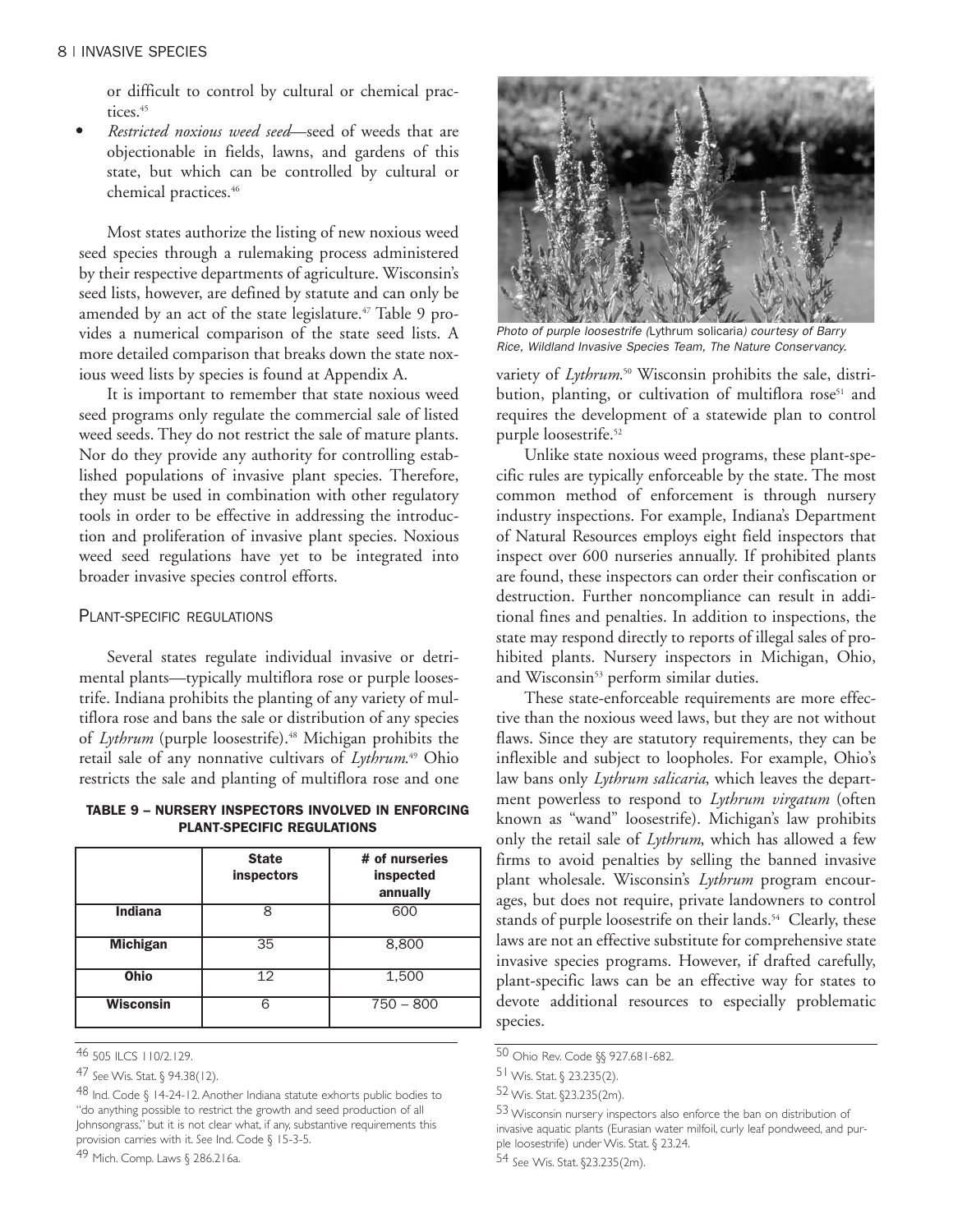|                  |                                     | <b>Specifically</b><br><i>includes</i><br>exotic or<br>invasive<br>plants | <b>Includes</b><br>some<br>plants | <b>Includes</b><br>only<br>insects or<br>diseases |
|------------------|-------------------------------------|---------------------------------------------------------------------------|-----------------------------------|---------------------------------------------------|
| <b>Illinois</b>  | 505 ILCS §§ 90/2, 90/14.            |                                                                           |                                   | X                                                 |
| <b>Indiana</b>   | Ind. Code § 14-8-2-203.             | X                                                                         |                                   |                                                   |
| <b>Michigan</b>  | Mich. Comp. Laws § 286.218.         |                                                                           |                                   | $\overline{X}$                                    |
| <b>Minnesota</b> | Minn. Stat. § 18G.02.               | $\overline{X}$                                                            |                                   |                                                   |
| <b>Ohio</b>      | Ohio Rev. Code § 927.51(K)          |                                                                           | $\overline{X}$                    |                                                   |
| <b>Wisconsin</b> | Wis. Stat §§ 93.01(10), 94.69(1)(a) |                                                                           | $\overline{X}$                    |                                                   |

#### TABLE 10 –STATE DEFINITIONS OF "PLANT PESTS"

#### PLANT PEST LAWS

Some states address invasive plant species through their general plant industry laws regulating plant pests or diseases. These laws typically allow the state to declare quarantines or destroy articles to control agricultural pests or diseases.<sup>55</sup> A state's definition of "plant pest" is critical in determining whether the law can be used to directly control invasive plants. For example, Indiana's definition of "pest or pathogen" specifically includes exotic weeds that can injure agricultural crops or other plants.<sup>56</sup> Minnesota's definitions of "pest," "plant pest," and "harmful plant pest," when read in combination, include any living agent (including invasive species) that may potentially cause harm to plants or other biotic organisms.<sup>57</sup> These broad definitions give the states great flexibility to identify and respond directly to new invasions of exotic plants. In contrast, the plant pest laws in Illinois and Michigan only authorize state action against plants that harbor insect pests or plant diseases.<sup>58</sup> These narrow definitions arguably do not provide the states with authority to address invasive plants. Ohio and Wisconsin's definitions include some plants, although they do not specifically refer to exotic or invasive species.<sup>59</sup>

As currently conceived, these plant pest programs rely on ad hoc determinations, not lists. However, stakeholders in Indiana are considering the use of "clean" lists to clarify species subject to "pest or pathogen" designations. Similarly, Michigan is tentatively exploring revisions to its plant pest law that would establish a commission to recommend specific pest species to be regulated. These hybrid approaches could be greater than the sum of their parts. One of the weaknesses of listing is the delay between the identification of a new pest and its addition to a list of regulated species. The ad hoc response authority in typical plant pest programs can fill this gap. A hybrid approach would preserve the inherent flexibility and rapid response capability of traditional plant pest programs while adding the focus, clarity, and regulatory certainty of listing.

#### **CONCLUSIONS**

The diversity of programs highlighted in this report demonstrates that there are many ways to use invasive species listing authorities as a first line of defense against the introduction and spread of invasives. Minnesota is leading the way in the Great Lakes region with seven separate lists classifying noxious weeds and exotic species. This combination of lists, including both "dirty" and "clean" listing approaches, creates a nuanced framework and provides a good model for states interested in establishing their own comprehensive invasive species program.

Wisconsin may be the next Great Lakes state to follow suit. A high-level technical advisory committee has proposed major revisions to Wisconsin's weed laws that would

<sup>55</sup> *See, e.g.*, Minn. Stat. § 18G.03.

<sup>56</sup> Ind. Code § 14-8-2-203.

<sup>57</sup> Minn. Stat. § 18G.02.

<sup>58</sup> *See* 505 ILCS § 90/14; Mich. Comp. Laws § 286.218.

<sup>59</sup> Ohio Rev. Code § 927.51(K) ("Pest" means any insect, mite, nematode, bacteria, fungus, virus, parasitic plant, or any other organism or any stage of any such organism which causes, or is capable of causing, injury, disease, or damage to any plant, plant part, or plant product."); Wis. Stat §§ 93.01(10), 94.69(1)(a) ("The department may promulgate rules to declare as a pest any form of plant or animal life or virus which is injurious to plants, persons, animals or substances.").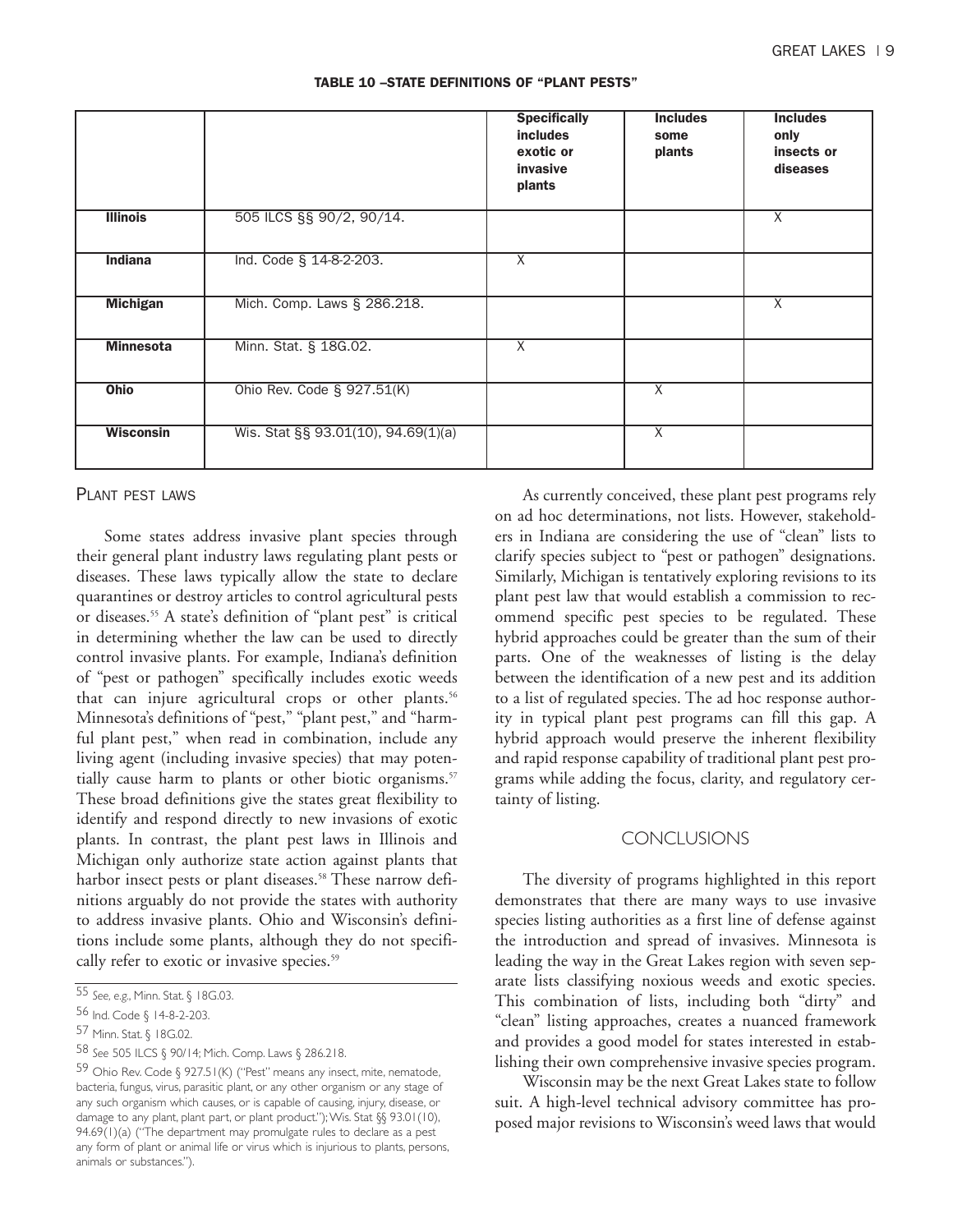create four categories of listed species in roughly the following sequence:<sup>60</sup>

- "Prohibited noxious weeds" would be limited to species not yet established in Wisconsin or with only localized infestations. The most restrictive regulations would apply to this category with a view towards eventual eradication of the listed species.
- "Restricted noxious weeds" would be limited to taxa that are too widespread to mandate statewide eradication. Limitations on sale, distribution, planting, and transportation would be combined with state-funded control efforts to prevent these plants from spreading beyond current areas of infestation.
- A third list would target plants too widespread to realistically expect eradication or statewide control. This list would encourage voluntary removal, but would not trigger any legal restrictions. Emphasis would be placed on educational efforts to help the public learn to identify and control these species.
- The fourth category would consist of a "watch list" of plants known or suspected to be invasive in similar environments or in localized areas within Wisconsin. The species on this list would be closely studied and would be candidates for future regulation.

The lessons learned from this study can be used to guide future developments in invasive species law, both in the Great Lakes region and beyond. **An ideal prevention strategy based on listing will require focus in three areas: listing authority, strategic assessment, and regional coordination.** Here are some observations:

#### LISTING AUTHORITY

- Statutes that delegate listing responsibilities to a state agency are more effective than lists created directly by statute. Regulatory lists allow greater flexibility and responsiveness to changing circumstances. A transparent rulemaking process also provides all interested parties with a voice in listing decisions.
- Lists require regular review and revision. This should include "delisting" if listed species are no longer a problem. Sharply focused lists direct limited state resources toward their most effective uses. Multitiered lists (like those in Minnesota) can also have this effect by reserving the most stringent requirements for the most problematic species.



Illustration of Nodding Thistle (Carduus nutans) courtesy of USDA-NRCS PLANTS Database / Britton, N.L., and A. Brown. 1913. Illustrated flora of the northern states and Canada. Vol. 3: 554.

- Broad jurisdictional definitions are preferred. The most effective listing authorities encompass species that threaten the environment as well as agriculture. A good example is the Illinois Exotic Weed Act's definition of "exotic weed," with its specific reference to weeds that can "degrade natural communities."<sup>61</sup>
- Effective lists trigger enforceable requirements. Although this may seem obvious, some listing programs do not have legal consequences for species once they are listed. Education and voluntary compliance measures are important parts of a comprehensive prevention strategy, but they should be coupled with some affirmative obligations that carry real penalties for noncompliance.
- Effective prevention requires regional, state, and local participation. County and municipal governments should be encouraged to regulate and respond to problematic species or new infestations at the local level. The state should, however, maintain a strong role in program implementation and enforcement. Technical challenges and pressures from strong local interests can impede local enforcement efforts. A strong state role provides a backstop and helps to ensure consistent enforcement throughout the state

<sup>&</sup>lt;sup>60</sup> See Draft Proposal for the Revision of Wisconsin's Weed Laws (as sub-<br>and continuity across adjacent states. mitted to the Governor's Task Force on Invasive Species by the Weed Law Technical Advisory Committee), available at http://www.dnr.state.wi.us/org/land/er/news/wltc1.htm.

<sup>61</sup> *See* 525 ILCS 10/2.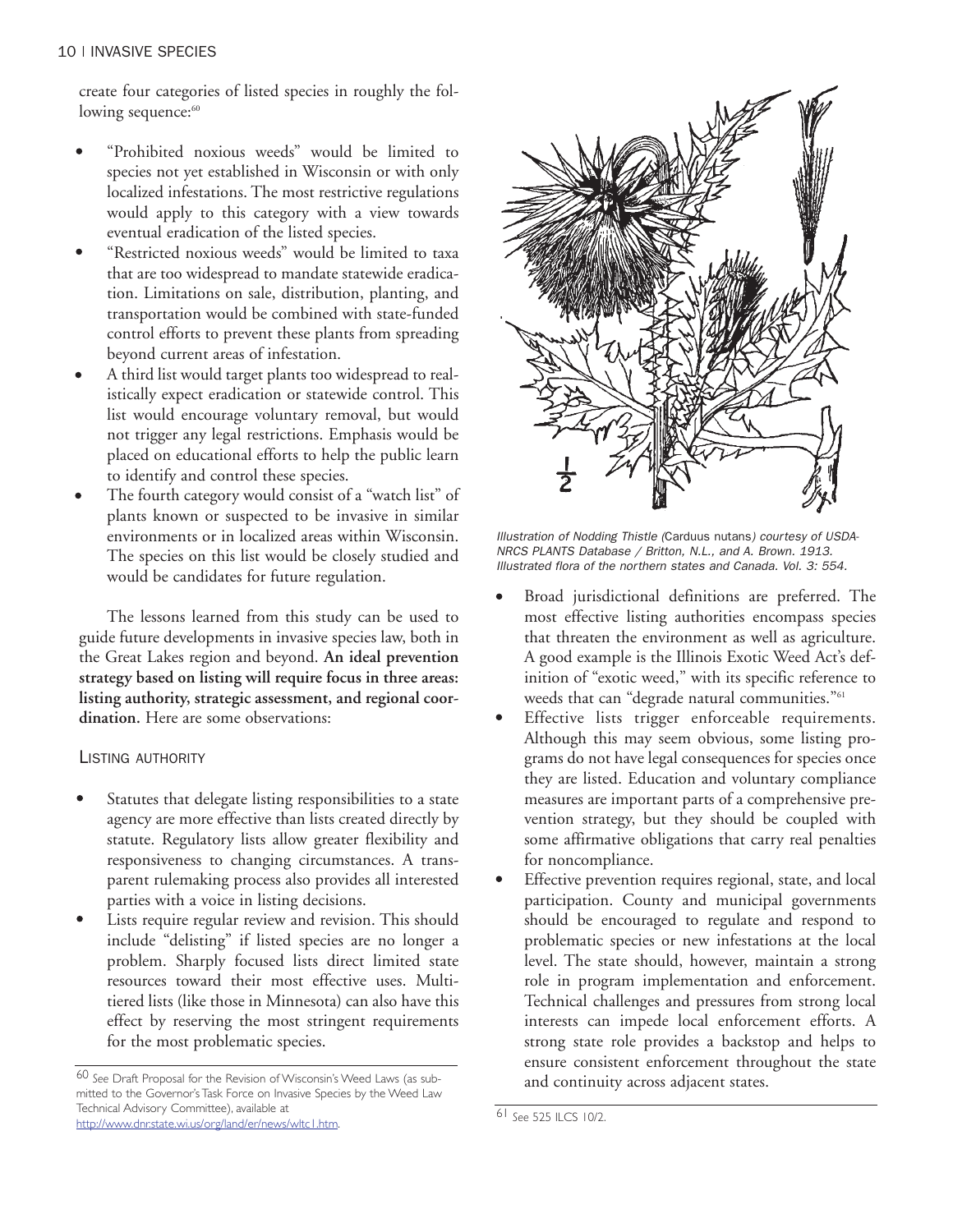#### STRATEGIC ASSESSMENT

Several state regulators that contributed to this report identified the *process* by which actual listing decisions are made as a critical issue. These invasive species veterans feel that their states would benefit greatly from a systematic, science-based assessment tool to evaluate potential candidates for regulation. The additional legitimacy and industry support that would result from the development of a transparent, scientific listing process could significantly strengthen state regulatory programs.

Several states are taking steps in this direction. For example, Indiana's Invasive Plant Species Assessment Working Group (IPSAWG) includes stakeholders from several affected agencies and industries working to develop an assessment tool for problem plant species. Wisconsin's proposed weed law amendments would establish a diverse noxious weed council to develop assessment criteria and evaluate public petitions for list revisions. Similar efforts are underway in Minnesota and Michigan.

#### REGIONAL COORDINATION

Strategic assessment and planning at the state level alone will not be enough. A truly effective prevention strategy will require regional coordination. Invasive species can move freely across state borders. Thus, one state's failure to regulate an invasive species will significantly undermine its neighbors' investments in prevention and control. Appendix A illustrates sweeping inconsistencies in current state lists in the Great Lakes. At this point, modest attempts to coordinate state invasive species lists on a regional basis would likely yield great benefits. Networks of invasive species regulators and scientists throughout the region—several of which already exist—should be developed and strengthened with the objective of eventually meeting the invasive species challenge on a united regional front.

Several regulators identified current state budget crises as the biggest obstacle to effective change. It is difficult to think about new approaches when agencies are struggling to even maintain current programs. States may find, however, that a small investment in prevention programs today will pay great dividends down the road. Luckily, listing is a fairly easy step that should not require major commitments of new staff or funding and may only require shifting resources from older, less efficient programs. States can also seek to share responsibilities with local governments and non-governmental organizations. The costs associated with passively allowing new species to enter a state are simply too great to ignore. Listing can be an effective, relatively easy, and cost efficient front line tool that should be a part of every state's prevention strategy.

This study reveals that the Great Lakes states have at their disposal a wide array of listing authorities that can be used as a first line of defense against the introduction and spread of invasive species. In many states, interested parties should consider drawing upon other successful state approaches to reinvigorate their lists and improve their states' listing regulations through the passage of new laws and adoption of agency rules. However, this report also reinforces the potential of the laws and regulations that states already have at their disposal. By revisiting the existing state provisions outlined in this report, stakeholders can determine how additional funding, staffing, and internal and external oversight of provisions already in place can turn a weak state listing program into an aggressive and effective prevention strategy.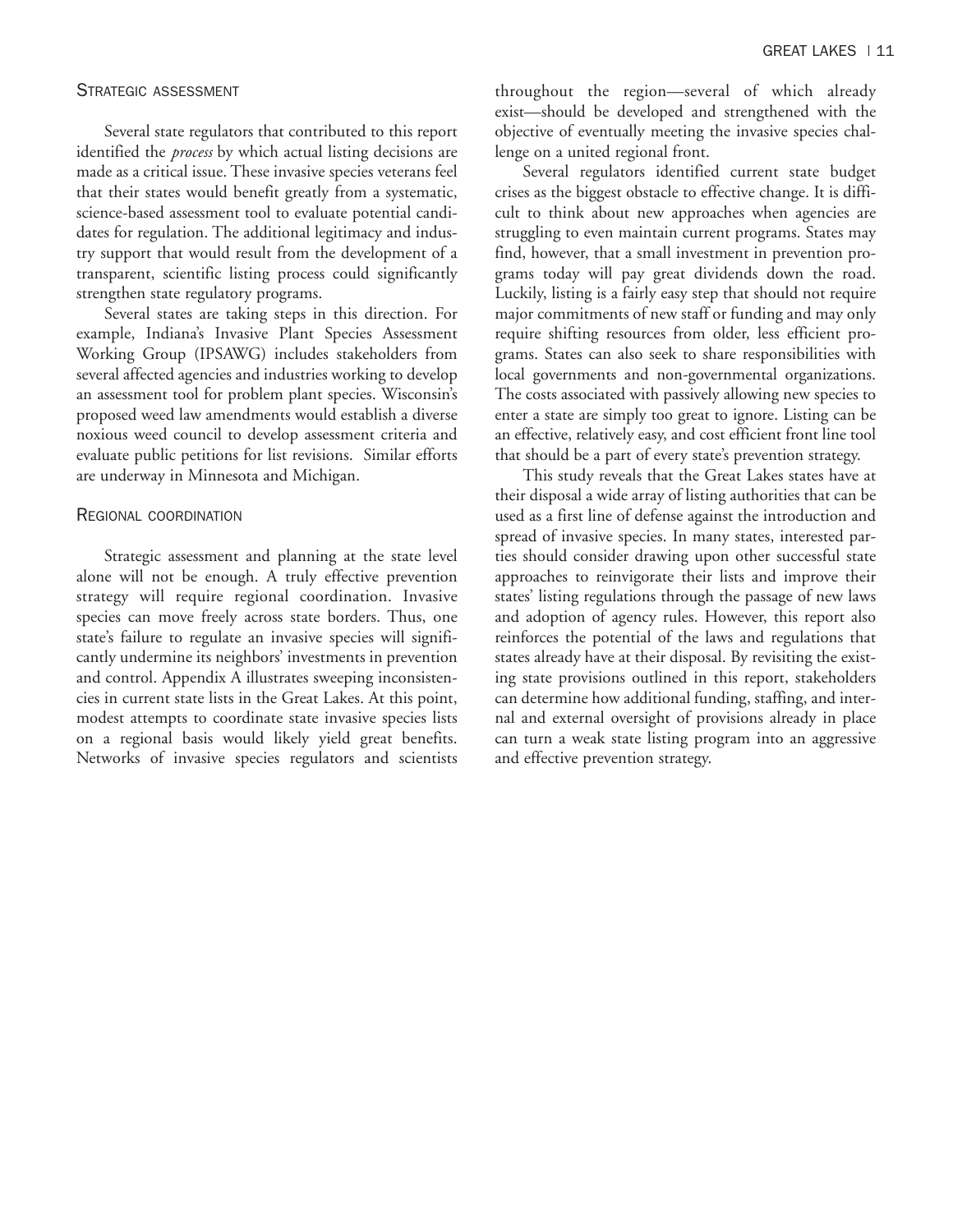12 | INVASIVE SPECIES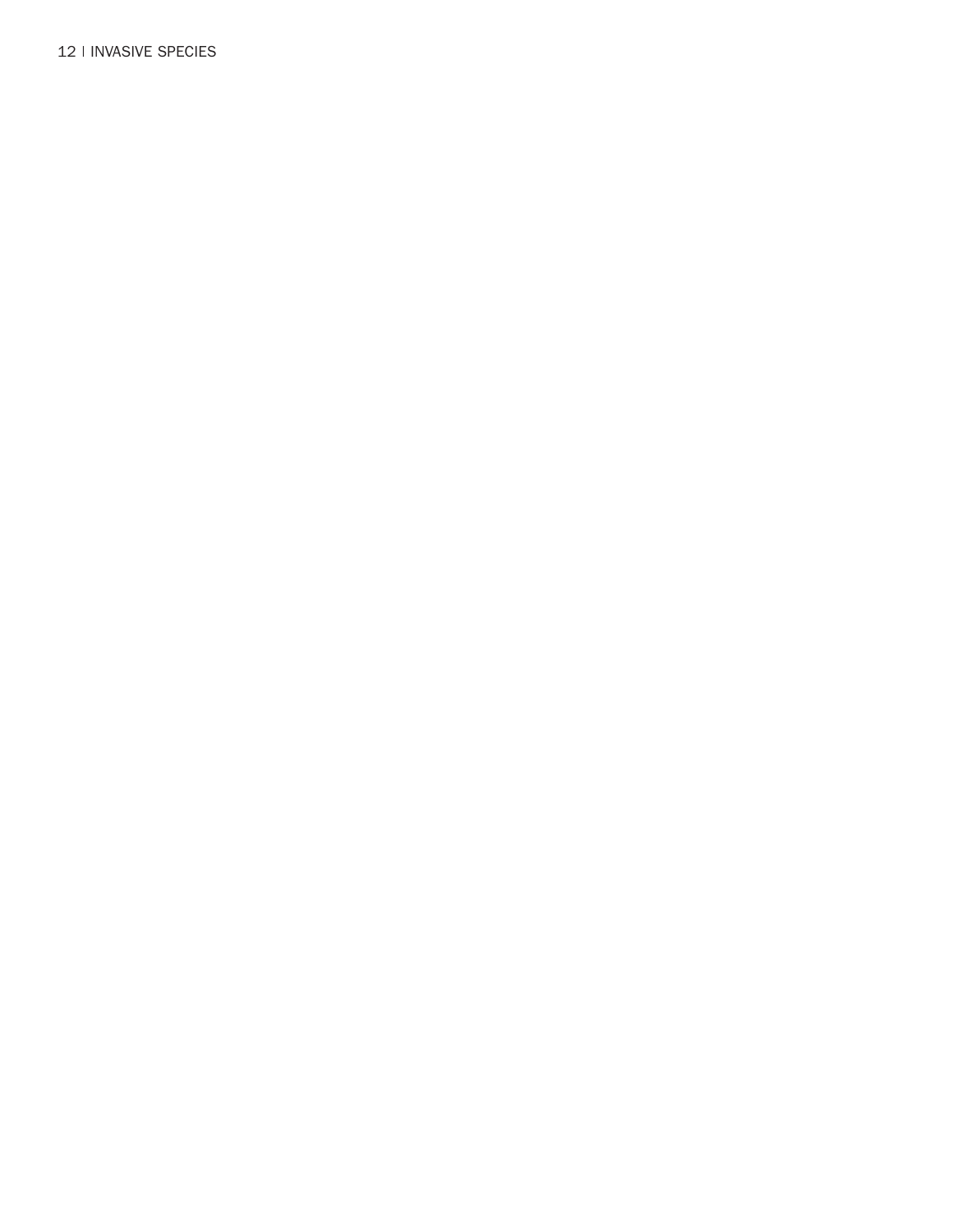| $ DP = Determinental Plant (IN)$ | $NW = Noxious Weed (IL, MI, OH, WI)$                                                                                                                | $RN =$ Restricted Noxious Weed (MN)    |
|----------------------------------|-----------------------------------------------------------------------------------------------------------------------------------------------------|----------------------------------------|
| $ EW =$ Exotic Weed (IL)         | $PE =$ Prohibited Exotic Species (MN)                                                                                                               | $SN =$ Secondary Noxious Weed (MN)     |
|                                  | $ FN $ = Federal Noxious Weed (MN) $RE$ = Restricted Exotic Species (MN)                                                                            | $SP = special / individual regulation$ |
|                                  | $ \mathbf{IA}  = \mathbf{In}$ and $\mathbf{A}$ and $\mathbf{B}$ and $\mathbf{B}$ and $\mathbf{B}$ and $\mathbf{B}$ are Prohibited Noxious Weed (MN) |                                        |
|                                  |                                                                                                                                                     |                                        |

|                                        | <b>Species</b>                 | <b>Illinois</b> | Indiana | Michigan  | <b>Minnesota</b> | Ohio      | Wisconsin |
|----------------------------------------|--------------------------------|-----------------|---------|-----------|------------------|-----------|-----------|
| Abutilon theophrasti                   | velvetleaf                     |                 |         |           | SN               |           |           |
| Aeginetia spp.                         |                                |                 |         |           | <b>FN</b>        |           |           |
| Ageratina adenophora                   | crofton weed                   |                 |         |           | <b>FN</b>        |           |           |
| Agropyron repens /<br>Elytrigia repens | quackgrass                     |                 |         |           | SN               |           |           |
| Alectra spp.                           |                                |                 |         |           | <b>FN</b>        |           |           |
| Alliaria petiotlata                    | garlic mustard                 |                 |         |           | <b>PN</b>        |           |           |
| Alternanthera sessilis                 | sessile joyweed                |                 |         |           | <b>FN</b>        |           |           |
| Amaranthus blitoides                   | prostrate pigweed              |                 |         |           | SN               |           |           |
| Amaranthus retroflexus                 | redroot pigweed                |                 |         |           | SN               |           |           |
| Ambrosia artemisiifolia                | common ragweed                 | <b>NW</b>       |         |           | SN               |           |           |
| Ambrosia elatior                       | ragweed                        |                 |         | <b>NW</b> |                  |           |           |
| Ambrosia tifida L.                     | giant ragweed                  | <b>NW</b>       |         |           | SN               |           |           |
| Arctium minus                          | burdock                        |                 |         |           | SN               |           |           |
| Artemisia absinthium                   | wormwood, absinthe             |                 |         |           | SN               |           |           |
| Asclepias syriaca                      | common milkweed                |                 |         |           | SN               |           |           |
| Asphodelus fistulosus                  | onionweed                      |                 |         |           | <b>FN</b>        |           |           |
| Avena fatua                            | wild oat                       |                 |         |           | SN               |           |           |
| Avena sterilis                         | animated oat, wild oat         |                 |         |           | <b>FN</b>        |           |           |
| Azolla pinnata                         | mosquito fern, water<br>velvet |                 |         |           | ${\sf FN}$       |           |           |
| Barbarea vlugaris                      | yellow rocket                  |                 |         |           | SN               |           |           |
| Berteroa incana                        | hoary alyssum                  |                 |         | <b>NW</b> | SN               |           |           |
| Brassica / Sinapis                     | wild mustard                   |                 |         | <b>NW</b> | SN               | <b>NW</b> |           |
| <b>Butomus umbellatus</b>              | flowering rush                 |                 |         |           | <b>PE</b>        |           |           |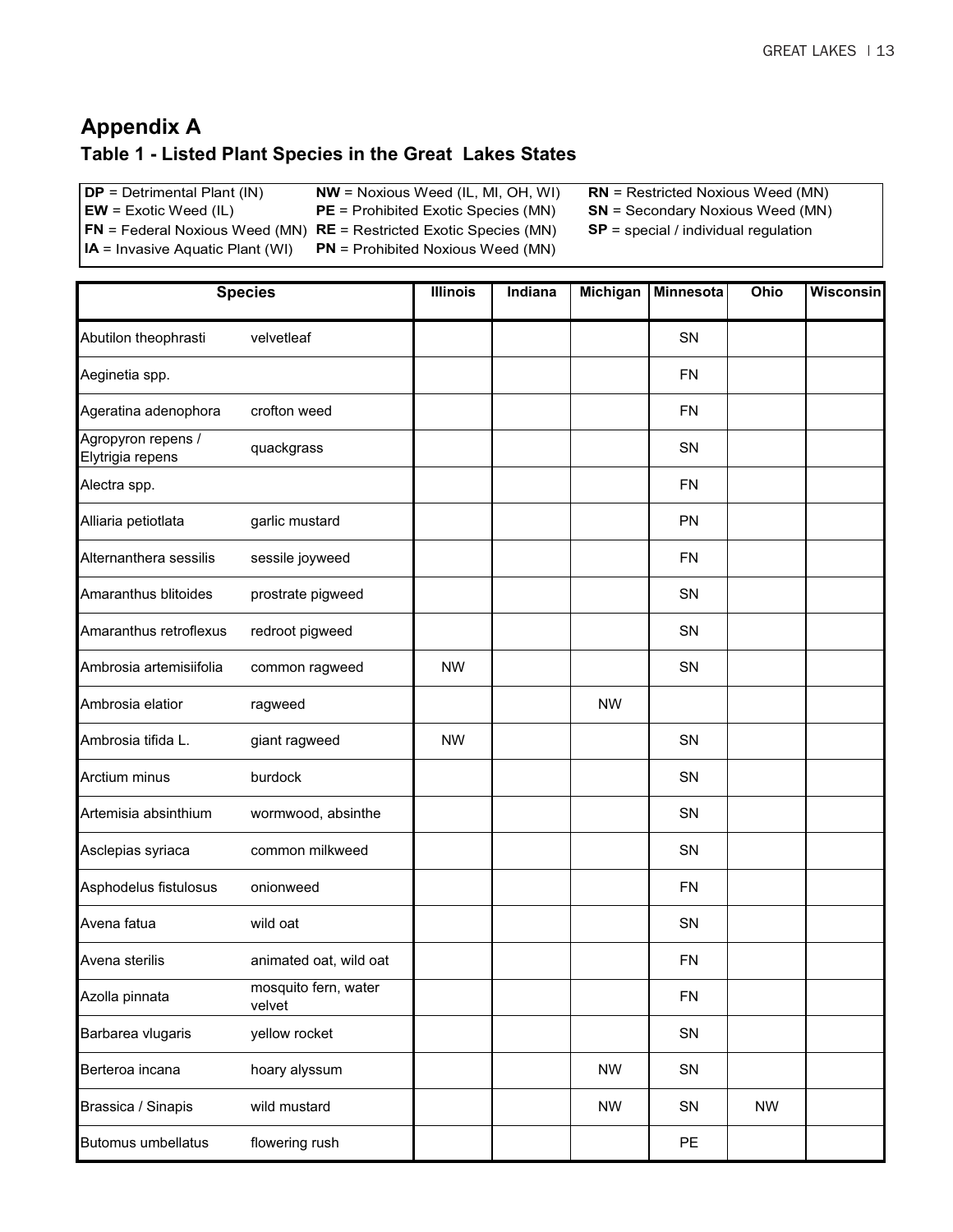| $\mathsf{DP} = \mathsf{Detriment}$ Plant (IN) | $NW = Noxious Weed (IL, MI, OH, WI)$                                     | $RN =$ Restricted Noxious Weed (MN)    |
|-----------------------------------------------|--------------------------------------------------------------------------|----------------------------------------|
| $ \text{EW}$ = Exotic Weed (IL)               | $PE =$ Prohibited Exotic Species (MN)                                    | $SN =$ Secondary Noxious Weed (MN)     |
|                                               | $ FN $ = Federal Noxious Weed (MN) $RE$ = Restricted Exotic Species (MN) | $SP = special / individual regulation$ |
| $ IA = Invasive Aquatic Plant (WI)$           | $PN =$ Prohibited Noxious Weed (MN)                                      |                                        |

| <b>Species</b>                                     |                        | <b>Illinois</b> | Indiana   | Michigan  | Minnesota | Ohio      | Wisconsin |
|----------------------------------------------------|------------------------|-----------------|-----------|-----------|-----------|-----------|-----------|
| Cabomba caroliniana                                | Carolina fanwort       |                 |           |           | <b>RE</b> |           |           |
| Cannabis sativa                                    | hemp / marijuana       | <b>NW</b>       | <b>DP</b> |           | <b>PN</b> |           |           |
| Carduus acanthoides                                | plumeless thistle      |                 |           |           | <b>PN</b> |           |           |
| Carduus nutans                                     | nodding (musk) thistle | <b>NW</b>       |           |           | <b>PN</b> | <b>NW</b> |           |
| Carthamus oxyacantha                               | wild safflower         |                 |           |           | <b>FN</b> |           |           |
| Caulerpa taxifolia                                 | Mediterranean clone    |                 |           |           | <b>FN</b> |           |           |
| Cenchrus longispinus                               | long spined sanbur     |                 |           |           | SN        |           |           |
| Centaurea maculosa                                 | spotted knapweed       |                 |           |           | SN        |           |           |
| Centaurea picris                                   | Russian knapweed       |                 |           |           | SN        |           |           |
| Chenopodium album                                  | common lambsquarters   |                 |           |           | SN        |           |           |
| Chrysopogon aciculatus                             | pilipiliula            |                 |           |           | <b>FN</b> |           |           |
| Chysanthermum<br>leucanthemum var.<br>pinnatifidum | oxeye daisy            |                 |           |           | SN        | <b>NW</b> |           |
| Cirsium arvense                                    | Canada thistle         | <b>NW</b>       | <b>DP</b> | <b>NW</b> | <b>PN</b> | <b>NW</b> | <b>NW</b> |
| Cirsium vulgare                                    | bull thistle           |                 |           |           | <b>PN</b> |           |           |
| Commelina benghalensis Benghal dayflower           |                        |                 |           |           | <b>FN</b> |           |           |
| Conium maculatum                                   | poison hemlock         |                 |           |           |           | <b>NW</b> |           |
| Convolvulus arvensis                               | bindweed               |                 |           | <b>NW</b> | <b>PN</b> |           | <b>NW</b> |
| Crassula helmsii                                   | Australian stone crop  |                 |           |           | PE        |           |           |
| Crepis capillaries                                 | smooth hawksbeard      |                 |           |           | SN        |           |           |
| Crepis tectorum                                    | narrowleaf hawksbeard  |                 |           |           | SN        |           |           |
| Crupina vulgaris                                   | common crupina         |                 |           |           | <b>FN</b> |           |           |
| Cuscuta spp.                                       | dodders                |                 |           | <b>NW</b> | <b>FN</b> |           |           |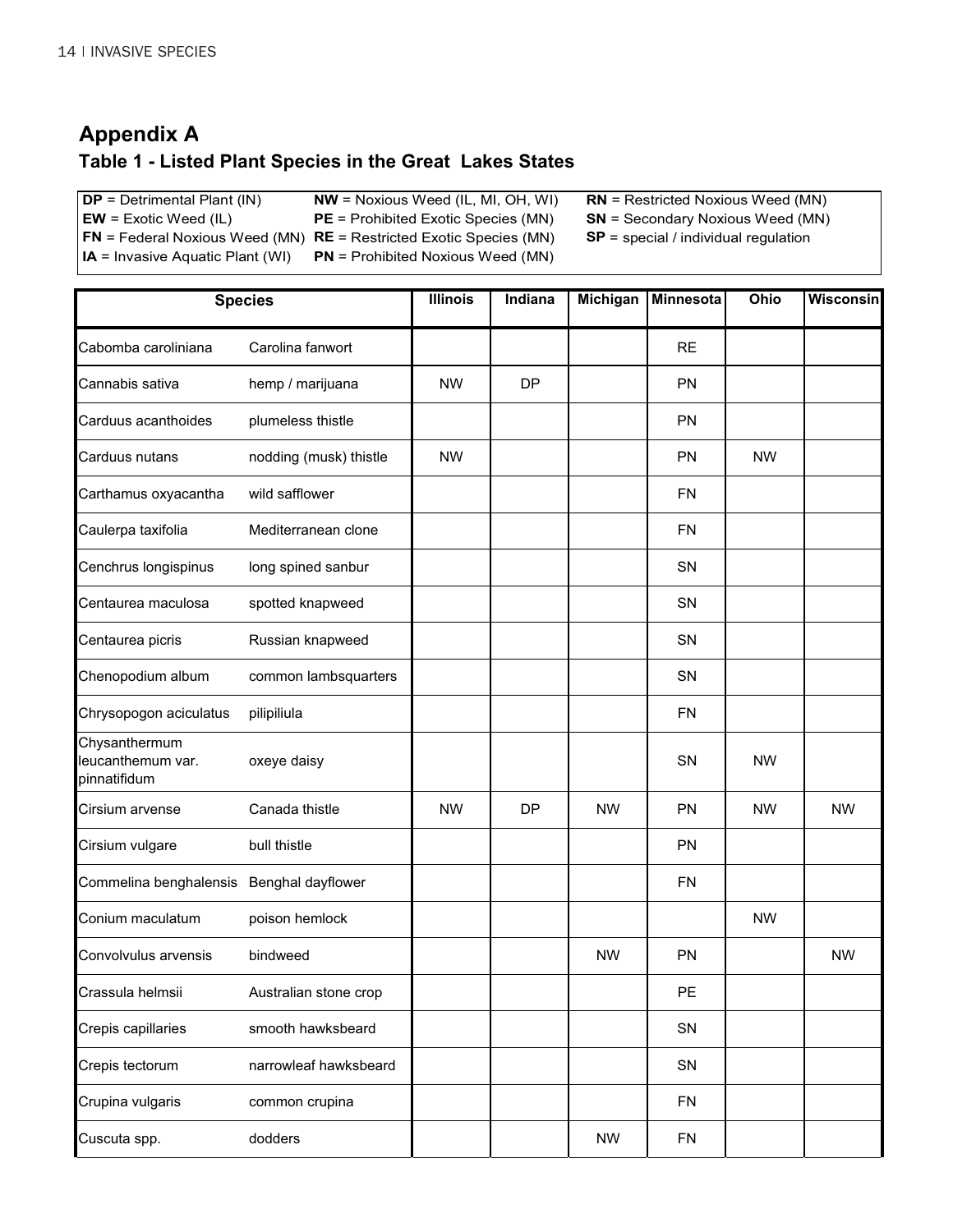| $ DP = Detrimental Plant (IN)$ | $NW = Noxious Weed (IL, MI, OH, WI)$                                     | $RN =$ Restricted Noxious Weed (MN)    |
|--------------------------------|--------------------------------------------------------------------------|----------------------------------------|
| $ EW$ = Exotic Weed (IL)       | $PE =$ Prohibited Exotic Species (MN)                                    | $SN =$ Secondary Noxious Weed (MN)     |
|                                | $ FN $ = Federal Noxious Weed (MN) $RE$ = Restricted Exotic Species (MN) | $SP = special / individual regulation$ |
|                                | $ IA =$ Invasive Aquatic Plant (WI) $PN =$ Prohibited Noxious Weed (MN)  |                                        |
|                                |                                                                          |                                        |

|                                  | <b>Species</b>                                  | <b>Illinois</b> | Indiana | <b>Michigan</b> | <b>Minnesota</b> | Ohio      | <b>Wisconsin</b> |
|----------------------------------|-------------------------------------------------|-----------------|---------|-----------------|------------------|-----------|------------------|
| Datura stamonium                 | jimsonweed                                      |                 |         |                 | SN               |           |                  |
| Daucus carota                    | wild carrot                                     |                 |         | <b>NW</b>       | <b>SN</b>        | <b>NW</b> |                  |
| Descurainia Sophia Webb flixweed |                                                 |                 |         |                 | SN               |           |                  |
| Digitalis lanata                 | Grecian foxglove                                |                 |         |                 | SN               |           |                  |
| Digitaria scalarum               | African couchgrass,<br>fingergrass              |                 |         |                 | <b>FN</b>        |           |                  |
| Digitaria velutina               | velvet fingergrass,<br>annual conchgrass        |                 |         |                 | <b>FN</b>        |           |                  |
| Drymaria arenarioides            | lightning weed                                  |                 |         |                 | <b>FN</b>        |           |                  |
| Eichornia azurea                 | anchored waterhyacinth,<br>rooted waterhyacinth |                 |         |                 | <b>FN</b>        |           |                  |
| <b>Emex australis</b>            | three-cornered jack                             |                 |         |                 | <b>FN</b>        |           |                  |
| Emex spinosa                     | devil's thorn                                   |                 |         |                 | <b>FN</b>        |           |                  |
| Eriochloa villosa                | woolly cupgrass                                 |                 |         |                 | SN               |           |                  |
| Euphorbia esula                  | leafy spurge                                    |                 |         |                 | PN               |           | <b>NW</b>        |
| Galega officinalis               | goatsrue                                        |                 |         |                 | <b>FN</b>        |           |                  |
| Grindelia squarrosa              | curlycup gumweed                                |                 |         |                 | SN               |           |                  |
| Helianthus annuus                | common sunflower                                |                 |         |                 | SN               |           |                  |
| Helianthus tuberosus             | Jerusalem artichoke                             |                 |         |                 | SN               |           |                  |
| Heracleum<br>mantegazzianum      | giant hogweed                                   |                 |         |                 | <b>FN</b>        |           |                  |
| Hibiscus trionum                 | venice mallow                                   |                 |         |                 | SN               |           |                  |
| Hieracium aurantiacum            | orange hawkweed                                 |                 |         |                 | SN               |           |                  |
| Homeria spp.                     |                                                 |                 |         |                 | <b>FN</b>        |           |                  |
| Hydrilla verticillata            | hydrilla                                        |                 |         |                 | PE, FN           |           |                  |
| Hydrocharis morsus-<br>ranae     | European frog-bit                               |                 |         |                 | PE               |           |                  |
| Hygrophila polysperma            | Indian swampweed                                |                 |         |                 | <b>PE</b>        |           |                  |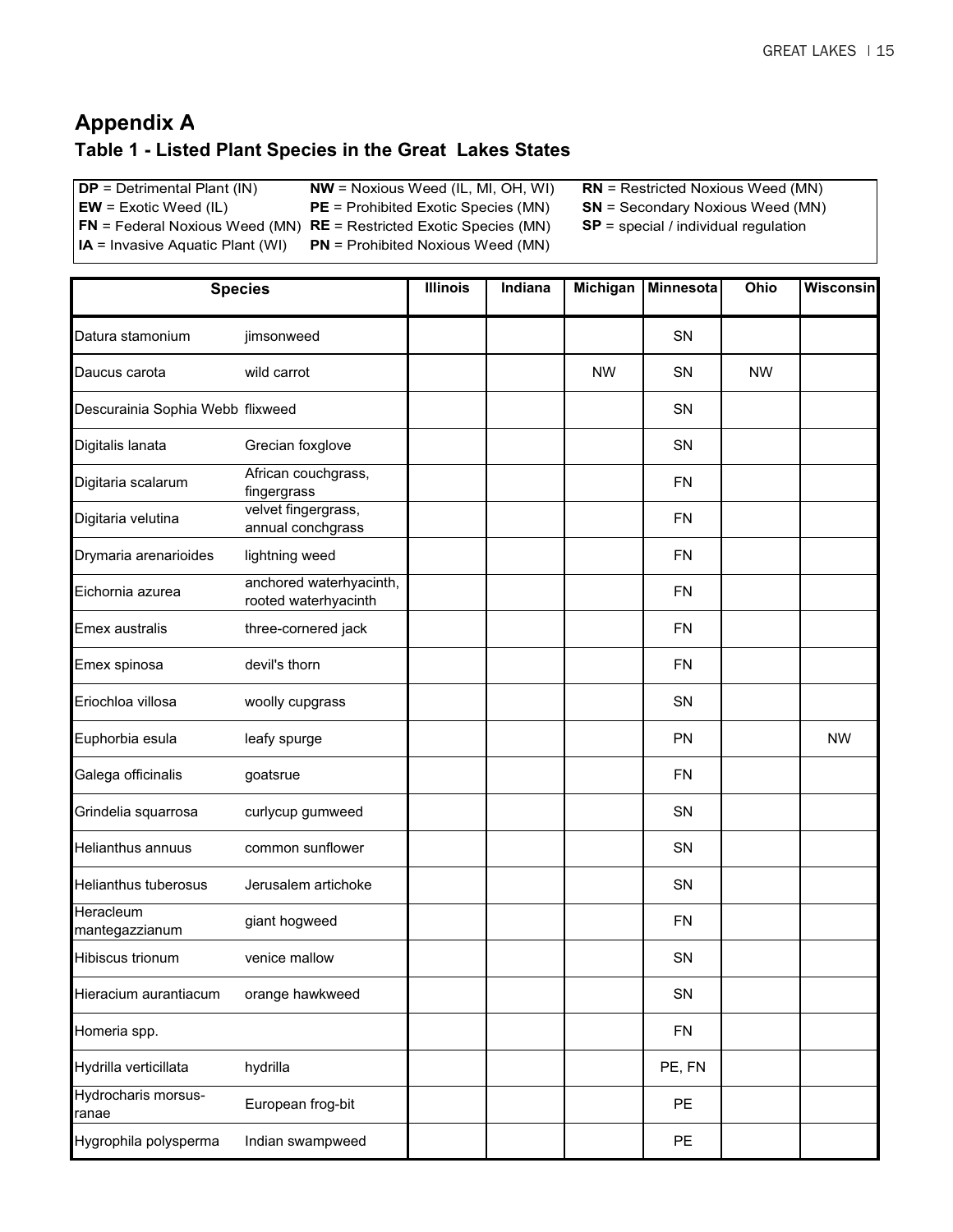**DP** = Detrimental Plant (IN) **NW** = Noxious Weed (IL, MI, OH, WI) **RN** = Restricted Noxious Weed (MN)  **EW** = Exotic Weed (IL) **PE** = Prohibited Exotic Species (MN) **SN** = Secondary Noxious Weed (MN)  **FN** = Federal Noxious Weed (MN) **RE** = Restricted Exotic Species (MN) **SP** = special / individual regulation  **IA** = Invasive Aquatic Plant (WI) **PN** = Prohibited Noxious Weed (MN)

|                            | <b>Species</b>                        | <b>Illinois</b> | Indiana   | <b>Michigan</b> | <b>Minnesota</b> | Ohio      | <b>Wisconsin</b> |
|----------------------------|---------------------------------------|-----------------|-----------|-----------------|------------------|-----------|------------------|
| Hygrophila polysperma      | miramar weed                          |                 |           |                 | <b>FN</b>        |           |                  |
| Imperata brasiliensis      | Brazilian satintail                   |                 |           |                 | <b>FN</b>        |           |                  |
| Imperata cylindrica        | cogongrass                            |                 |           |                 | <b>FN</b>        |           |                  |
| Ipomoea aquatica           | water-spinach, swamp<br>morning-glory |                 |           |                 | <b>FN</b>        |           |                  |
| Iris pseudacoris           | yellow iris, yellow flag              |                 |           |                 | <b>RE</b>        |           |                  |
| Ischaemum rugosum          | murainograss                          |                 |           |                 | <b>FN</b>        |           |                  |
| Iva xanthifolia            | marsh elder                           |                 |           |                 | SN               |           |                  |
| Kochia scoparia            | kochia                                |                 |           |                 | SN               |           |                  |
| Lagarosiphon major         | African oxygen weed                   |                 |           |                 | PE, FN           |           |                  |
| Leptochloa chinensis       | Asian sprangletop                     |                 |           |                 | <b>FN</b>        |           |                  |
| Limnophila sessiliflora    | ambulia                               |                 |           |                 | <b>FN</b>        |           |                  |
| Lonicera japonica          | Japanese honeysuckle                  | EW              |           |                 |                  |           |                  |
| Lychnis alba               | white cockle                          |                 |           |                 | SN               |           |                  |
| Lycium ferocissimum        | African boxthorn                      |                 |           |                 | <b>FN</b>        |           |                  |
| Lythrum salicaria          | purple loosestrife                    | EW              | <b>SP</b> | <b>SP</b>       | PN, PE           | <b>NW</b> | IA               |
| Melaleuca quenquinervia    | broadleaf paper bark tree             |                 |           |                 | <b>FN</b>        |           |                  |
| Melastoma<br>malabathricum |                                       |                 |           |                 | <b>FN</b>        |           |                  |
| Mikania cordata            | mile-a-minute                         |                 |           |                 | <b>FN</b>        |           |                  |
| Mikania micrantha          |                                       |                 |           |                 | <b>FN</b>        |           |                  |
| Mimosa invisa              | giant sensitive plant                 |                 |           |                 | <b>FN</b>        |           |                  |
| Mimosa pigra               | catclaw mimosa                        |                 |           |                 | <b>FN</b>        |           |                  |
| Monochoria hastata         |                                       |                 |           |                 | <b>FN</b>        |           |                  |
| Monochoria vaginalis       |                                       |                 |           |                 | <b>FN</b>        |           |                  |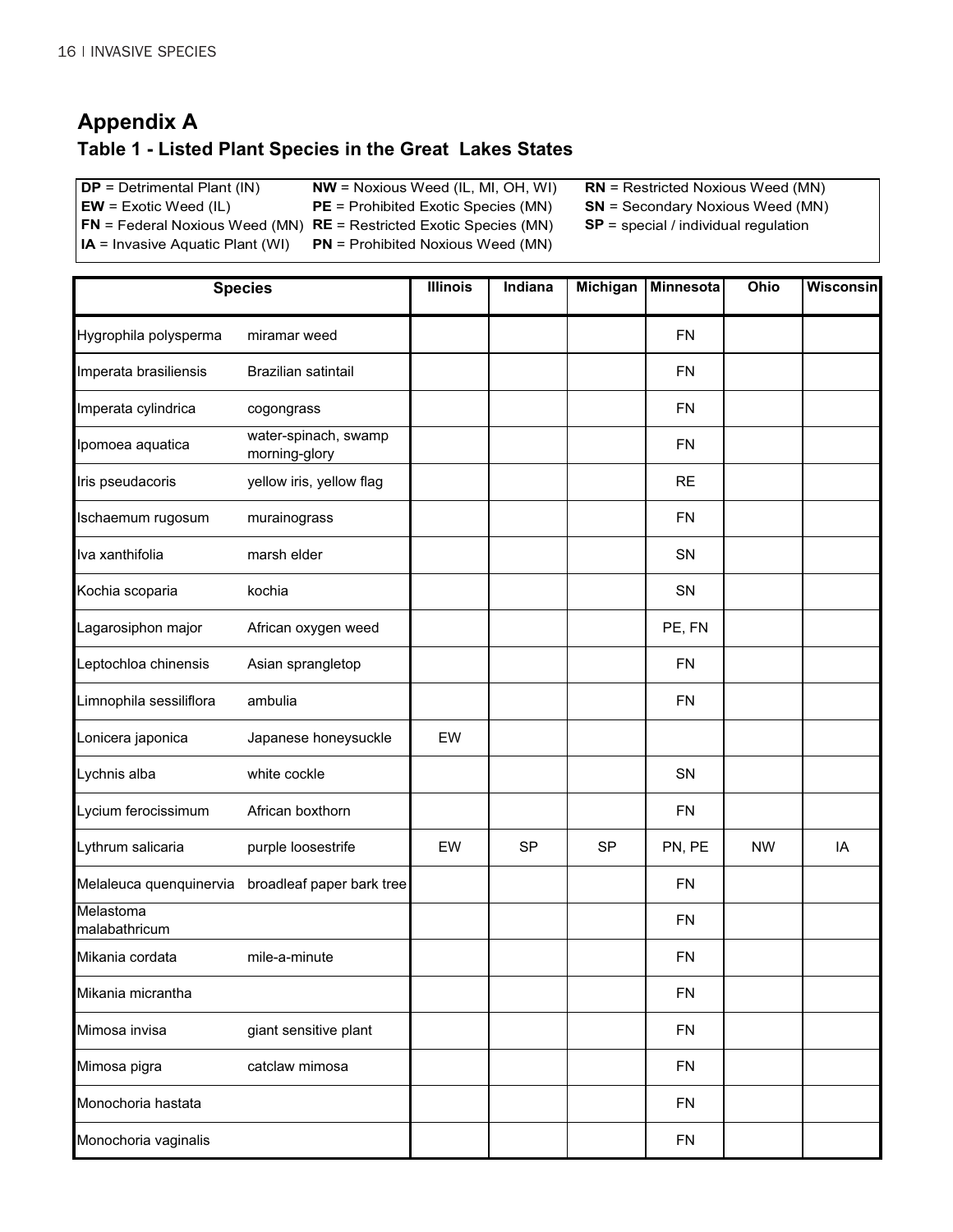| $\mathsf{DP} = \mathsf{Detrimental}$ Plant (IN) | $NW = Noxious Weed (IL, MI, OH, WI)$                                     | $RN =$ Restricted Noxious Weed (MN)    |
|-------------------------------------------------|--------------------------------------------------------------------------|----------------------------------------|
| $ EW =$ Exotic Weed (IL)                        | $PE =$ Prohibited Exotic Species (MN)                                    | $SN =$ Secondary Noxious Weed (MN)     |
|                                                 | $ FN $ = Federal Noxious Weed (MN) $RE$ = Restricted Exotic Species (MN) | $SP = special / individual regulation$ |
|                                                 | $ IA = Invasive Aquatic Plant (WI)$ $PN = Prohibited Novious Weed (MN)$  |                                        |
|                                                 |                                                                          |                                        |

|                                      | <b>Species</b>                    | <b>Illinois</b> | Indiana | Michigan | <b>Minnesota</b> | Ohio      | <b>Wisconsin</b> |
|--------------------------------------|-----------------------------------|-----------------|---------|----------|------------------|-----------|------------------|
| Muhlenbergia frondosa                | wire stem muhly                   |                 |         |          | SN               |           |                  |
| Myriophyllum aquaticum               | parrot's feather                  |                 |         |          | <b>RE</b>        |           |                  |
| Myriophyllum spicatum                | Eurasian watermillfoil            |                 |         |          | <b>PE</b>        |           | IA               |
| Nassella trichotoma                  | serrated tussock                  |                 |         |          | <b>FN</b>        |           |                  |
| Nymphaea spp.                        | waterlilies (non-native)          |                 |         |          | <b>RE</b>        |           |                  |
| Opuntia aurantiaca                   | jointed prickly pear              |                 |         |          | <b>FN</b>        |           |                  |
| Orobanche spp.                       | broomrapes                        |                 |         |          | <b>FN</b>        |           |                  |
| Oryza var.                           | red rice                          |                 |         |          | <b>FN</b>        |           |                  |
| Ottelia alismoides                   |                                   |                 |         |          | <b>FN</b>        |           |                  |
| Panicum dichotomiflorum fall panicum |                                   |                 |         |          | <b>SN</b>        |           |                  |
| panicum miliaceum                    | proso millet panicum,<br>wild     |                 |         |          | SN               |           |                  |
| Paspalum scrobiculatum               | kodo-millet                       |                 |         |          | <b>FN</b>        |           |                  |
| Pastinance sativa                    | wild parsnip                      |                 |         |          |                  | <b>NW</b> |                  |
| Pennisetum clandestinum kikuyugrass  |                                   |                 |         |          | <b>FN</b>        |           |                  |
| Pennisetum macrourum                 | African feathergrass              |                 |         |          | <b>FN</b>        |           |                  |
| Pennisetum pedicellatum              | kyasumagrass                      |                 |         |          | <b>FN</b>        |           |                  |
| Pennisetum polystachion              | missiongrass, thin<br>napiergrass |                 |         |          | <b>FN</b>        |           |                  |
| Polygonum convolvulus                | wild buckwheat                    |                 |         |          | SN               |           |                  |
| Polygonum<br>pennsylvanicum          | Pennsylvania smartweed            |                 |         |          | SN               |           |                  |
| Polygonum perfoliatum                | mile-a-minute weed                |                 |         |          |                  | <b>NW</b> |                  |
| polygonum persicaria                 | smartweed (lady's<br>thumb)       |                 |         |          | SN               |           |                  |
| Potamogeton crispus                  | curly-leaf pondweed               |                 |         |          | <b>PE</b>        |           | IA               |
| Prosopis - (25 varieties)            |                                   |                 |         |          | <b>FN</b>        |           |                  |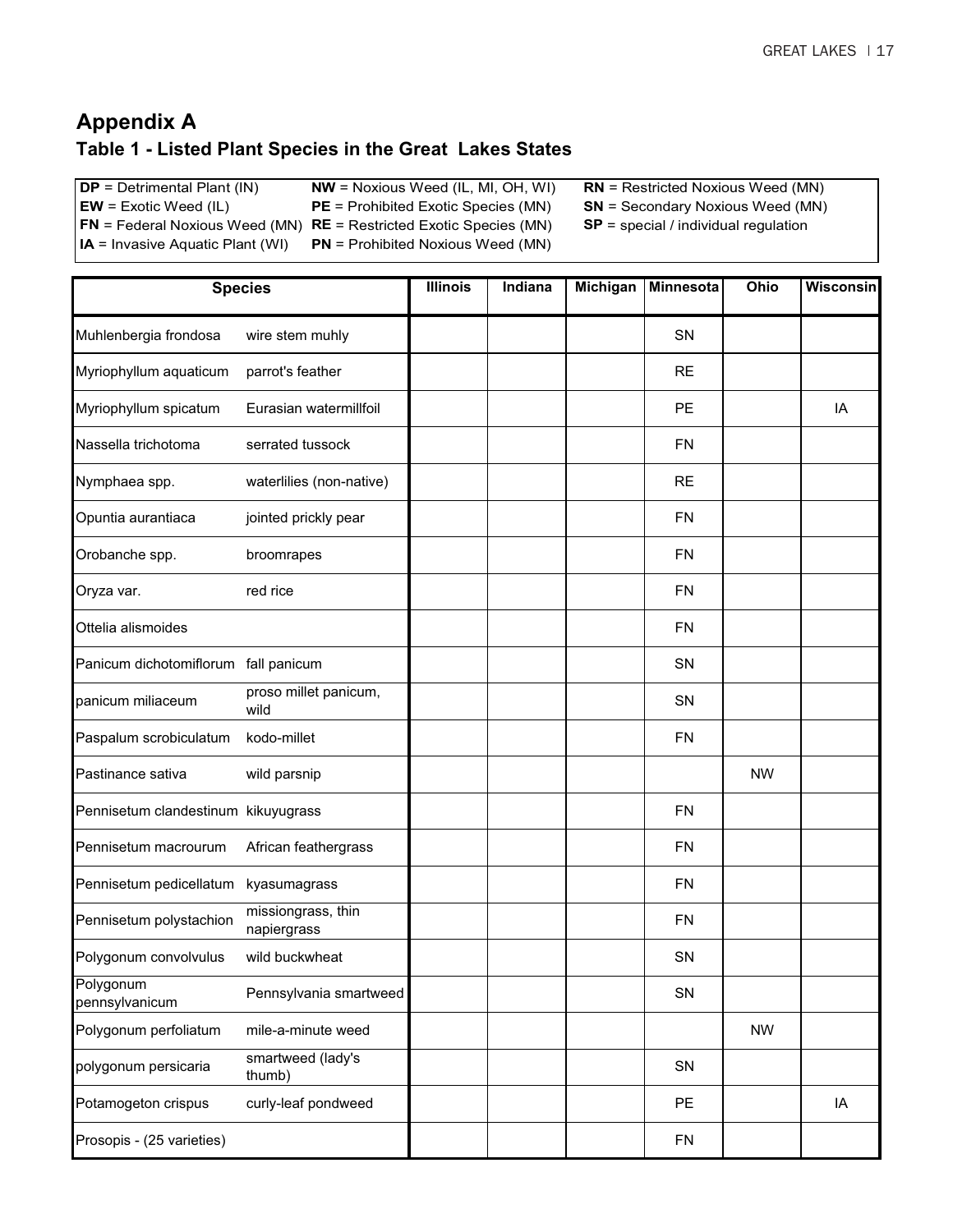**DP** = Detrimental Plant (IN) **NW** = Noxious Weed (IL, MI, OH, WI) **RN** = Restricted Noxious Weed (MN)  **EW** = Exotic Weed (IL) **PE** = Prohibited Exotic Species (MN) **SN** = Secondary Noxious Weed (MN)  **FN** = Federal Noxious Weed (MN) **RE** = Restricted Exotic Species (MN) **SP** = special / individual regulation  **IA** = Invasive Aquatic Plant (WI) **PN** = Prohibited Noxious Weed (MN)

|                                              | <b>Species</b>        |        | Indiana   | Michigan | <b>Minnesota</b> | Ohio      | <b>Wisconsin</b> |
|----------------------------------------------|-----------------------|--------|-----------|----------|------------------|-----------|------------------|
| Pteridium aquilinum                          | bracken               |        |           |          | SN               |           |                  |
| Pueraria labata                              | kudzu                 | NW, EW |           |          |                  |           |                  |
| Ranunculus acris                             | tall buttercup        |        |           |          | S                |           |                  |
| Raphanus raphanistrum                        | wild radish           |        |           |          | $\mathsf S$      |           |                  |
| Rhamnus arguta                               | saw-toothed buckthorn | EW     |           |          |                  |           |                  |
| Rhamnus cathartica                           | common buckthorn      | EW     |           |          | <b>RN</b>        |           |                  |
| Rhamnus davurica                             | dahurian buckthorn    | EW     |           |          |                  |           |                  |
| Rhamnus frangula                             | glossy buckthorn      | EW     |           |          | <b>RN</b>        |           |                  |
| Rhamnus japonica                             | Japanese buckthorn    | EW     |           |          |                  |           |                  |
| Rhamnus utilis                               | Chinese buckthorn     | EW     |           |          |                  |           |                  |
| Rosa multiflora                              | multiflora rose       | EW     | <b>SP</b> |          |                  | <b>SP</b> | <b>SP</b>        |
| Rottboellia<br>cochinchinensis               |                       |        |           |          | <b>FN</b>        |           |                  |
| Rubus fruticosus                             | wild blackberry       |        |           |          | <b>FN</b>        |           |                  |
| Rubus moluccanus                             | wild raspberry        |        |           |          | <b>FN</b>        |           |                  |
| Rumex crispus                                | curly dock            |        |           |          | SN               |           |                  |
| Saccharum spontaneum                         | wild sugarcane        |        |           |          | <b>FN</b>        |           |                  |
| Sagittaria sagittifolia                      | arrowhead             |        |           |          | <b>FN</b>        |           |                  |
| Salsola Kali var. tenuifolia Russian thistle |                       |        |           |          | SN               | <b>NW</b> |                  |
| Salsola vermiculata                          | wormleaf salsola      |        |           |          | <b>FN</b>        |           |                  |
| Salvinia var.                                | giant salvinia        |        |           |          | FN, PE           |           |                  |
| Senecio glabellus                            | cressleaf groundsel   |        |           |          |                  | <b>NW</b> |                  |
| Setaria pallide-fusca                        | cattail grass         |        |           |          | <b>FN</b>        |           |                  |
| Seteria faberii                              | giant foxtail         |        |           |          | SN               |           |                  |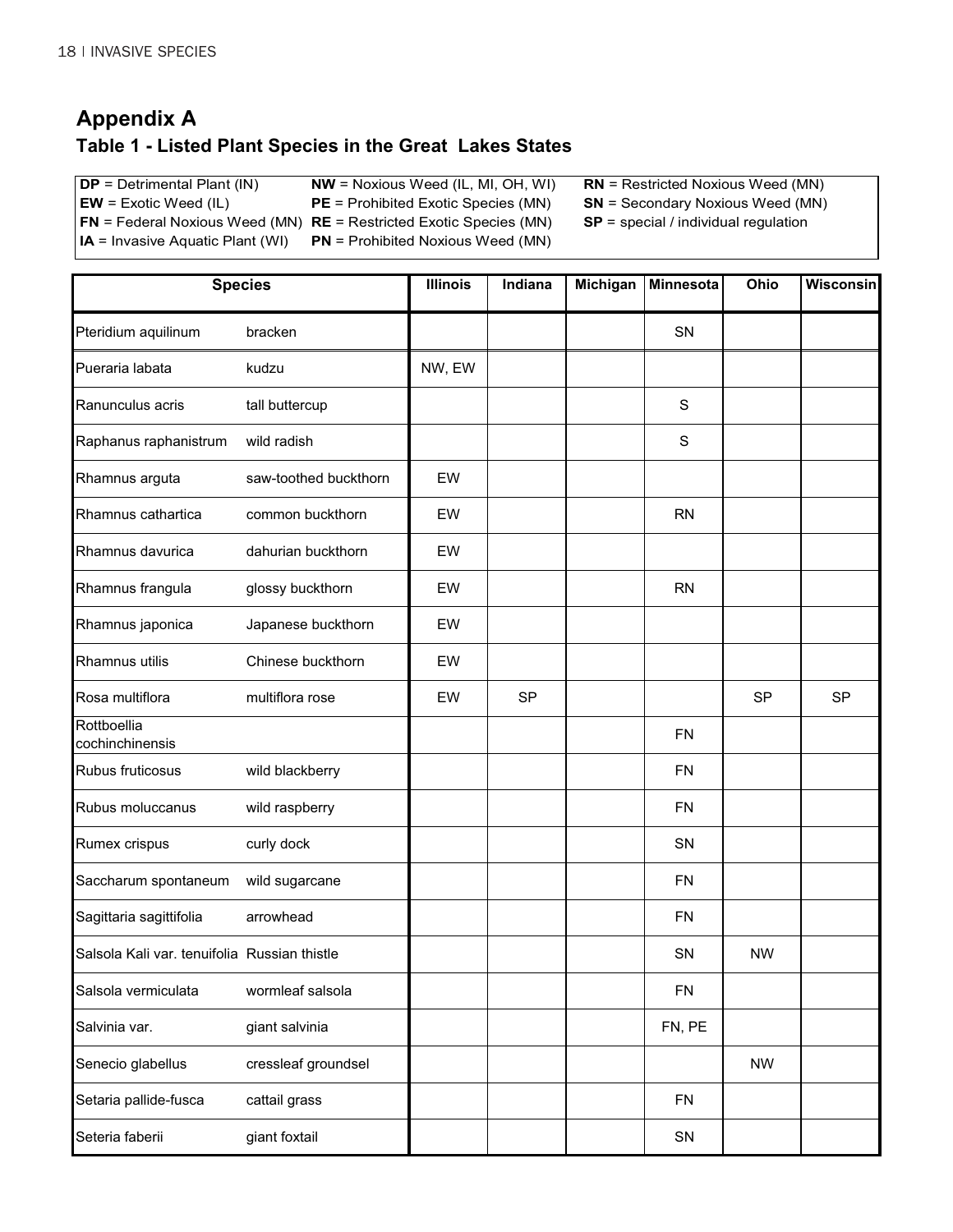| <b>DP</b> = Detrimental Plant (IN)        | $NW = Noxious Weed (IL, MI, OH, WI)$                                                     | $RN =$ Restricted Noxious Weed (MN)    |
|-------------------------------------------|------------------------------------------------------------------------------------------|----------------------------------------|
| $\mathsf{E}\mathsf{W}$ = Exotic Weed (IL) | $PE =$ Prohibited Exotic Species (MN)                                                    | $SN =$ Secondary Noxious Weed (MN)     |
|                                           | $\mathsf{FN}$ = Federal Noxious Weed (MN) $\mathsf{RE}$ = Restricted Exotic Species (MN) | $SP = special / individual regulation$ |
|                                           | $ IA = Invasive Aquatic Plant (WI)$ $PN = Prohibited Novious Weed (MN)$                  |                                        |

| <b>Species</b>                 |                              | <b>Illinois</b> | Indiana   | <b>Michigan</b> | <b>Minnesota</b> | Ohio      | Wisconsin |
|--------------------------------|------------------------------|-----------------|-----------|-----------------|------------------|-----------|-----------|
|                                |                              |                 |           |                 |                  |           |           |
| Sicyos angulatus               | bur cucumber                 |                 | <b>DP</b> |                 |                  |           |           |
| Silene noctiflora              | nightflowering catchfly      |                 |           |                 | SN               |           |           |
| Solanum nigrum                 | black Nightshade             |                 |           |                 | SN               |           |           |
| Solanum rostratum              | buffalobur                   |                 |           |                 | SN               |           |           |
| Solanum tampicense<br>Dunal    | wetland nightshade           |                 |           |                 | <b>FN</b>        |           |           |
| Solanum torvum                 | turkeyberry                  |                 |           |                 | <b>FN</b>        |           |           |
| Solanum viarum                 | tropical soda apple          |                 |           |                 | <b>FN</b>        |           |           |
| Sonchus arvensis               | perennial sowthistle         | <b>NW</b>       |           | <b>NW</b>       | <b>PN</b>        |           |           |
| Sorghum bicolor                | shatter cane                 |                 | <b>DP</b> |                 |                  | <b>NW</b> |           |
| Sorghum halapense /<br>almum   | Johnsongrass                 | <b>NW</b>       | <b>DP</b> |                 | SN               | <b>NW</b> |           |
| Sparganium erectum<br>Linnaeus | exotic bur-reed              |                 |           |                 | <b>FN</b>        |           |           |
| Spermacoce alata               |                              |                 |           |                 | <b>FN</b>        |           |           |
| Stratiotes aloides             | water aloe/water soldiers    |                 |           |                 | <b>PE</b>        |           |           |
| Striga spp.                    | witchweeds                   |                 |           |                 | <b>FN</b>        |           |           |
| Tanacetum vulgare              | tansy                        |                 |           |                 | SN               |           |           |
| Toxicodendron radicans         | poison ivy                   |                 |           | <b>NW</b>       | PN               |           |           |
| Toxicodendron vernix           | poison sumac                 |                 |           | <b>NW</b>       |                  |           |           |
| Trapa natans                   | water chestnut               |                 |           |                 | <b>RE</b>        |           |           |
| Tridax procumbens              | coat buttons                 |                 |           |                 | <b>FN</b>        |           |           |
| Urochloa panicoides            | liverseed grass              |                 |           |                 | <b>FN</b>        |           |           |
| Vitis spp.                     | grapevines<br>(unmaintained) |                 |           |                 |                  | <b>NW</b> |           |
| Xanthium<br>pennsylvanicum     | common cocklebur             |                 |           |                 | SN               |           |           |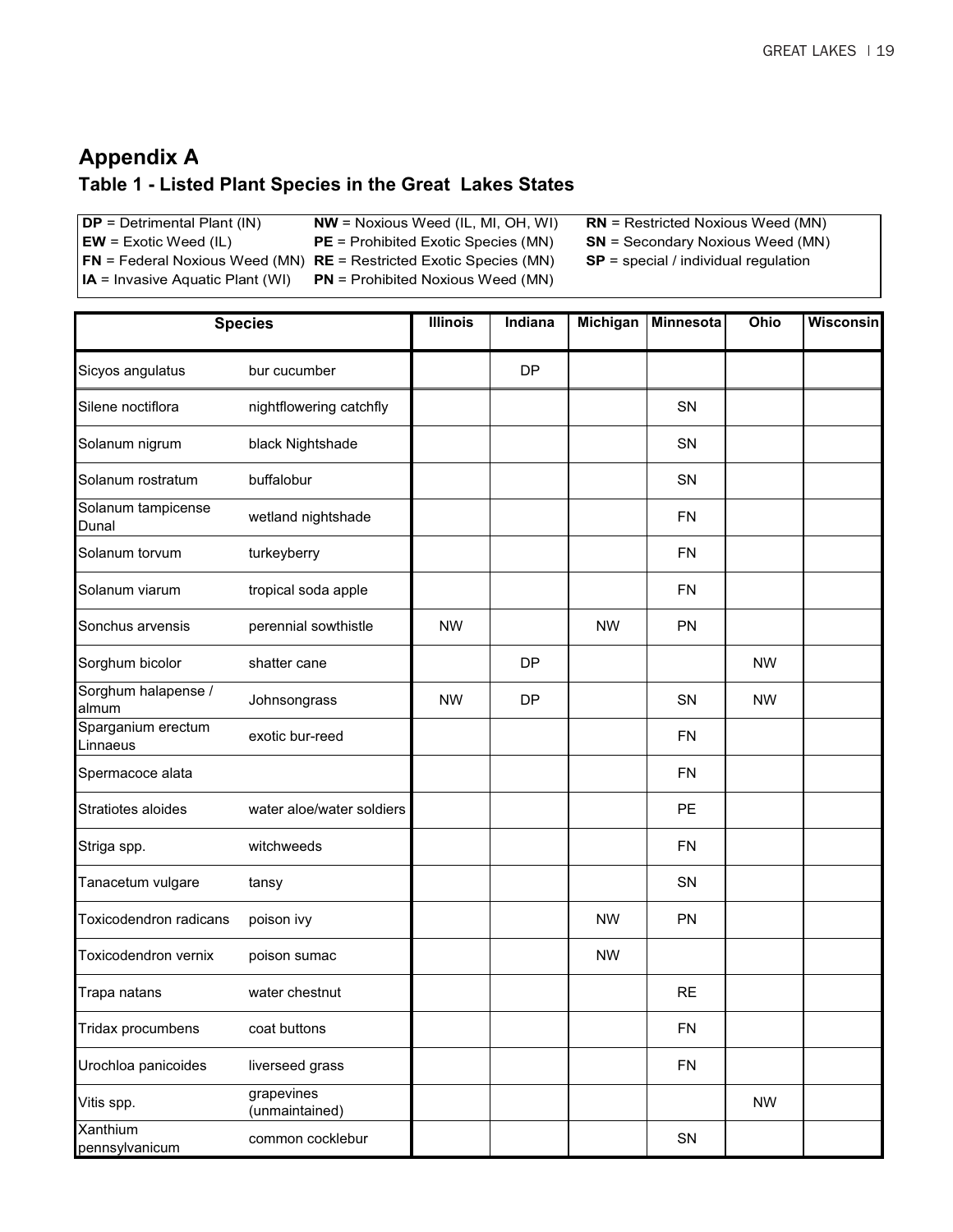## **Appendix A Table 2 - Listed Weed Seeds in the Great Lakes States**

**R** = Restricted Weed Seed

**P** = Prohibited Weed Seed

| <b>Species</b>                             |                                      | <b>Illinois</b> | Indiana   | <b>Michigan</b> | Minnesota | Ohio        | <b>Wisconsin</b> |
|--------------------------------------------|--------------------------------------|-----------------|-----------|-----------------|-----------|-------------|------------------|
| Abutilon theophrasti                       | velvetleaf                           |                 |           | ${\sf R}$       |           |             |                  |
| Acroptilon repens                          | Russian knapweed                     |                 |           |                 |           | P           |                  |
| Agropyron repens                           | quackgrass                           | $\mathsf{R}$    | P         | P               | R         | P           | P                |
| Agrostemma githago                         | corncockle                           |                 | R         |                 |           | R           |                  |
| Allium canadense                           | wild onion                           | $\mathsf{R}$    | P         | ${\sf R}$       |           | $\mathsf R$ |                  |
| Allium vineale                             | wild garlic                          | R               | P         | R               |           | R           |                  |
| Avena fatua                                | wild oat                             |                 |           | R               |           |             | R                |
| Barbarea vlugaris                          | yellow rocket, bitter<br>wintercress |                 | R         | R               |           |             | R                |
| Berteroa incana                            | hoary alyssum                        |                 |           | R               | R         |             | R                |
| Brassica arvensis                          | wild mustard                         |                 | R         |                 | R         | R           |                  |
| Brassica campestris                        | bird rape                            | $\mathsf{R}$    |           |                 |           |             |                  |
| Brassica juncea                            | Indian mustard                       | R               |           | R               |           |             | R.               |
| Brassica nigra                             | black mustard                        |                 |           | R               |           |             |                  |
| Bromus tectorum                            | downy brome                          |                 |           |                 |           |             | R                |
| Calystegia sepium                          | Hedge bindweed                       |                 |           |                 |           | P           |                  |
| Cannabis sativa                            | Hemp                                 |                 |           |                 | P         |             |                  |
| Cardaria draba                             | hoary cress, whitetop                | P               |           | P               |           | P           |                  |
| Cardaria Pubescens                         | Hairy whitetop /<br>ballcress        |                 |           |                 |           | P           |                  |
| Carduus acanthoides                        | plumeless thistle                    |                 |           | $\mathsf{P}$    | P         |             |                  |
| Carduus nutans                             | nodding (musk)<br>thistle            |                 |           | P               | P         | P           |                  |
| Centaurea maculosa                         | spotted knapweek                     |                 |           | ${\sf P}$       |           |             |                  |
| Centaurea picris / repens Russian knapweed |                                      | P               | P         | ${\sf P}$       | P         |             |                  |
| Chrysanthemum<br>leucanthemum              | Oxeye Daisy                          | R               | R         |                 |           |             |                  |
| Cirsium arvense                            | Canada Thistle                       | ${\sf P}$       | ${\sf P}$ | ${\sf P}$       | P         | P           | P                |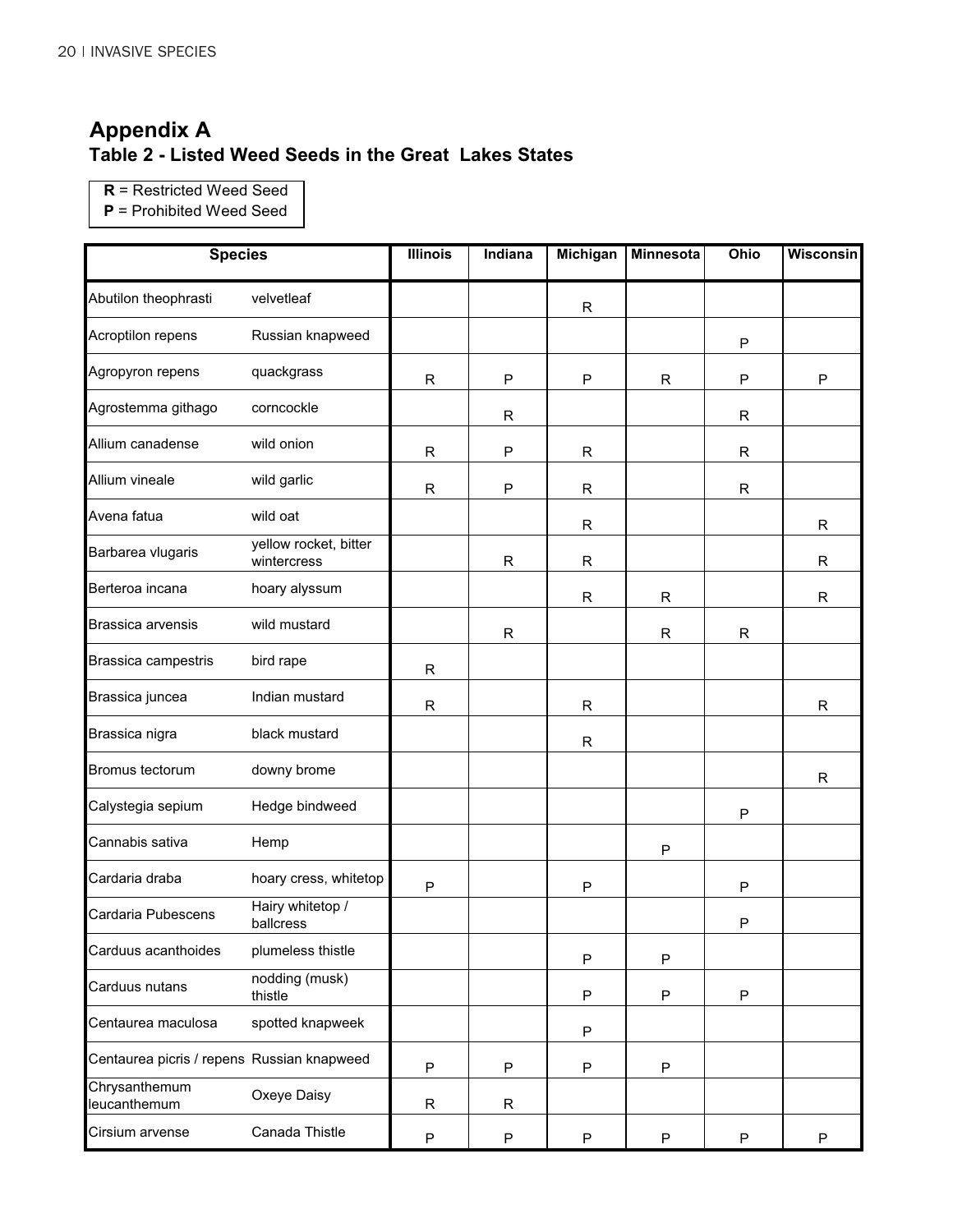## **Appendix A Table 2 - Listed Weed Seeds in the Great Lakes States**

**R** = Restricted Weed Seed

**P** = Prohibited Weed Seed

| <b>Species</b>        |                             | <b>Illinois</b> | Indiana      | <b>Michigan</b> | <b>Minnesota</b> | Ohio | <b>Wisconsin</b> |
|-----------------------|-----------------------------|-----------------|--------------|-----------------|------------------|------|------------------|
| Cirsium vulgare       | bull thistle                |                 |              | P               | P                |      |                  |
| Conium maculatum      | poison hemlock              |                 |              |                 |                  | R    |                  |
| Convolvulus arvensis  | field bindweed              | P               | P            | P               | P                | P    | P                |
| Convolvulus sepium    | hedge bindweed              |                 |              | P               |                  |      |                  |
| Cuscuta species       | dodders                     | $\mathsf R$     | $\mathsf{R}$ | P               | R                | R    | ${\sf R}$        |
| Cyperus esculentus    | yellow nutsedge             |                 |              | P               |                  |      |                  |
| Datura stamonium      | jimsonweed                  |                 |              | R               |                  |      |                  |
| Daucus carota         | wild carrot                 | R               |              |                 |                  |      |                  |
| Euphorbia esula       | leafy spurge                | $\mathsf{P}$    |              | P               | P                | P    | P                |
| Ipomea                | morning glory               |                 |              | P               |                  |      |                  |
| Lepidium campestre    | field peppergrass           |                 | R            |                 |                  |      |                  |
| Lepidium draba        | perennial<br>peppergrass    |                 | P            |                 | P                |      |                  |
| Leucanthemum Vulgare  | oxeye daisy                 |                 |              |                 |                  | R    | R                |
| Lythrum salicaria     | purple loosestrife          |                 |              |                 |                  | P    |                  |
| Nasella trichoma      | serrated tussock            | P               |              | P               |                  | P    |                  |
| Plantago lanceolata   | buckhorn                    | R               | R            | R               | R                | R    | R                |
| Raphanus raphanistrum | wild radish                 |                 |              | R               | R                |      | R                |
| Rumex crispus         | curled dock                 | R               | R            | R               |                  | R    |                  |
| Setaria faberii       | giant foxtail               | $\mathsf R$     | $\mathsf{R}$ | ${\sf R}$       | $\mathsf R$      |      | $\mathsf{R}$     |
| Silene alba           | white cockle                |                 |              |                 |                  |      | R                |
| Sinapis arvensis      | charlock, wild<br>mustard   |                 |              | $\mathsf R$     |                  |      | $\mathsf{R}$     |
| Solanum carolinense   | horsenettle                 | R               | $\mathsf{R}$ | P               | R                | R    |                  |
| Solanum ptycanthum    | Eastern black<br>nightshade |                 | $\mathsf R$  | R               | R                |      |                  |
| Sonchus arvensis      | perennial sowthistle        | $\sf P$         | ${\sf P}$    | ${\sf P}$       | P                | P    | $\mathsf R$      |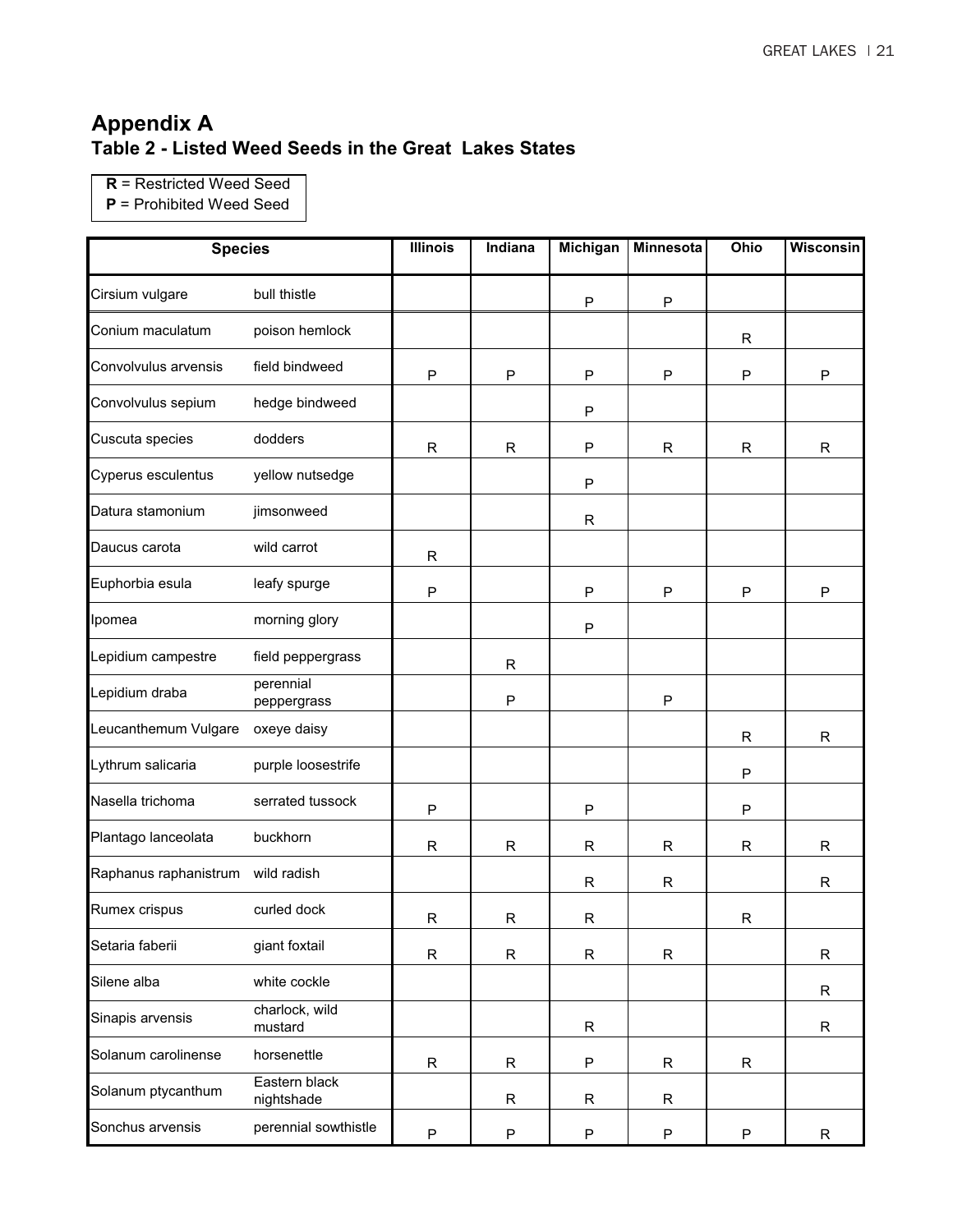## **Appendix A Table 2 - Listed Weed Seeds in the Great Lakes States**

**R** = Restricted Weed Seed

**P** = Prohibited Weed Seed

| <b>Species</b>                   |                     | <b>Illinois</b> | Indiana | <b>Michigan</b> | Minnesota | <b>Ohio</b> | Wisconsin |
|----------------------------------|---------------------|-----------------|---------|-----------------|-----------|-------------|-----------|
| Sorghum halapense                | johnsongrass        | P               | P       | P               |           | P           |           |
| Sorgum Almum                     | columbus grass      |                 |         |                 |           | P           |           |
| Thalspi arvense                  | fanweed, pennycress |                 | R       | R               |           |             |           |
| Thlaspi arverse                  | frenchweed          |                 |         |                 | R         | R           |           |
| <b>Tribulus terrestris</b>       | puncturevine        |                 |         | P               |           |             |           |
| Xanthium pensylvanicum cocklebur |                     |                 | R       |                 |           |             |           |
| Xanthium strumarium              | cocklebur           |                 |         | R               |           |             |           |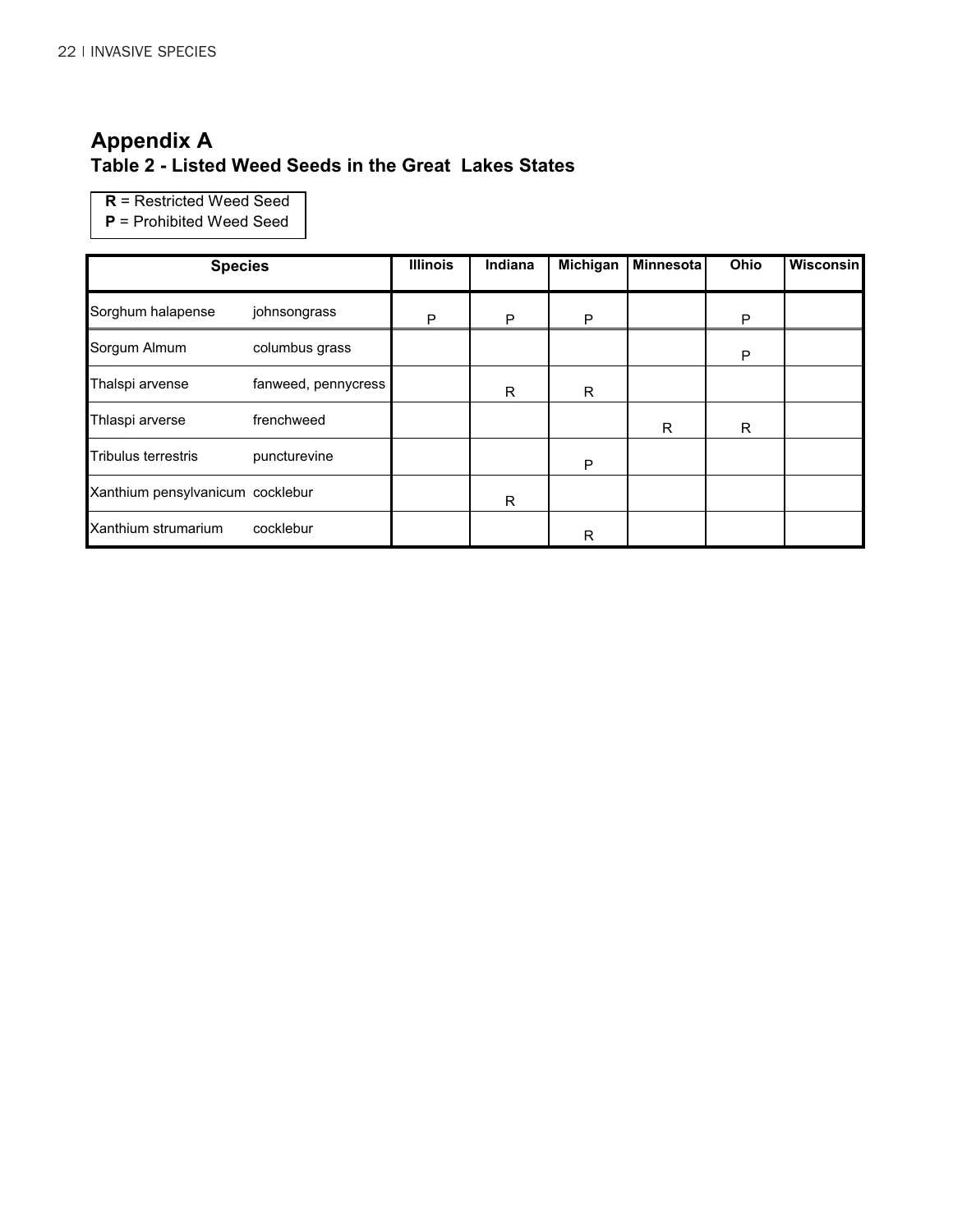## *APPENDIX B PLANT LISTING AUTHORITIES IN THE GREAT LAKES STATES*

### ILLINOIS

#### **Overview**

Illinois has a list of noxious weeds<sup>1</sup> administered by the Illinois Department of Agriculture and a statutory list of exotic weeds.<sup>2</sup> New noxious weeds can be added through a rulemaking process, but additions to the exotic weed list require an act of legislature. Although there is some degree of overlap between programs, the Noxious Weed Law has historically focused on agricultural weeds and the Exotic Weed Act targets plants that invade natural areas.<sup>3</sup>

#### Noxious Weeds

Noxious weeds are defined as "any plant which is determined by the Director, the Dean of the College of Agriculture of the University of Illinois and the Director of the Agricultural Experiment Station at the University of Illinois, to be injurious to public health, crops, livestock, land, or other property.<sup>4</sup> Eight species have been so designated and appear on the department's Noxious Weed List in the Illinois Administrative Code.<sup>5</sup>

The Noxious Weed Law also authorizes the Director to publish a list of noxious weeds which may be disseminated through articles and a list of articles capable of disseminating such weeds, and designate treatment of such articles as, in his opinion, would prevent such dissemination.<sup>6</sup> There are six species currently designated as Noxious Weeds capable of dissemination through articles.<sup>7</sup>

#### Exotic Weeds

Exotic weeds are plants not native to North America that either spread vegetatively or naturalize and degrade natural communities, reduce the value of fish and wildlife habitat or threaten an Illinois endangered or threatened species.<sup>8</sup> There are 10 species on the legislatively designated Exotic Weeds  $list.9$ 

#### **Requirements**

#### Noxious Weeds

Every person shall control the spread of and eradicate noxious weeds on lands owned or controlled by him and use such methods for that purpose and at such times as are approved and adopted by the director of the Department of Agriculture.<sup>10</sup>

- $6$  505 ILCS 100/14
- 7 8 IAC 220.210
- 8 525 ILCS 10/2.
- 9 525 ILCS 10/3.
- 10 505 ILCS 100/3.

<sup>1</sup> 8 IAC 220.60.

<sup>2</sup> 525 ILCS 10/3.

<sup>3</sup> Ben Dolbeare, IDNR, personal correspondence (Feb. 10, 2004).

<sup>4</sup> 505 ILCS 100/2(5).

<sup>5</sup> 8 IAC 220.60.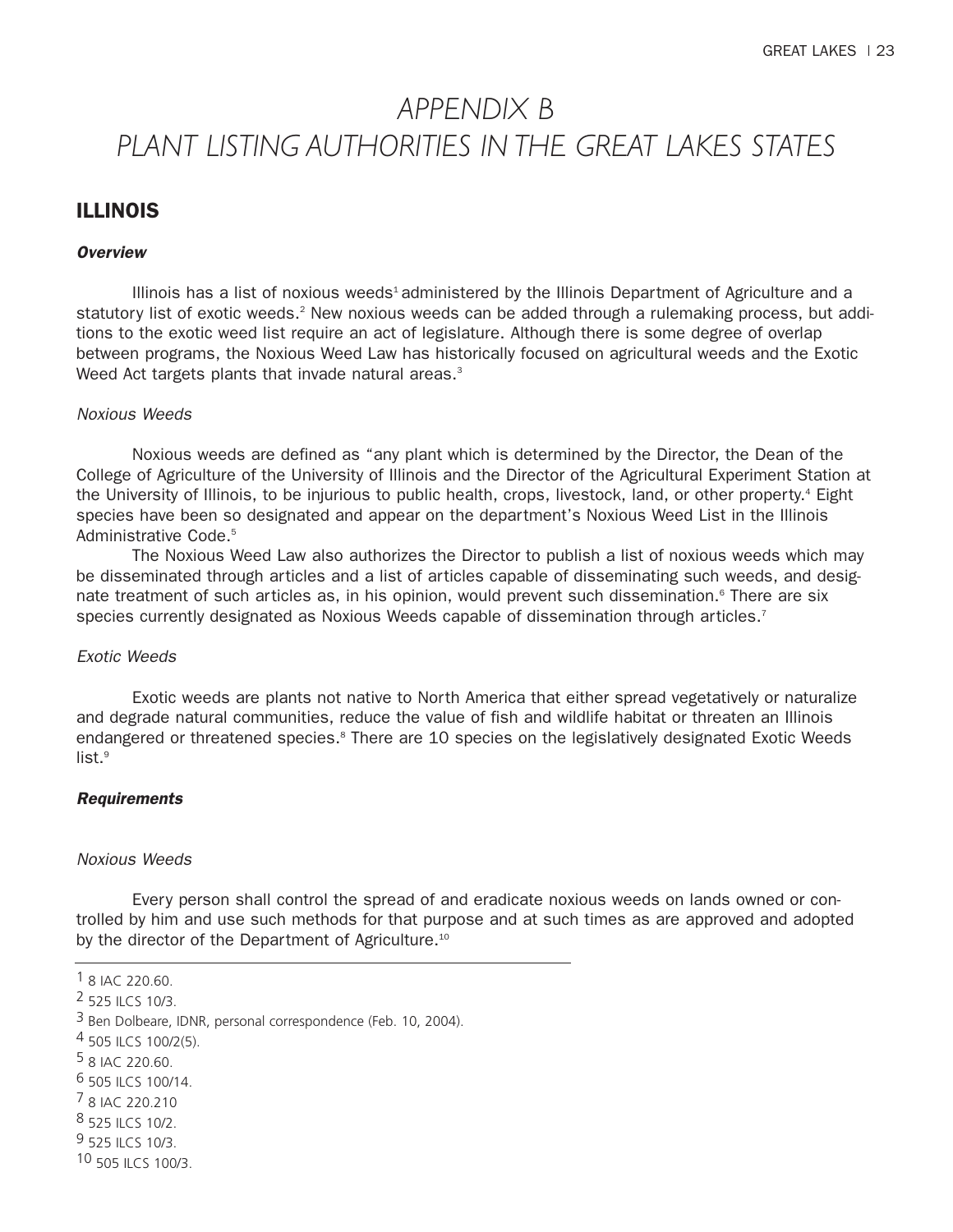Articles listed as capable of disseminating noxious weeds and infested with noxious weeds, noxious weed seed, or other propagating part of a noxious weed shall not be moved from the premises where the infestation occurred without permission of the Control Authority, unless such article is properly treated in accordance with the applicable regulations. $11$ 

#### Exotic Weeds

It shall be unlawful for any person, corporation, political subdivision, agency or department of the state to buy, sell, offer for sale, distribute or plant seeds, plants, or plant parts of exotic weeds without a permit issued by the Department of Natural Resources.<sup>12</sup> Such permits shall be issued only for experiments into controlling and eradicating exotic weeds or for research to demonstrate that a variety of a listed species does not meet the statutory definition of an exotic weed.<sup>13</sup> These requirements, however, do not apply to the commercial propagation of exotic weeds for sale outside Illinois.<sup>14</sup>

#### **Enforcement**

#### Noxious Weed List

The Illinois Noxious Weed Law vests enforcement authority at the county government level. Each county governing body, or "control authority,"15 must establish a coordinated program for control and eradication of noxious weeds within the county.<sup>16</sup> Each control authority must examine all land under its jurisdiction for compliance, compile data on infested areas and areas eradicated, advise persons responsible for controlling and eradicating noxious weeds of the best and most practical methods of noxious weed control and eradication, and publish notices for control and eradication of noxious weeds.<sup>17</sup>

Each control authority may enter all land under its jurisdiction to inspect or take specimens of weeds without the consent of the landowner.<sup>18</sup> Whenever the owner of land on which noxious weeds are present has neglected or failed to control or eradicate them, the control authority will use proper control and eradication methods on the land. $19$  The cost of any such control or eradication shall be at the expense of the owner.<sup>20</sup> If unpaid for 6 months, the amount of such expense shall become a lien on the property.<sup>21</sup> When it appears to a control authority that any tract of land under his jurisdiction has an infestation of noxious weeds beyond the ability of the owner of the land to eradicate, the control authority may quarantine the land and eradicate the noxious weeds.<sup>22</sup> Any person violating any provision of the Act is guilty of a petty offense and is subject to fines of not more than \$100 for the first offense and not more than \$200 for each subsequent offense.<sup>23</sup>

```
11 505 ILCS 100/14; 8 IAC 220.230. 
12 525 ILCS 10/4.
13 Id.
14 Id.
15 505 ILCS 100/2(6) (definition of "control authority").
16 505 ILCS 100/7.
17 8 IAC § 200.80.
18 505 ILCS 100/20.
19 505 ILCS 100/10.
20 505 ILCS 100/10.
21 505 ILCS 100/10.
22 505 ILCS 100/11.
```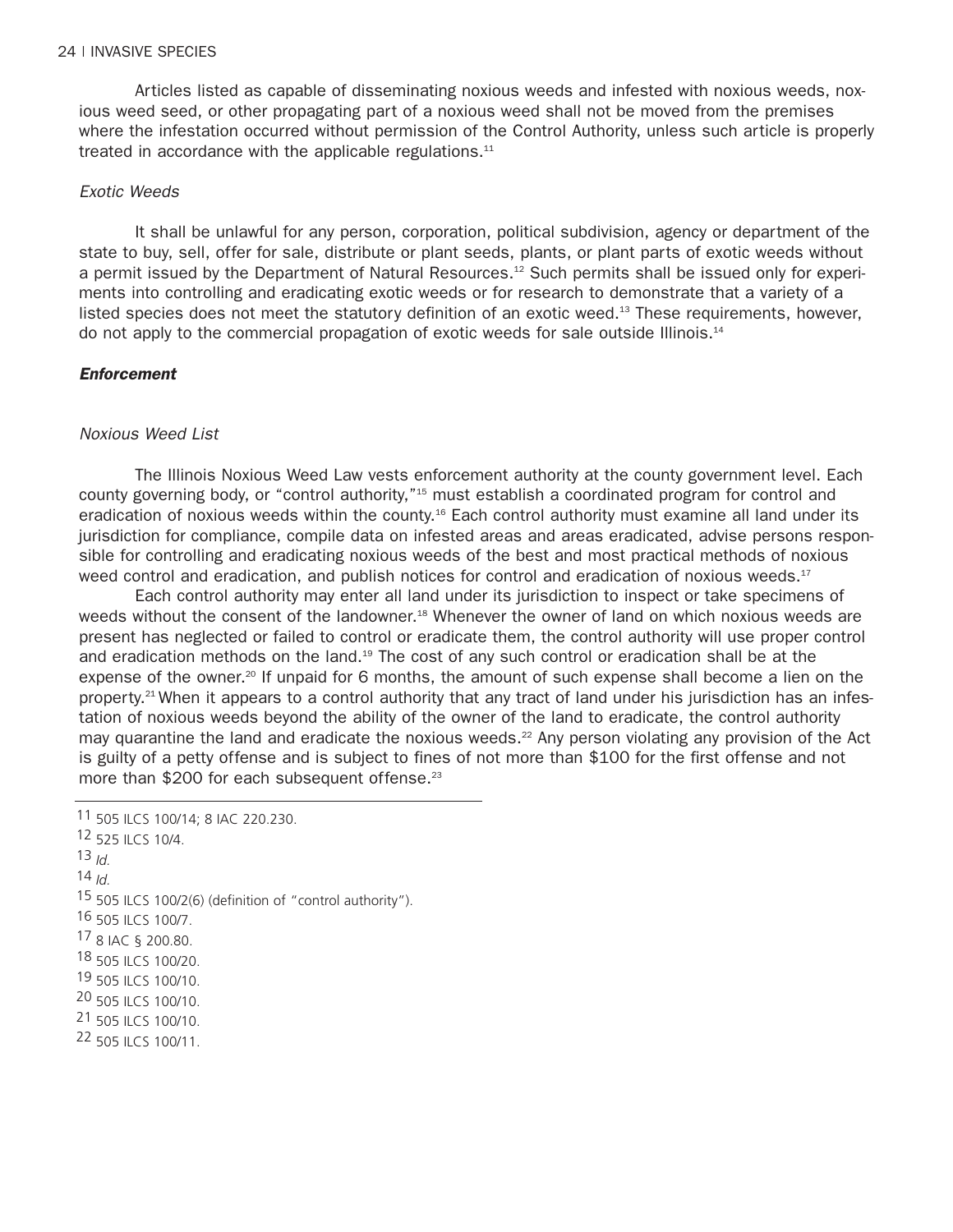#### Exotic Weed Act

Exotic weeds offered for sale in Illinois are subject to confiscation and destruction by the Illinois Department of Natural Resources.<sup>24</sup> A violation is a Class B misdemeanor.<sup>25</sup> When the violation is a continuing offense, each day shall be considered a separate violation.<sup>26</sup>

Although the Act has not been aggressively enforced in the past, the department has completed an education campaign with Illinois nurseries and is preparing to begin a vigorous enforcement program in April 2004.27 Under this program, Illinois Conservation Police Officers will inspect nurseries and retail establishments for violations of the Act.<sup>28</sup>

28 *Id.*

<sup>23</sup> 505 ILCS 100/22.

<sup>24</sup> 525 ILCS 10/5.

<sup>25</sup> *Id.*

<sup>26</sup> *Id.*

<sup>27</sup> Ben Dolbeare, Ill. Dept. of Nat. Res., personal communication (Feb. 10, 2004).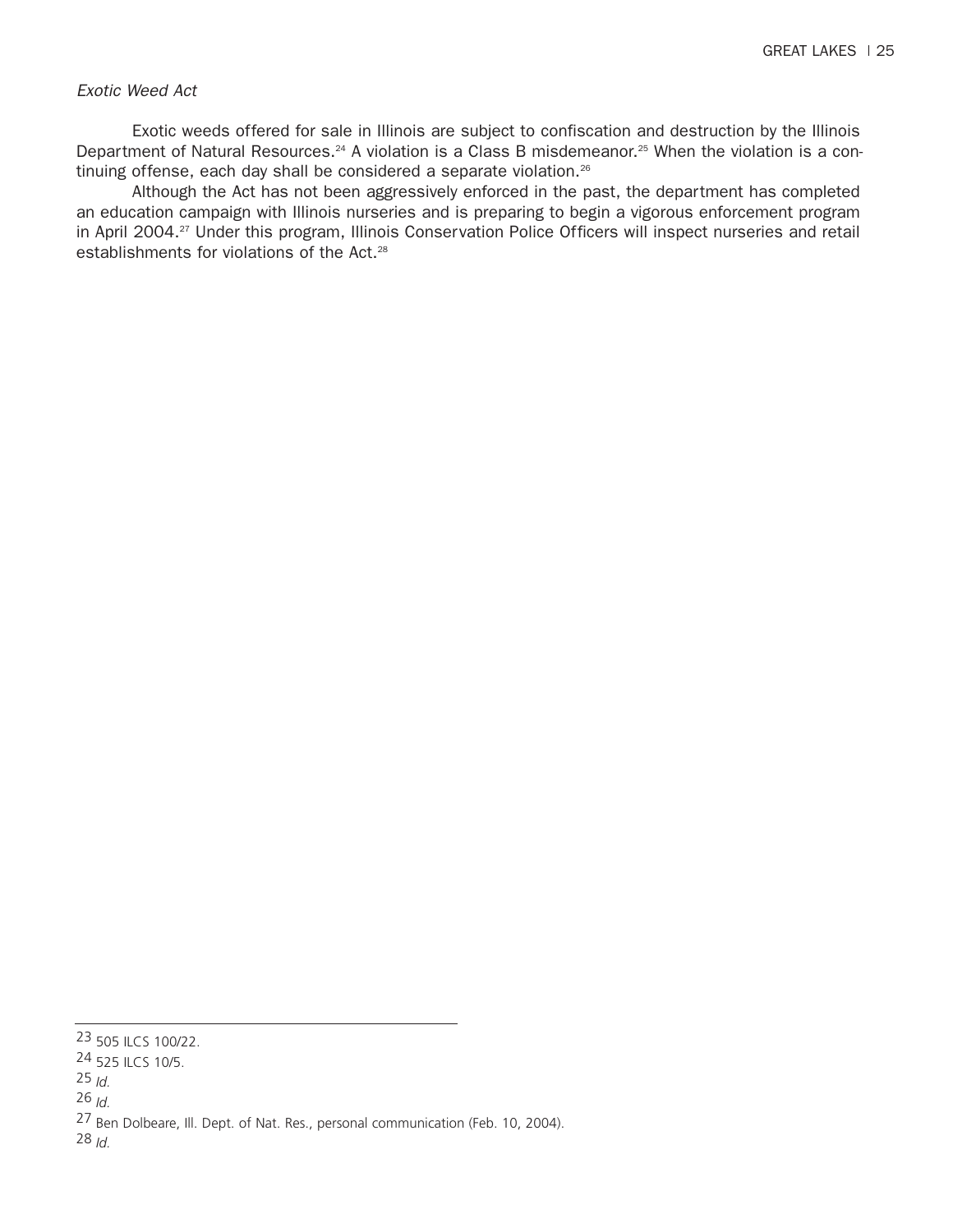#### INDIANA

#### **Overview**

Indiana has a statutory list of "detrimental plants" and noxious weeds.<sup>29</sup> New species can only be designated by the Indiana legislature. Indiana's weed control requirements are enforced at the local level by township trustees or by county weed control boards.<sup>30</sup> Indiana has separate regulatory provisions for the control of Johnsongrass, $31$  the planting of multiflora rose, $32$  and the sale or distribution of purple loosestrife.33

#### **Requirements**

#### Detrimental Plants and Noxious Weeds

All real estate owners are required to destroy detrimental plants before they mature. $34$  A person who knowingly allows detrimental plants to grow and mature on land owned or possessed by the person commits a Class C infraction.<sup>35</sup> Each day of violation constitutes a separate infraction.<sup>36</sup> County highway departments and railroad corporations are required to control detrimental plants on county roadsides $37$ and railroad rights-of-way.<sup>38</sup> In addition, any corporation, organization, association, or individual that owns or has control of the management of a pubic cemetery must destroy detrimental plants and noxious weeds.<sup>39</sup>

#### Multiflora rose, purple loosestrife, and Johnsongrass.

The planting of any variety of rosa multiflora in Indiana is prohibited.<sup>40</sup> In addition, a person may not sell, offer for sale, give away, plant, or otherwise distribute seeds, roots, or plants of any species of lythrum (purple loosestrife) in Indiana unless the person has a permit issued by the Department of Natural Resources.<sup>41</sup> Also, Indiana public bodies are required, between July 1 and September 15, to do everything possible to restrict the growth and seed production of all Johnsongrass growing on lands for which they are responsible.<sup>42</sup> A person who knowingly contaminates uninfested land with Johnsongrass or transports Johnsongrass in any form capable of germination, except with the prior written approval of the dean of agriculture of Purdue University or his designee, commits a Class C infraction.<sup>43</sup>

32 Ind. Code § 14-24-12-5.

33 Ind. Code § 14-24-12-7.

34 Ind. Code § 15-3-4-1.

35 Ind. Code § 15-3-4-5.

36 *Id.*

37 Ind. Code § 36-2-18.

38 Ind. Code § 8-3-7. However, the penalty for noncompliance is only \$25. *Id.*

39 Ind. Code § 23-14-74-1.

 $40$  Ind. Code § 14-24-12-5. Exceptions are provided for persons holding a permit for the use of rosa multiflora in controlled experiments and nurserymen whose nursery has been inspected and certified under Ind. Code § 14-24-5 and who hold a dealer's license under Ind. Code § 14-24-7. *See* Ind. Code § 14-24-12-6.

41 Ind. Code § 14-24-12-7. 42 Ind. Code § 15-3-5-1. 43 Ind. Code § 15-3-5-4.

<sup>29</sup> Ind. Code §§ 15-3-4-1, 15-3-4.6-2. Both lists contain the same five species of plants.

<sup>30</sup> *See* Ind. Code § 15-3, Chap. 4 (Destruction of Detrimental Plants) and Ind. Code § 15-3, Chap. 4.6 (Weed Control Board).

<sup>31</sup> Ind. Code § 15-3-5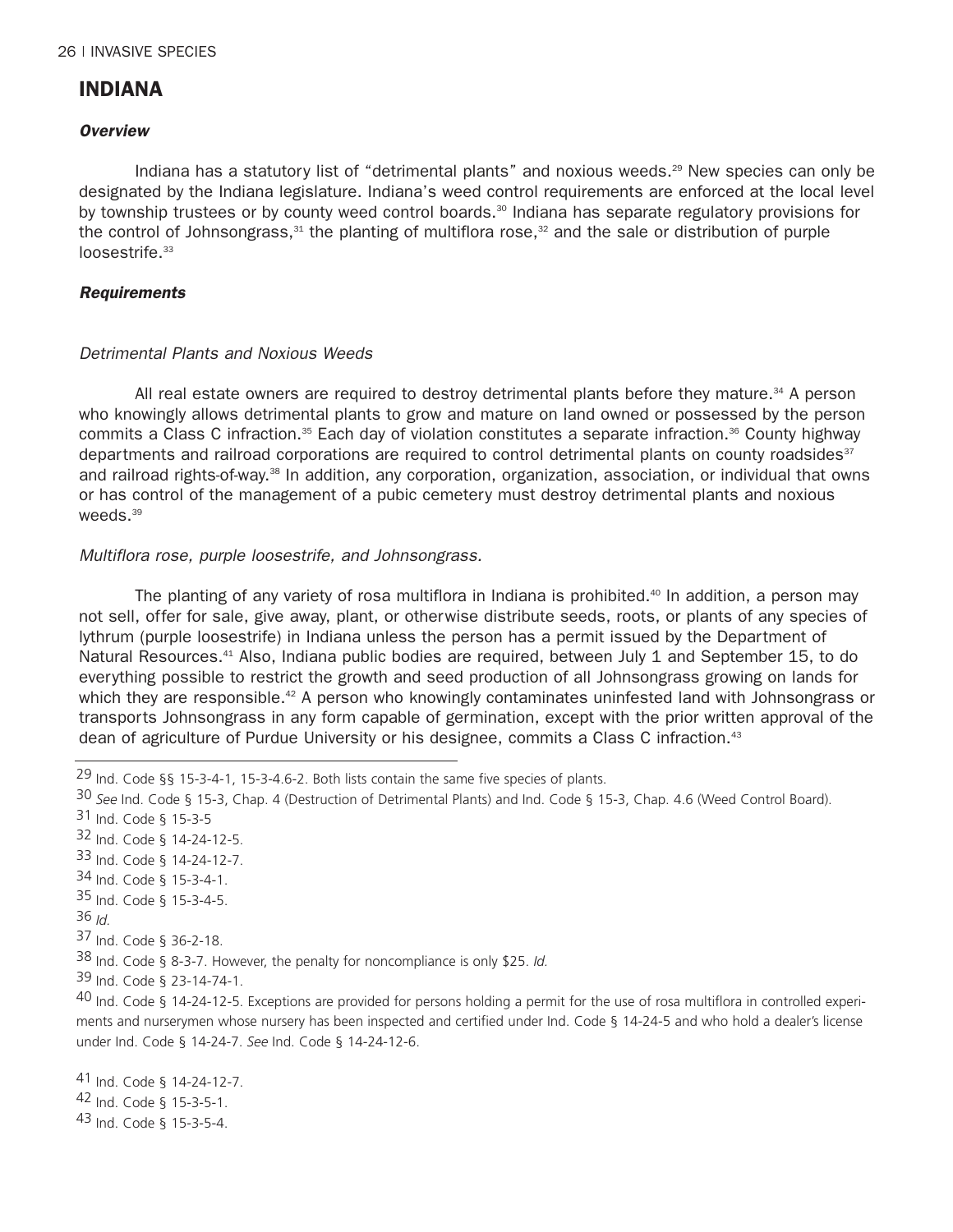#### **Enforcement**

A township trustee who has reason to believe that detrimental plants may be on real estate may, after giving 48 hours notice to the owner, enter the real estate to investigate.<sup>44</sup> If such plants are found, the trustee must notify the owner to destroy the detrimental plants within five days.<sup>45</sup> If necessary, the trustee may take action to control the weeds, bill the owner, and, if the bill is not paid, arrange for the amount due to be collected like real estate taxes.<sup>46</sup> The township trustee who falls to perform his or her duties under this law commits a Class C infraction.<sup>47</sup>

A county may also set up a Weed Control Board (WCB) either on its own initiative or after receiving a petition signed by 5 percent of the registered voters of the county.<sup>48</sup> The WCB may take all the necessary and proper steps to control or contain listed noxious weeds, which includes the authority to: employ staff to assist with WCB enforcement activities, enter upon land after a 48-hour notice to inspect, hire custom operators to control weeds, and to bill the appropriate party for control costs.<sup>49</sup> The WCB may give five-day notice to remove noxious weeds to the landowner or to a person in possession of real estate if there is a failure to control the appropriate weeds.<sup>50</sup> When the WCB has incurred the weed control cost and the billed party does not pay the bill, the bill can be collected in a manner similar to property tax.51 Failure to begin a program recommended by a WCB within the prescribed time, is a Class C infraction.52 In a county with a WCB, a township trustee may defer to the WCB to take action where the trustee has identified real estate containing detrimental plants.<sup>53</sup> However, the WCB is not obliged to perform a task that is already a duty of a township trustee and may decline jurisdiction and refer a weed control problem back to a township trustee.<sup>54</sup>

The legislative body of a municipality or county may also establish ordinances that require owners of property to cut or remove weeds.<sup>55</sup> If a property owner does not comply with a municipal or county ordinance regarding weeds, the municipality or county may enter the property to destroy the weeds.<sup>56</sup>

 Ind. Code § 15-3-4-2. 45 *Id.* Ind. Code §§ 15-3-4-2, 15-3-4-3. Ind. Code § 15-3-4-6. Ind. Code § 15-3-4.6-1. Ind. Code §15-3-4.6-4. Ind. Code § 15-3-4.6-5. Ind. Code § 15-3-4.6-5.4. Ind. Code § 15-3-4.6-6. Ind. Code § 15-3-4-2. 54 *Id.* Ind. Code §36-7-10.1-3. Ind. Code §§36-7-10.1-3, 36-7-10.1-4.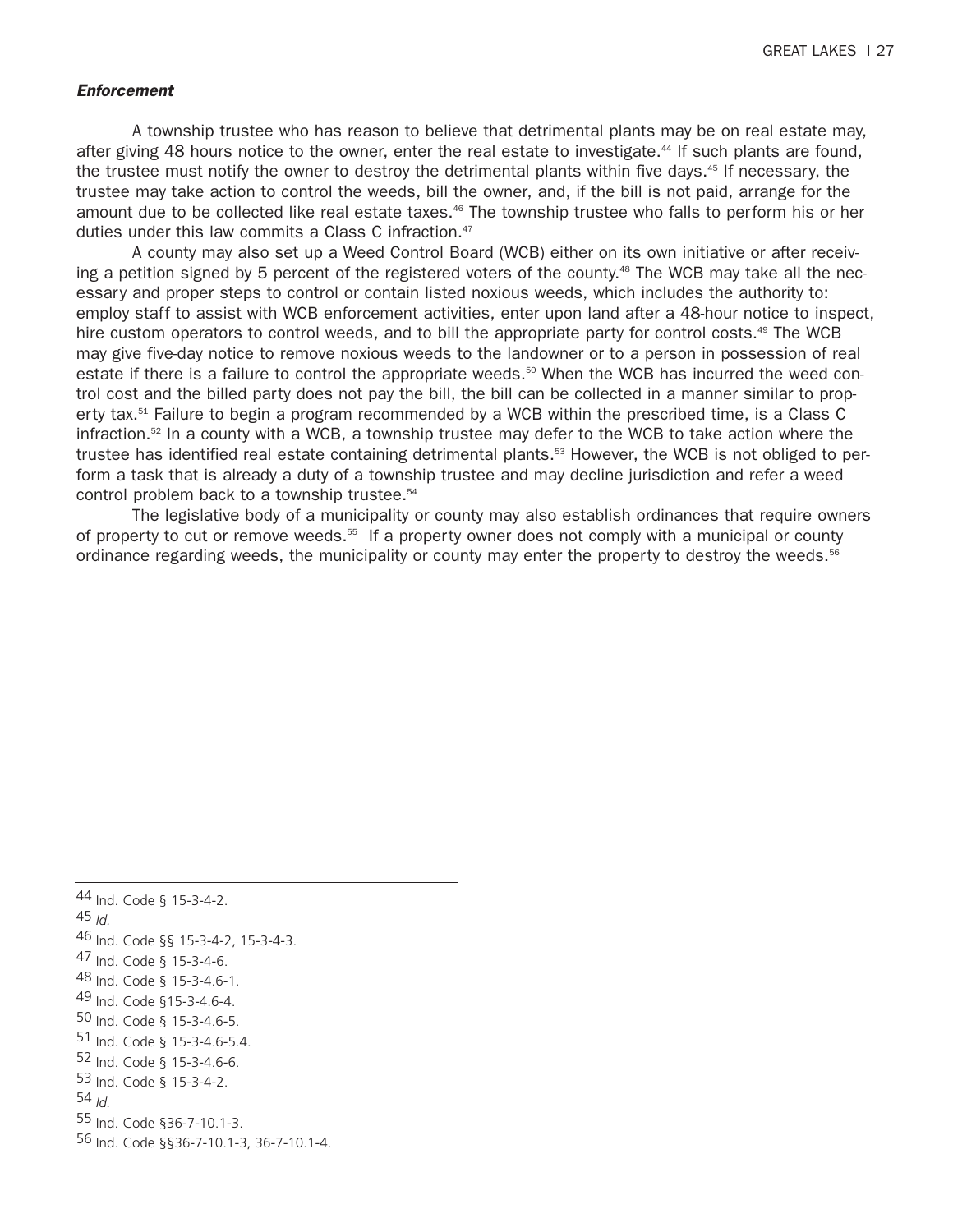#### MICHIGAN

#### **Overview**

Michigan has a statutory list of noxious weeds that must be destroyed by owners or occupants of land.<sup>57</sup> The Noxious Weed Act is enforced by weed commissioners at the local or county level. Noxious weeds include the 10 listed species or other plants that in the opinion of the governing body of any county, city, or village are regarded as a common nuisance.58 New statewide noxious weeds can only be added by an act of the state legislature. Michigan also regulates the sale of purple loosestrife<sup>59</sup> and has various restrictions on plant species that may harbor specific insect pests or plant diseases.<sup>60</sup>

#### **Requirements**

#### Noxious Weeds

The owner of land on which noxious weeds are found must destroy the weeds before they reach a seed bearing stage and prevent their regrowth, or prevent them from becoming a detriment to public health.<sup>61</sup> An owner who refuses to destroy noxious weeds is subject to a fine of up to \$100.<sup>62</sup> In addition, the township, city, or village may designate the violation of the act as a municipal civil infraction.<sup>63</sup>

Railroad companies are required to exterminate noxious growing on their right of ways.<sup>64</sup> Violations may result in fines of \$50 to \$200.<sup>65</sup> In addition, state and county road commissions have a duty to prevent noxious weeds from growing in the right of way of any highways under their jurisdiction.<sup>66</sup>

#### Purple loosestrife

Retail sales of purple loosestrife are prohibited except for cultivars developed and recognized to be sterile and approved by the director of the Michigan Department of Agriculture.<sup>67</sup> Violations may result in fines of  $$25.00$  to  $$100.00$  per offense.<sup>68</sup>

#### **Enforcement**

#### Noxious weeds

The governing body of any city, village or township may appoint a commissioner of noxious weeds.<sup>69</sup> The commissioner must ensure that through proper treatment noxious weeds in his township do not go to

- 61 Mich. Comp. Laws § 247.64(1).
- 62 Mich. Comp. Laws § 247.64(3).
- 63 *Id.*
- 64 Mich. Comp. Laws § 247.71.
- 65 *Id.*
- 66 Mich. Comp. Laws § 247.72.
- 67 Mich. Comp. Laws § 286.216a.
- 68 Mich. Comp. Laws § 286.226.
- 69 Mich. Comp. Laws § 247.61.

<sup>57</sup> Mich. Comp. Laws § 247.62.

<sup>58</sup> Mich. Comp. Laws § 247.62.

<sup>59</sup> Mich. Comp. Laws § 286.216a.

<sup>60</sup> *See* Mich. Comp. Laws §§ 286.219 (Barberry, mahonia, or mahoberberis bushes subject to black stem rust), 286.219a (chokeberry harmful to peach or cherry trees), 286.101 et al (plants subject to white pine blister rust).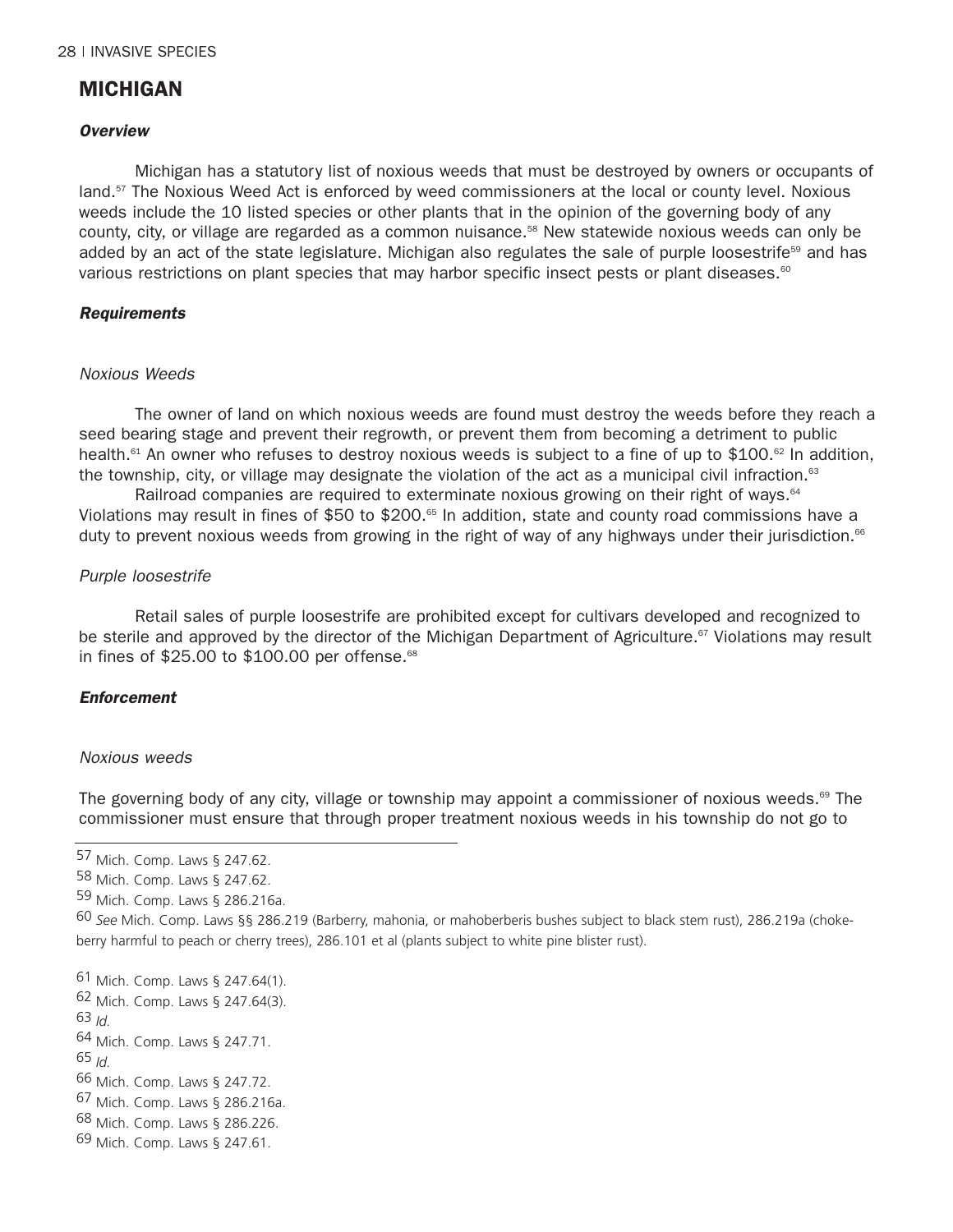seed or spread.<sup>70</sup> If landowners refuse to destroy noxious weeds on their property, the commissioner will destroy them.<sup>71</sup> Expenses incurred in the destruction must be paid by the landowner and may result in a lien against the land for the amount of the expense.<sup>72</sup>

The county board of commissioners may also assume control over the noxious weeds in all or part of the county.<sup>73</sup> The board may make an appropriation from the county treasury to aid in destroying the noxious weeds in a town.<sup>74</sup> In addition, the state Department of Agriculture has a duty to assist in the enforcement of the law.<sup>75</sup> The department shall cooperate with the various weed commissioners in carrying out the provisions of the act and shall advise them of effective methods for treating and eradicating noxious weeds.76

#### Purple loosestrife

The Department of Agriculture is authorized to inspect all private premises and public places for violations of the Insect Pest and Plant Disease Act, which includes the prohibition on sales of purple loosestrife.77

72 *Id.*

<sup>70</sup> Mich. Comp. Laws §247.63.

<sup>71</sup> Mich. Comp. Laws § 247.64.

<sup>73</sup> Mich. Comp. Laws § 247.70.

<sup>74</sup> *Id.*

<sup>75</sup> Mich. Comp. Laws § 247.68.

<sup>76</sup> *Id.*

<sup>77</sup> *See* Mich. Comp. Laws § 286.203.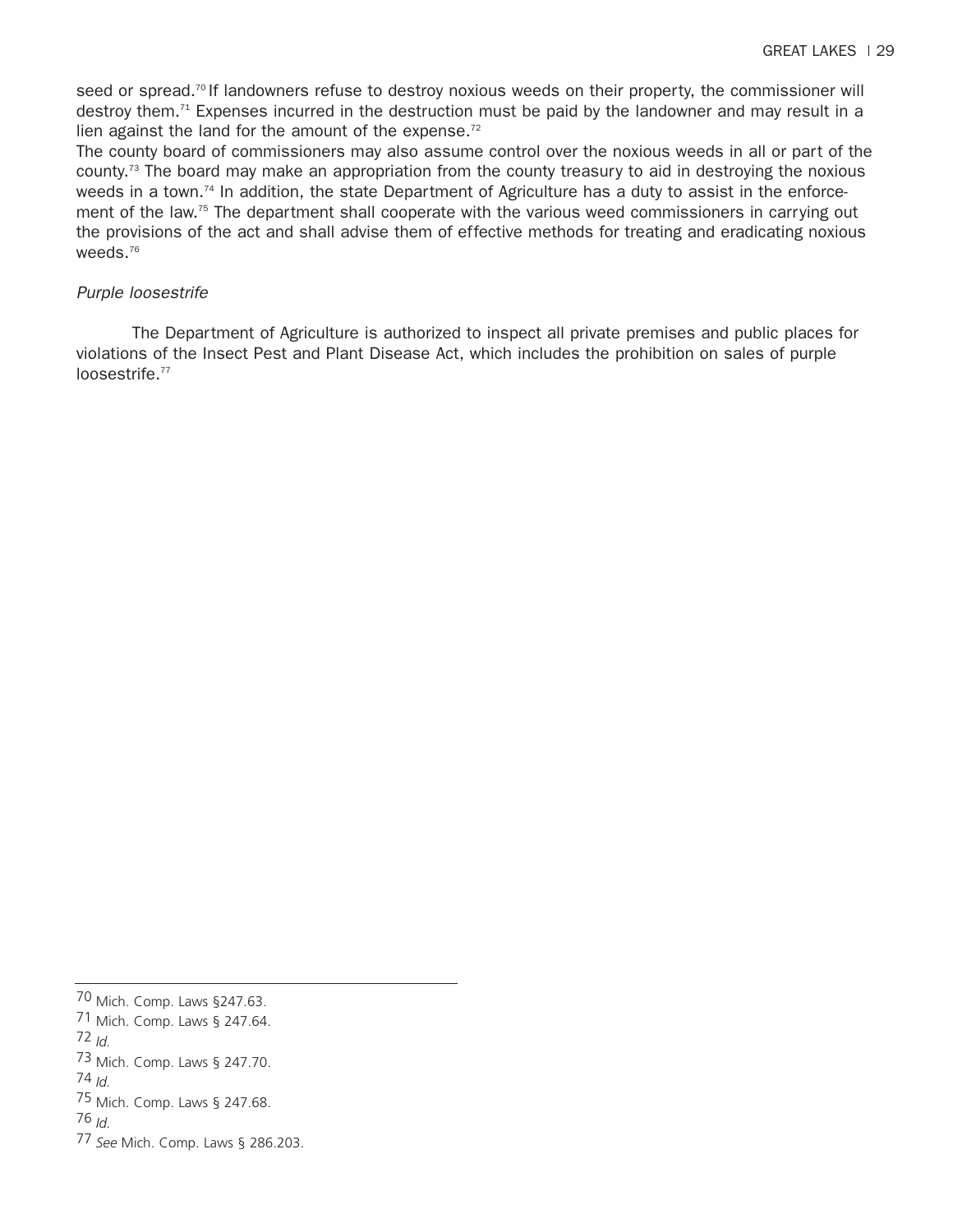### **MINNESOTA**

#### **Overview**

Minnesota has two regulatory programs that make use of invasive plant lists. The Minnesota Department of Natural Resources (MDNR) administers the state's harmful exotic species program, which has jurisdiction over invasive aquatic plants.<sup>78</sup> The Minnesota Noxious Weed Law addresses injurious upland weeds and falls under the jurisdiction of the Minnesota Department of Agriculture (MDA).<sup>79</sup> New species can be added to both lists through an administrative rulemaking process.

#### Exotic species

Minnesota's exotic species law attempts to minimize the introduction and spread of harmful exotic species of wild animal and aquatic plants in the state.<sup>80</sup> The commissioner of MDNR is authorized to adopt rules establishing a four-tiered classification system. $81$  Non-native wild animal and aquatic plant species are classified as either prohibited, regulated, unregulated or unlisted exotic species. These lists appear at Minnesota Rules, Chapter 6216.<sup>82</sup> Minnesota also restricts certain activities on waters infested by invasive aquatic species. $83$ 

#### Noxious weeds

The Commissioner of MDA designates noxious weeds that are injurious to public health, the environment, public roads, crops, livestock, or other property.<sup>84</sup> There is a list of prohibited noxious weeds<sup>85</sup> and a list of restricted noxious weeds.<sup>86</sup> In addition, the plants on the Federal Noxious Weed List (7 C.F.R.  $\S$  360.200) are also considered prohibited noxious weeds.<sup>87</sup> The commissioner of agriculture will appoint a committee to evaluate species for invasiveness, difficulty of control, cost of control, benefits, and amount of injury caused by them.<sup>88</sup> For each species evaluated, the committee will recommend to the commissioner on which noxious weed list, if any, the species should be placed.<sup>89</sup> Species currently designated as prohibited or restricted noxious weeds must be re-evaluated every five years.<sup>90</sup> There is a much larger list of secondary noxious weeds, which may be added to a county prohibited or restricted list.<sup>91</sup> The commissioner may, without further hearing, take a weed from the secondary noxious weed list and add it to the prohibited or restricted noxious weed list on a county basis if a majority of the town boards and city mayors in a county petition the commissioner; the petition is approved by that

83 *See* Minn. Rules § 6216.0350 (infested waters list) and §§ 6216.0400-0500 (restricted activities).

84 Minn. Stat. § 18.77(8).

85 Minn. Rules § 1505.0730.

86 Minn. Rules § 1505.0732. Restricted noxious weeds are plants whose only feasible means of control is to prohibit the importation, sale, and transportation of them or their propagating parts in the state. *Id.*

87 Minn. Rules § 1505.0730.

88 Minn. Rules § 1505.0734.

89 *Id.*

90 *Id.*

<sup>78</sup> *See* Minn. Stat. Chapter 84D (Harmful Exotic Species).

<sup>79</sup> *See* Minn. Stat. §§ 18.75 – 18.88 (Noxious Weeds).

<sup>80</sup> *See* Minn. Stat., Chap. 84D.

<sup>81</sup> Minn. Stat. § 84D.12

<sup>82</sup> *See* Minn. Rules §§ 6216.0250 (Prohibited Exotic Species), 6216.0260 (Regulated Exotic Species), 6216.0270 (Unregulated Exotic Species).

<sup>91</sup> *See* Minn. Rules § 1505.0740.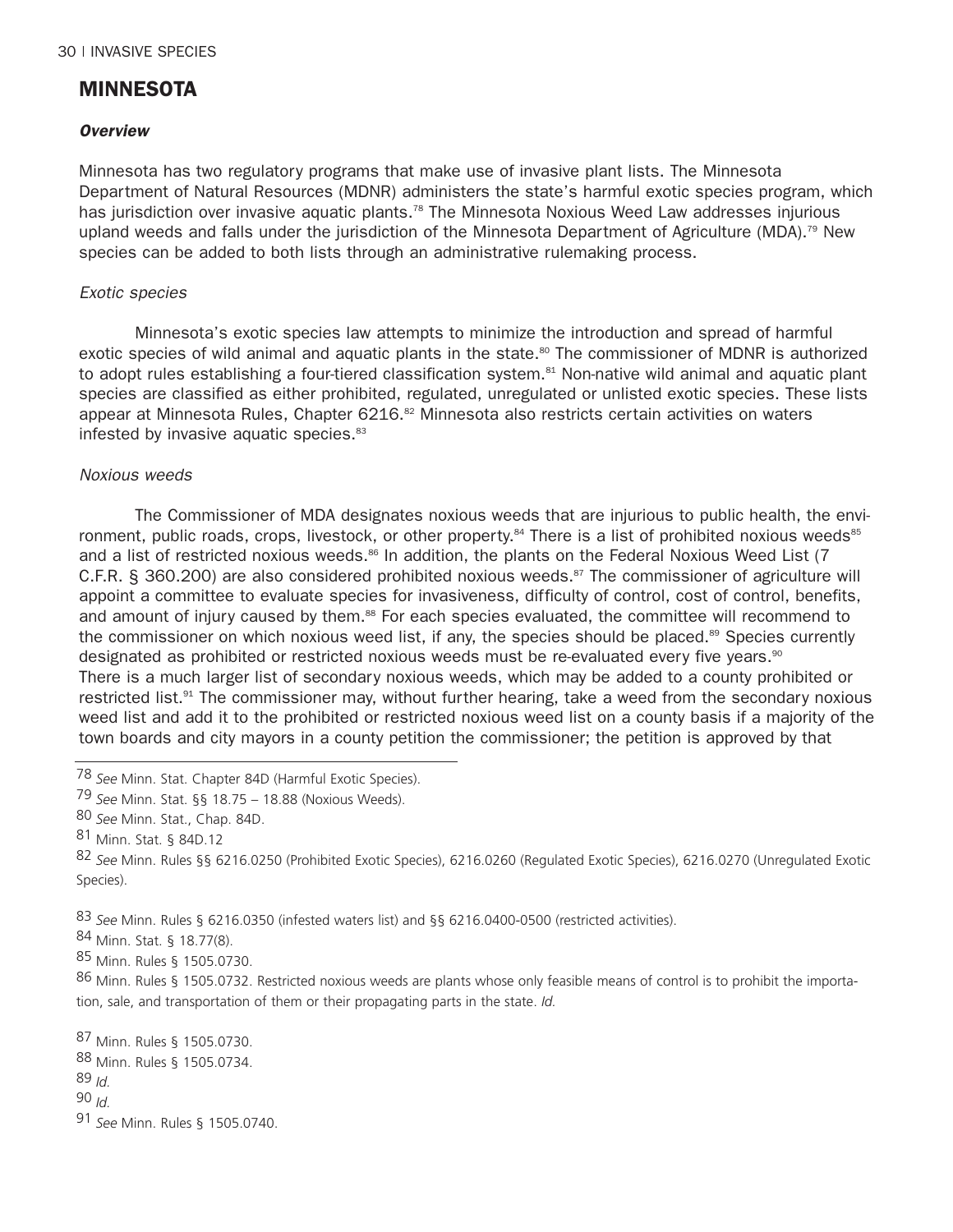county's board of county commissioners; and the commissioner deems the weed to be injurious to public health, the environment, public roads, crops, livestock, or other property.<sup>92</sup>

#### **Requirements**

#### Exotic species

A person may not possess, import, purchase, sell, propagate, transport or introduce a prohibited exotic species without a permit.<sup>93</sup> A person may not introduce a regulated exotic species without a permit.94 If an exotic species is unlisted, a person may not introduce it unless the person has notified the commissioner and the commissioner has made a classification determination.<sup>95</sup> Violation of these requirements may result in civil citations and penalties or a misdemeanor conviction.<sup>96</sup>

#### Noxious Weeds

A person occupying land or a person responsible for the maintenance of public land shall control or eradicate all noxious weeds on the land.<sup>97</sup> In addition, the importation, sale, and transportation of restricted noxious weeds, or their propagating parts, is illegal except as permitted by Minn. Stat. § 18.82.<sup>98</sup> A permit is needed to transport along a public highway materials containing the propagating parts of noxious weeds.<sup>99</sup> A violation of these requirements is a misdemeanor.<sup>100</sup>

#### **Enforcement**

#### Exotic Species

Conservation officers and other licensed peace officers may enforce the Minnesota Exotic Species laws.<sup>101</sup> Unless a different penalty is prescribed, a violation is a misdemeanor.<sup>102</sup> Where a violation has occurred, the department may confiscate and destroy the prohibited, regulated or unlisted exotic species immediately upon discovery.<sup>103</sup> Any expense or loss shall be borne by the permittee or responsible person.<sup>104</sup>

#### Noxious weeds

Enforcement of the Minnesota Noxious Weed Law is a cooperative effort between county and local governments. The county board will appoint county agricultural inspectors, and the supervisors of

 Minn. Stat. § 84D.06. Minn Stat. § 84D.13. Minn Stat. § 18.78(1); Minn. Rules § 1505.0730. Minn. Rules § 1505.0732. Minn. Stat. § 18.82. Minn. Stat. § 18.87. Minn. Stat. § 84D.13. Minn. Rules § 6216.0600. 103 *Id.* 104 *Id.*

<sup>92</sup> Minn. Rules § 1505.0750.

<sup>93</sup> Minn. Stat. § 84D.05.

<sup>94</sup> Minn. Stat. § 84D.07. "Introduction" means the release or escape of an exotic species into a free-living state. Minn. Stat. § 84D.01(9).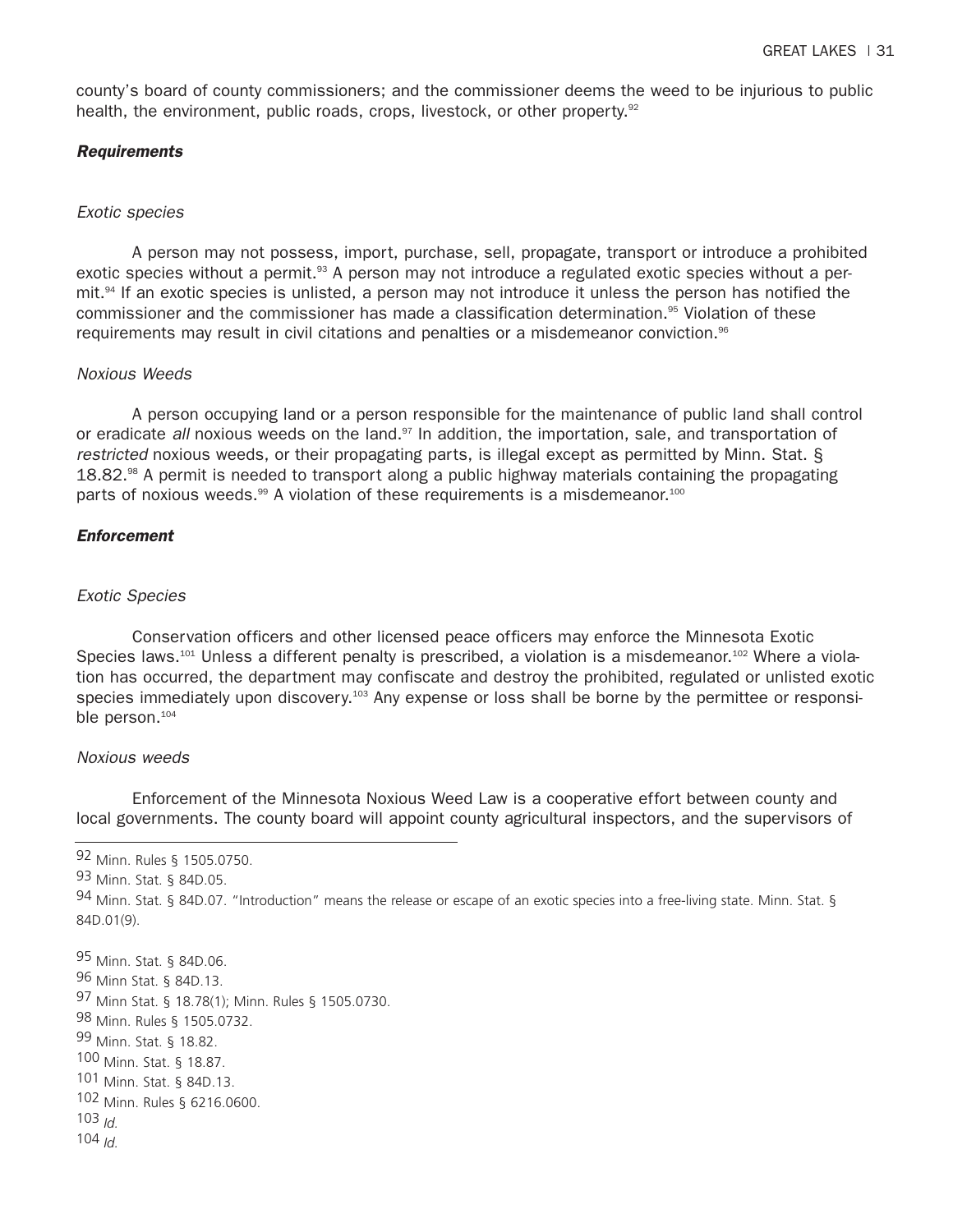each town board and the mayor of each city will act as local weed inspectors within their respective municipalities.105 The commissioner, county agricultural inspectors, and local weed inspectors may enter land without the consent of the owner and order the control or eradication of noxious weeds on any land within Minnesota.<sup>106</sup> If a person does not comply, the weed inspector may control or eradicate the weeds himself and cause any expenses to be charged on the property's tax roll.<sup>107</sup> The county agricultural inspector may also start court proceedings in the locality in which the violation occurred and may apply to the court for an injunction to restrain continued violations.<sup>108</sup> If a local weed inspector refuses to do their duty to enforce the noxious weed law, the county agricultural inspector can act for them and bill the municipality for the actual cost of the enforcement.<sup>109</sup>

- 107 Minn. Stat. § 18.83.
- 108 Minn. Stat. § 18.79.
- 109 Minn. Stat. § 18.81(3).

<sup>105</sup> Minn. Stat. § 18.80.

<sup>106</sup> Minn. Stat. § 18.79.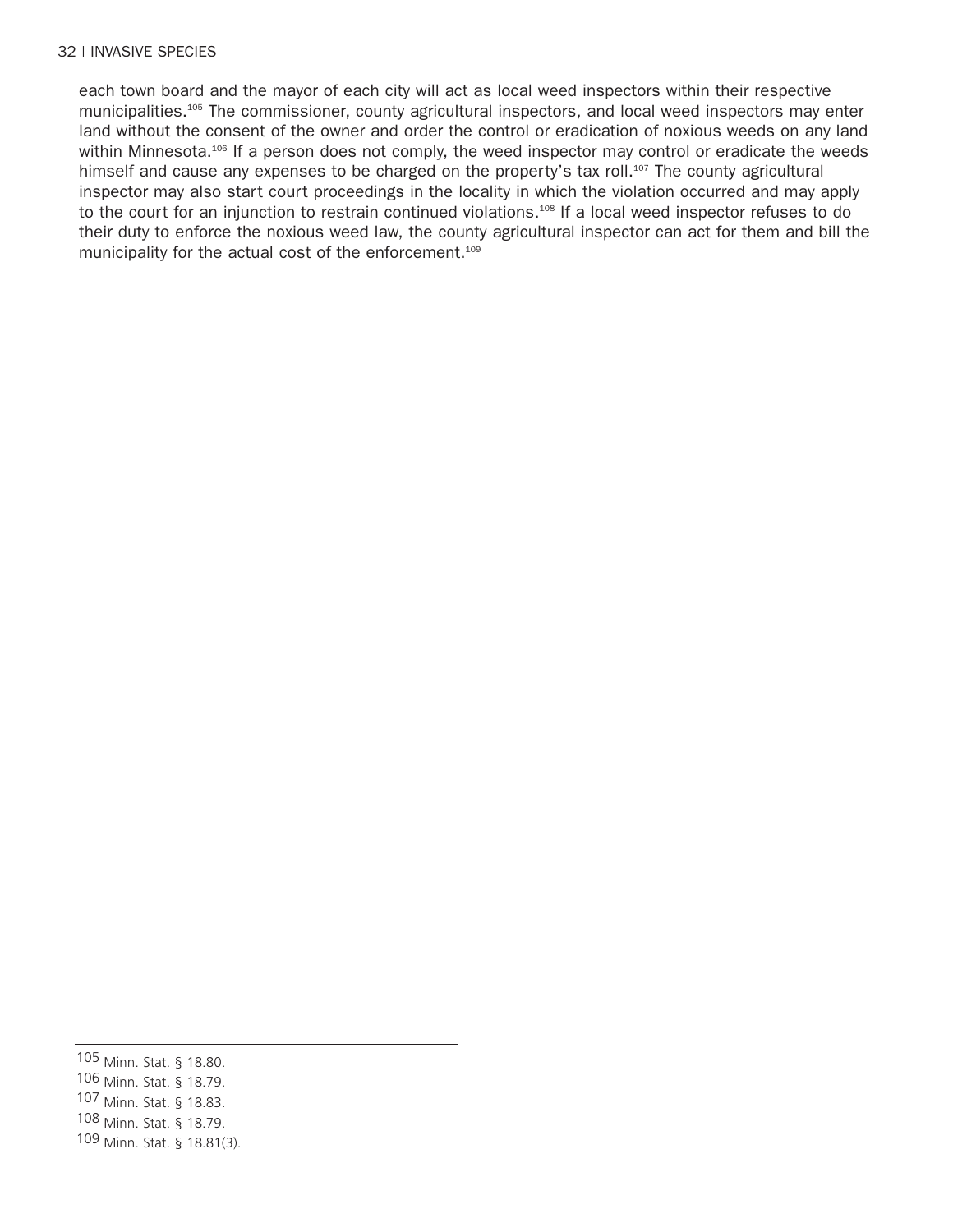### OHIO

#### **Overview**

Ohio has a list of prohibited noxious weeds.<sup>110</sup> The director of the Ohio Department of Agriculture can add new species through a rulemaking process.<sup>111</sup> The state also has specific restrictions on the sale and planting of multiflora rose $112$  and one variety of purple loosestrife. $113$ 

#### **Requirements**

#### Noxious weeds

Persons receiving notice from their local governing body that noxious weeds are growing on their land must cut or destroy the weeds within five days or show why there is no need for doing so. $114$ Upon receiving information that noxious weeds are growing in a township on land owned by the department or on park land owned by the state or a political subdivision, the board of township trustees must notify the county extension agent; within five days the extension agent must meet to consider ways to deal with the problem and report to the board of township trustees.<sup>115</sup> The county or township government must also destroy all noxious weeds growing within the limits of public roads in their jurisdiction.<sup>116</sup>

#### Multiflora rose and purple loosestrife

No person and no political subdivision, agency, department, or instrumentality of the state may sell, offer for sale or plant any variety of multiflora rose or Lythrum salicaria (purple loosestrife) without a permit.117 Permits may be granted to plant such species in controlled experiments.118 In addition, the director shall exempt by rule any variety of Lythrum salicaria that has been determined to the director's satisfaction not to be a threat to the environment.<sup>119</sup>

#### **Enforcement**

#### Noxious weeds

Upon receiving written information that noxious weeds are growing on private lands in a township or municipality, the board of township trustees or municipal authority must notify the owner of the land.<sup>120</sup> If the owner of the land fails to destroy the weeds, the legislative authority may employ the necessary labor to perform the task.<sup>121</sup> All expenses incurred shall be paid out of the general funds of the township or municipal corporation.<sup>122</sup>

<sup>110</sup> Ohio Admin. Code § 901:5-31-01. 111 Ohio Rev. Code Ann. § 5579.04. 112 Ohio Rev. Code Ann. § 927.681. 113 Ohio Rev. Code Ann. § 927.682. 114 Ohio Rev. Code Ann. §§ 5579.05 (townships), 731.51 (municipal corporations). 115 Ohio Rev. Code Ann. § 5579.05(B). 116 Ohio Rev. Code Ann. § 5579.04(B). 117 Ohio Rev. Code Ann. § 927.681-682. 118 *Id.* 119 Ohio Rev. Code Ann. § 927.682. 120 Ohio Rev. Code Ann. §§ 5579.05 (townships), 731.51 (municipal corporations). 121 Ohio Rev. Code Ann. §§ 5579.06 (townships), 731.53 (municipal corporations). 122 *Id.*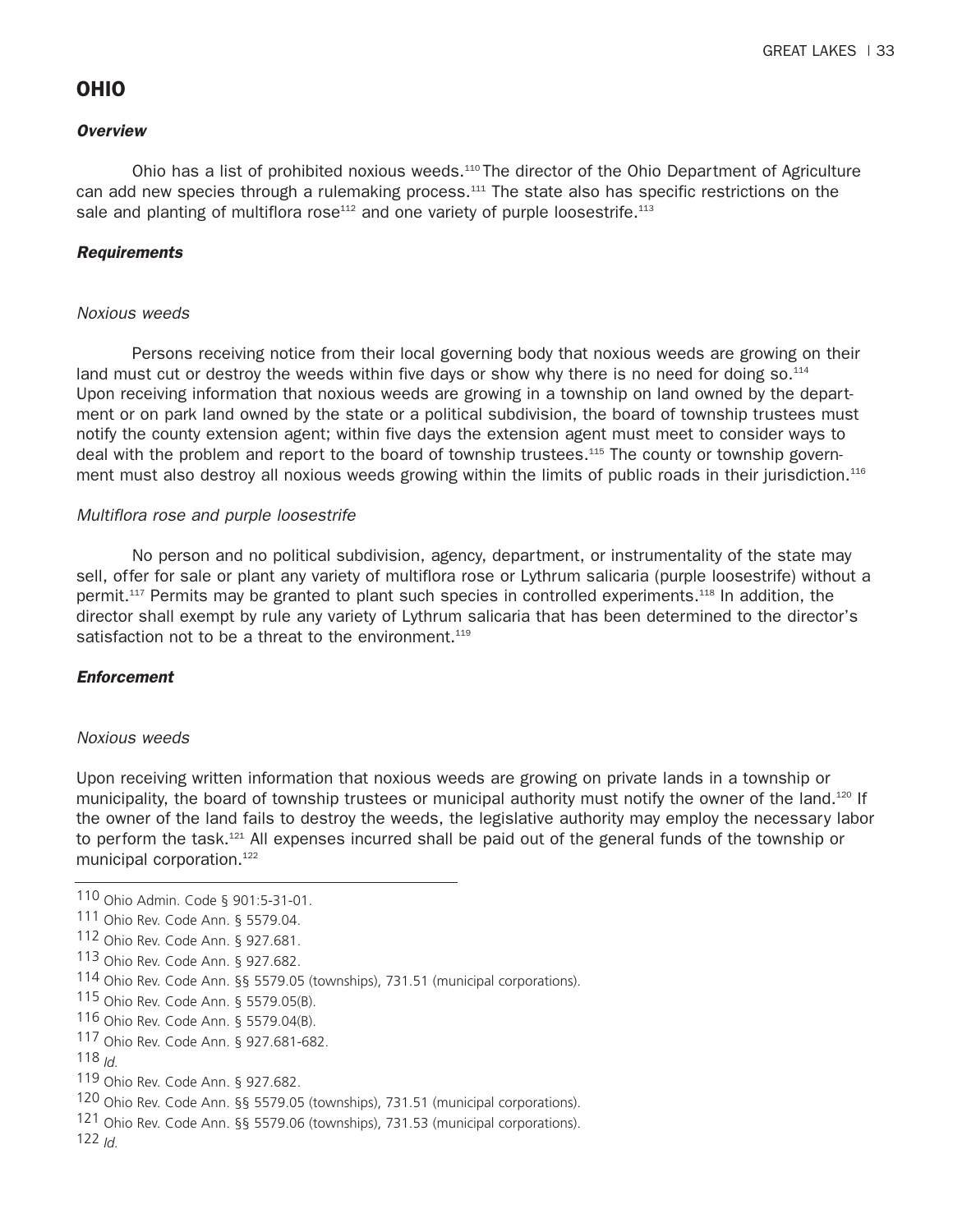#### Multiflora rose and purple loosestrife

The director of agriculture or his authorized representative is authorized to make reasonable inspection of any premises or property in the state or any means of conveyance moving in the state.<sup>123</sup> Persons violating these provisions are guilty of a misdemeanor of the third degree on a first offense and a misdemeanor of the second degree on each subsequent offense.<sup>124</sup> The director or his representative may prosecute any violation in any court of competent jurisdiction.<sup>125</sup> Upon request of the director, the prosecuting attorney of the county shall aid in any investigation, prosecution, hearing or trial.<sup>126</sup>

<sup>123</sup> Ohio Rev. Code Ann. § 927.69.

<sup>124</sup> Ohio Rev. Code Ann. § 927.99.

<sup>125</sup> Ohio Rev. Code Ann. § 927.73.

<sup>126</sup> *Id.*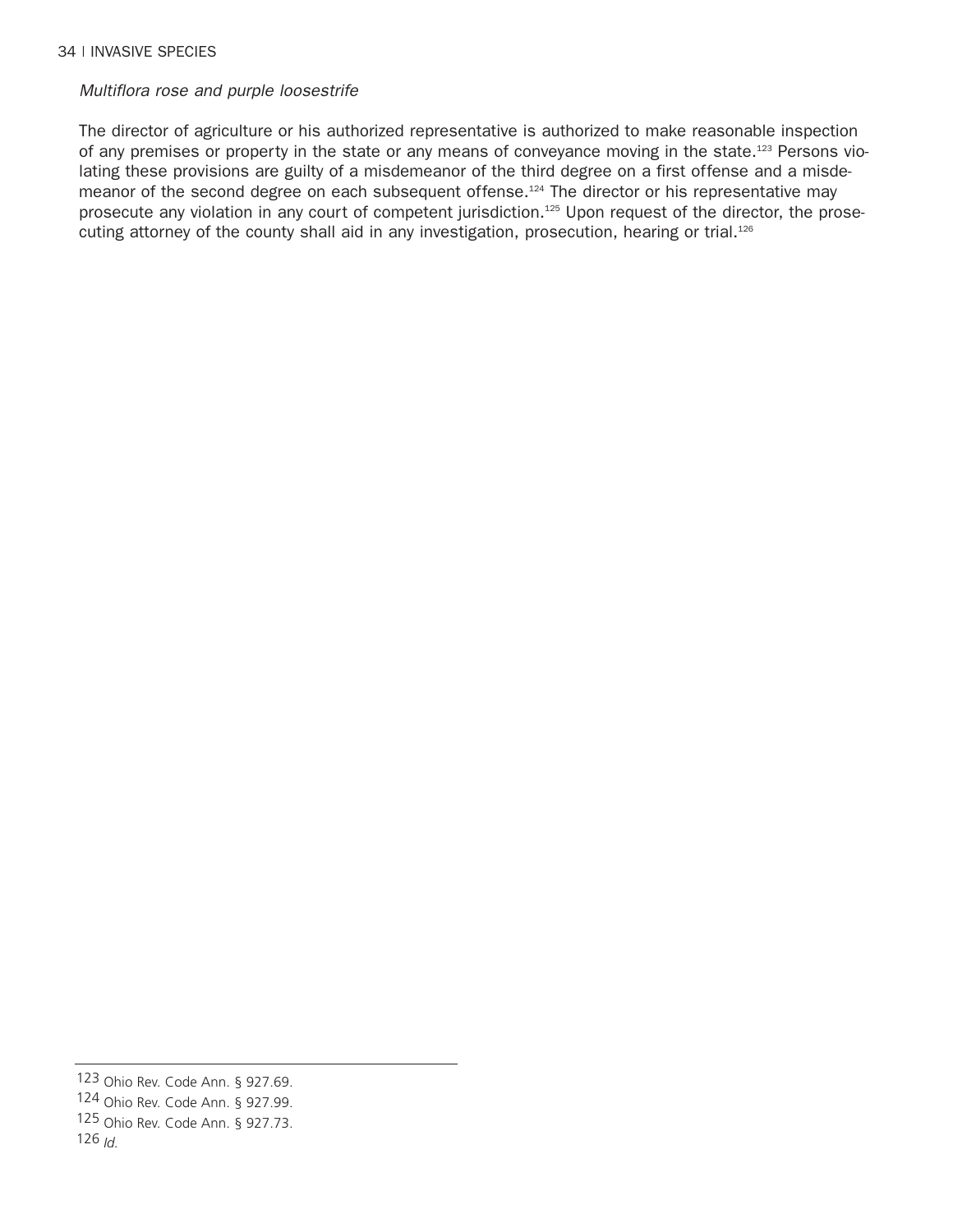#### WISCONSIN

#### **Overview**

Wisconsin has statutory statewide lists of three noxious weeds<sup>127</sup> and three invasive aquatic plants.128 Municipalities and county governments can declare new noxious weeds within their respective boundaries.129 The Department of Natural Resources (DNR) may designate new invasive aquatic plants through a rulemaking process.<sup>130</sup> Wisconsin has separate regulatory provisions for the control of purple loosestrife and multiflora rose.<sup>131</sup> Wisconsin has been considering changes to its weed program for more than four years. Proposed revisions would amend the weed laws to create four categories or "lists" of weeds subject to different levels of regulation.<sup>132</sup> The draft proposal, influenced by the laws of Minnesota and Washington, would also create new mechanisms for enforcement.<sup>133</sup> The proposal recommends funding and staffing for the Department of Natural Resources, the Department of Agriculture, Trade, and Consumer Protection, and University of Wisconsin Cooperative Extension Service.134

#### **Requirements**

#### Noxious weeds

All persons owning, occupying or controlling public or private land shall destroy all noxious weeds on the land.135 Highway patrols on all federal, state or county highways must destroy all noxious weed on the portions of the highway that they patrol.<sup>136</sup> In addition, Wisconsin requires town boards to destroy all noxious weeds on the town highways.<sup>137</sup>

#### Aquatic plants

A person may not introduce non-native aquatic plants into water of the state without a permit issued by the DNR.<sup>138</sup> In addition, no person may distribute a listed invasive aquatic plant.<sup>139</sup>

#### Purple loosestrife and multiflora rose

No person may sell, offer for sale, distribute, plant or cultivate any multiflora rose or seeds except as authorized for the purposes of controlled experimentation.140 The DNR shall make a reasonable effort to develop a statewide plan to control purple loosestrife on both public and private lands.<sup>141</sup>

<sup>127</sup> Wis. Stat. § 66.0407. 128 Wis. Stat. § 23.24(2)(b). 129 Wis. Stat. § 66.0407. 130 Wis. Stat. § 23.24(2)(b). 131 Wis. Stat. § 23.235. 132 *See* Draft Proposal for the Revision of Wisconsin's Noxious Weed Law, as submitted to the Governor's Task Force on Invasive Taxa by the Weed Law Technical Advisory Committee, available at http://www.dnr.state.wi.us/org/land/er/news/wltc1.htm. 133 *Id.* 134 *Id.* 135 Wis. Stat. § 66.0407(3). 136 *Id.* 137 *Id.* 138 Wis. Stat. § 23.24(3)(a). 139 Wis. Stat. § 23.24(5). 140 Wis. Stat. § 23.235(2) 141 Wis. Stat. § 23.235(2m). 142 Wis. Stat. § 66.0517(2).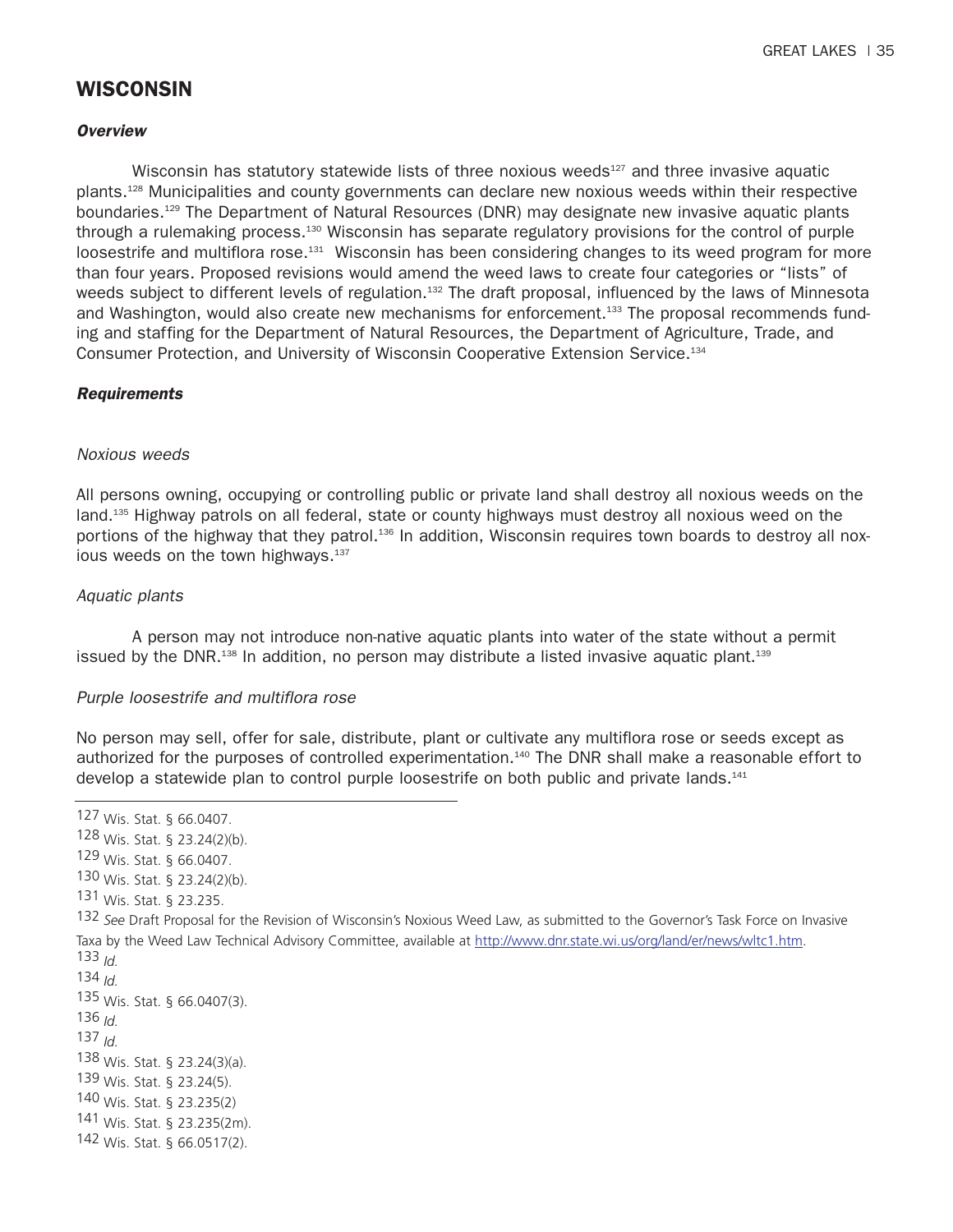#### **Enforcement**

#### Noxious weeds

Towns, villages, cities, and counties may appoint one or more commissioners of noxious weeds.142 The weed commissioner is responsible for investigating the existence of noxious weeds in his or her district.<sup>143</sup> If a person neglects to destroy noxious weeds as required, the commissioner may enter the property and destroy the weeds in the most economical manner.<sup>144</sup> The expenses for such action are chargeable to each tract of land in the next tax roll.<sup>145</sup>

#### Aquatic plants

Any person who introduces aquatic plants without a permit shall forfeit not more than \$200 for the first violation. If previously convicted within five years for the same violation, the person shall forfeit \$700 to \$2,000 or shall be imprisoned for six to nine months or both.<sup>146</sup> The court may order a person to abate any nuisance caused by the violation, restore any natural resource damaged by the violation, or take any other appropriate action to minimize any environmental damage caused by the violation.<sup>147</sup> A person who distributes an invasive aquatic plant shall forfeit up to \$100.<sup>148</sup>

#### Purple loosestrife and multiflora rose

Any person who knowingly violates the prohibition on sale and distribution of multiflora rose shall forfeit up to \$100.<sup>149</sup> The department shall request permission from private landowners to enter onto the land to control stands of purple loosestrife that significantly threaten environmental resources or that threaten to invade a nearby watershed.<sup>150</sup> If the landowner denies permission, the department may not enter but shall make a reasonable effort to educate private landowners on methods to identify and control purple loosestrife.<sup>151</sup>

 Wis. Stat. § 66.0517(3)(a). 144 *Id.* Wis. Stat. § 66.0517(3)(b). Wis. Stat. § 23.24(6). Wis. Stat. § 23.24(6)(c). Wis. Stat. § 23.24(6)(d). Wis. Stat. § 23.235(5). Wis. Stat. § 23.235(2m)(d). Wis. Stat. §§ 23.235(2m)(d), 23.235(4)(c).